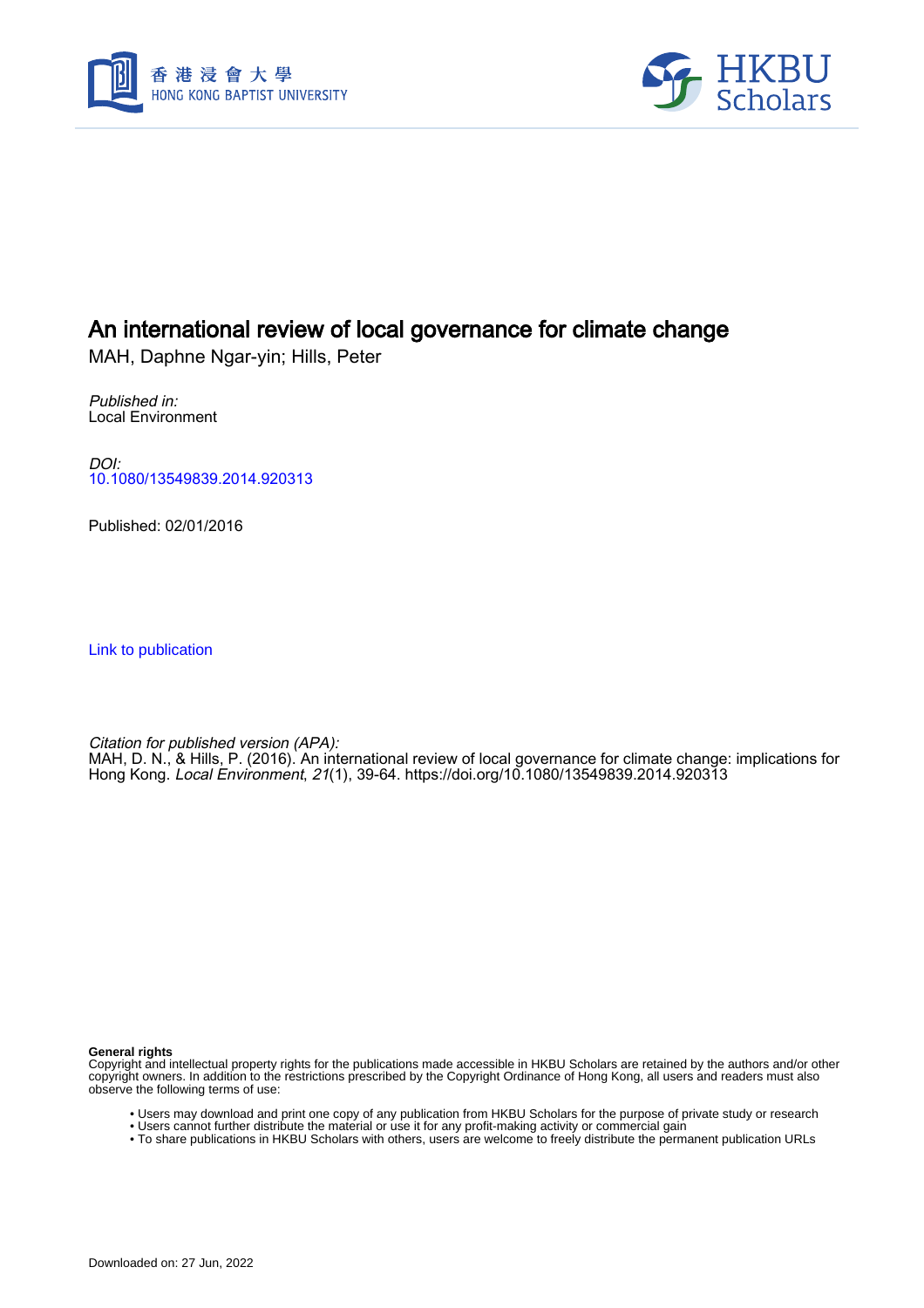# **An international review of local governance for climate change: Implications for Hong Kong**

# **Abstract**

Cities have increasingly become the focal point for climate change initiatives. However, how cities respond to climate change challenges and through what mechanisms have remained largely unexplored. This paper develops a framework for local governance to examine and explain climate change initiatives in cities.

Based on the analysis of 20 climate change initiatives in major cities and a detailed case study of Hong Kong, this paper has two main findings. First, local governments at the city level have an important role to play in climate change policies by embracing some key strategies (such as deliberation and partnership) and values (such as equity and legitimacy) of good governance. Second, by comparing and contrasting the experience in other cities, our case study of Hong Kong provides insights about the barriers that may limit a city's ability to adapt to new forms of governance that would enable it to better respond to climate change. The paper concludes by exploring the potential role of local governance as a model to strengthen climate change initiatives at the city level.

Key words: local governance, city climate initiatives, Hong Kong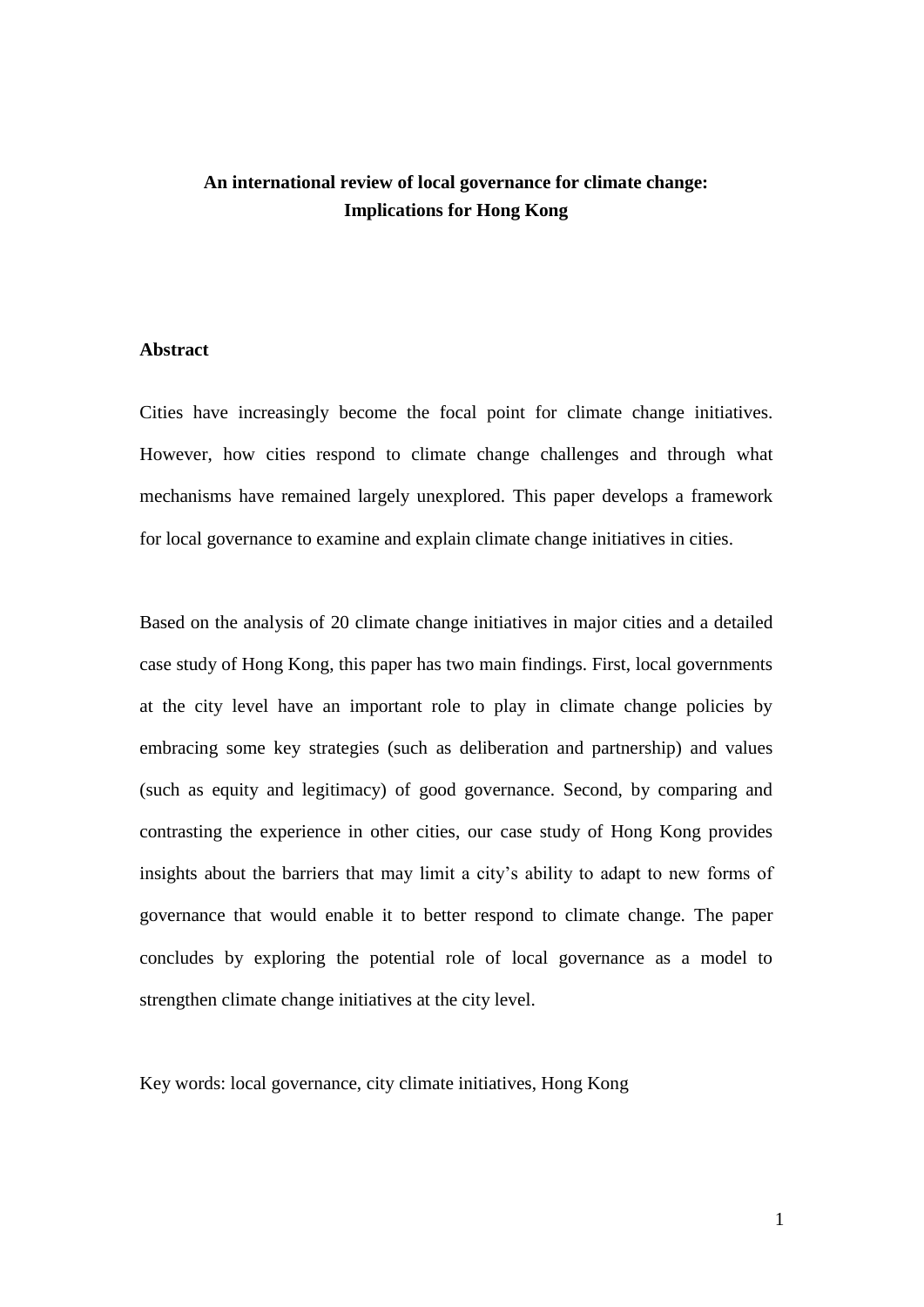### **INTRODUCTION**

For the past two decades, particularly following the signing of the Kyoto Protocol in 1997, governments in developed and developing economies have been increasingly active in formulating policy initiatives on climate change. A recent trend in these policy initiatives is the downward shifting of policy attention from the international and national levels to cities. Cities in developed countries and developing economies have introduced many initiatives to reduce carbon emissions (such as the use of more renewable energy) and adaptation strategies (such as heatwave warning programmes) (see for example Bulkeley *et al.,* 2009; BMA, 2007; City of Cape Town, 2006).

Cities, which includes all urban areas, from "mega-cities" to smaller-scale urban settlements (IEA, 2008), have increasingly become the focal point for climate change policies for a number of reasons. They are the main contributors to and victims of global climate change. Cities currently use over two-thirds of the world's energy and account for more than 70 per cent of global  $CO<sub>2</sub>$  emissions (IEA, 2008). Due to their high population densities, their often coastal location and their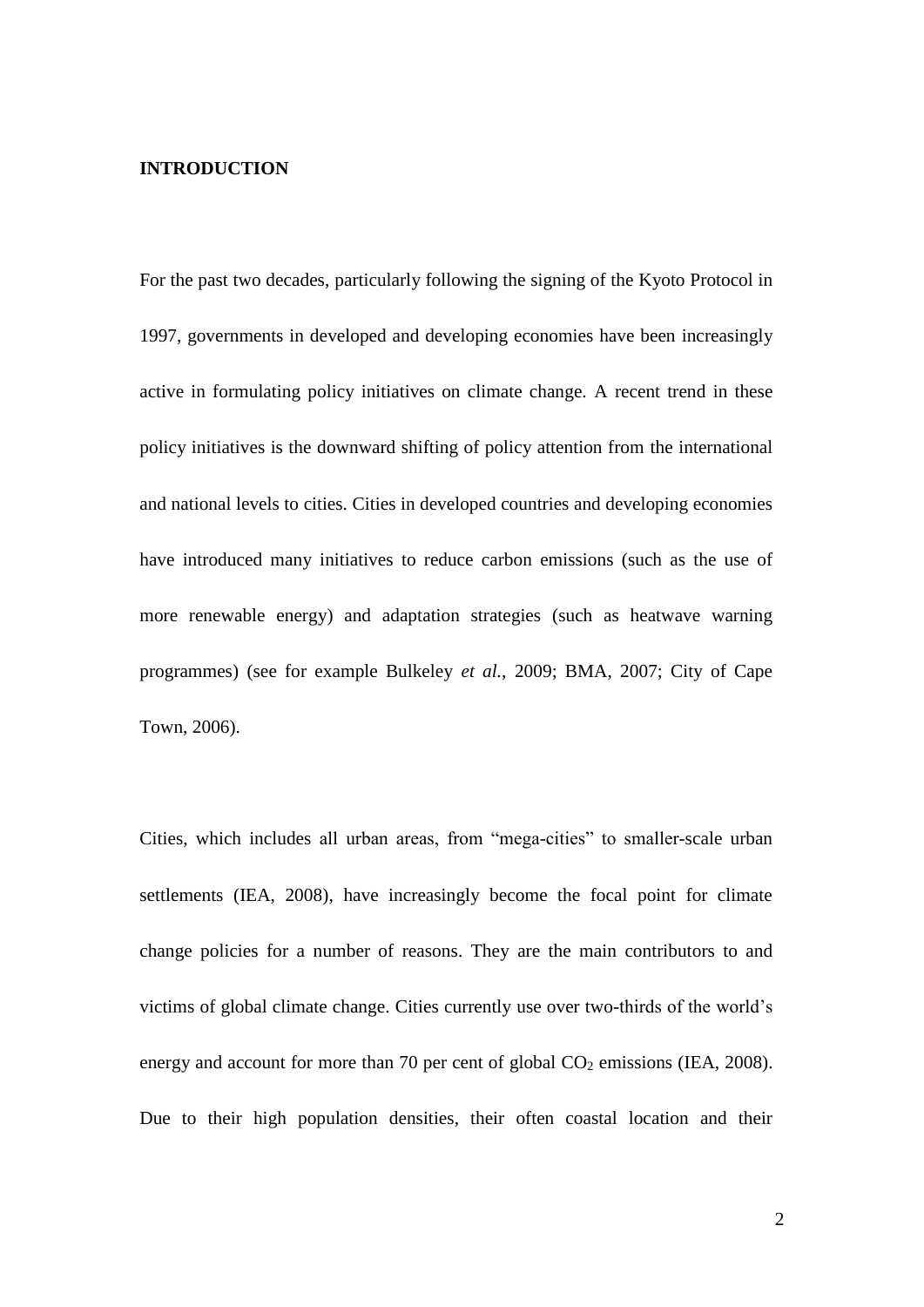dependence on imports, cities are generally vulnerable to climate change impacts such as heatwaves and flooding (Bulkeley *et al*., 2009).

Cities can also contribute to climate action through implementing national policies as well as initiating bottom-up activities (Kern and Alber, 2008). Cities appear to be the place where many innovative solutions for global climate change have emerged. Worldwide, cities have collaborated, formed partnerships or have used innovative financing mechanisms to achieve low-carbon development goals (Bulkeley *et al*., 2009). Some initiatives such as the London Climate Change Partnership and New York's NYC°Cool Roofs programme (City of New York, 2010; LCCP, 2010) are good examples of how cities deploy new ways to engage with a broader range of stakeholders rather than relying on conventional command-and-control measures.

Since the early 1990s, local climate change policies have grown in importance in academic research and as a public policy (Kern and Alber, 2008). The nature and extent of city climate initiatives have been extensively documented in the literature (See for example Bulkeley *et al.,* 2009; Jollands, 2008). However, how cities respond to climate change challenges and through what mechanisms have remained largely unexplored. The literature on local climate governance has shed important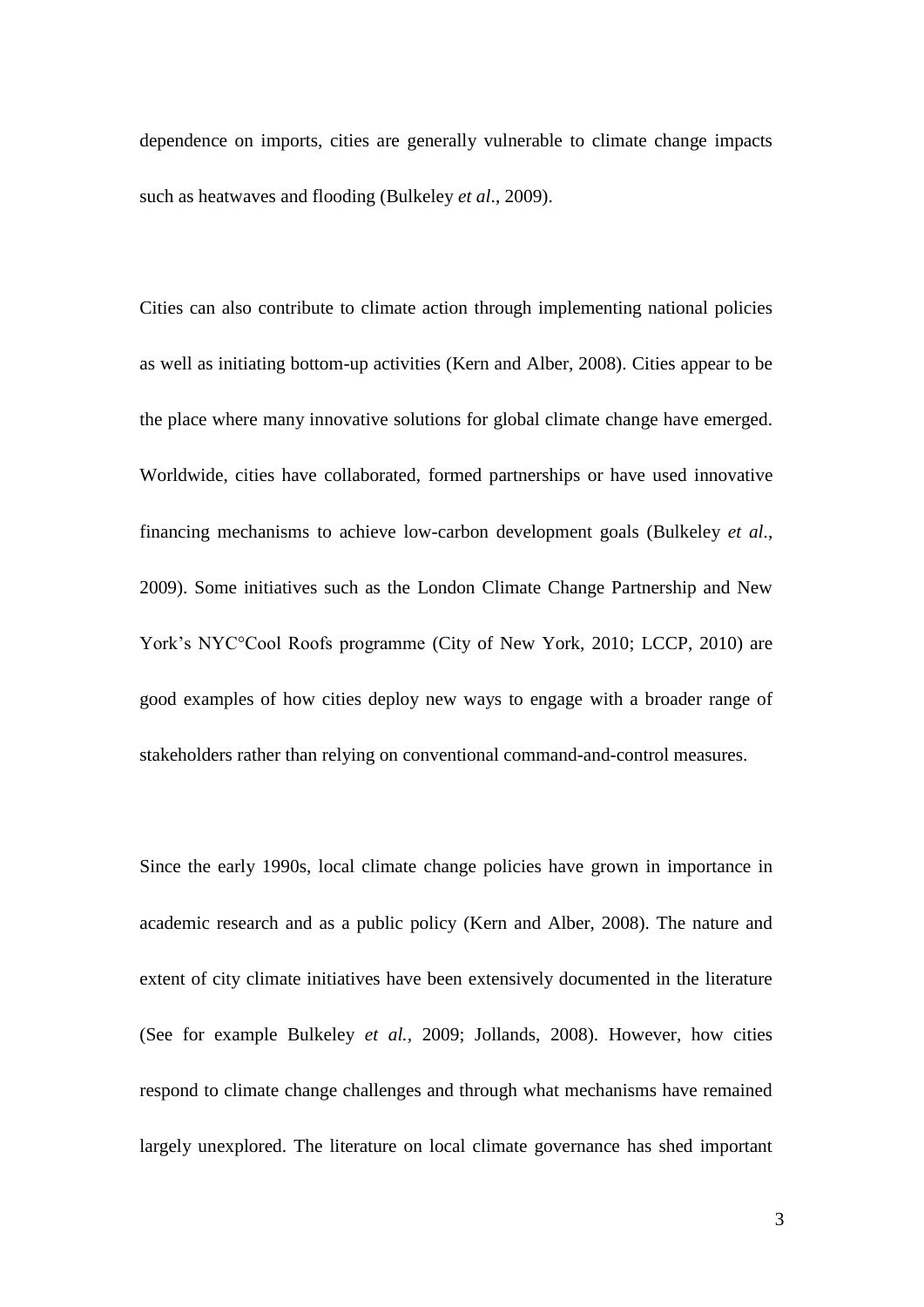light on complementary dimensions, such as the modes (Bulkeley and Kern, 2006) and motivations (Sippel and Jenssen, 2009) of these bottom-up initiatives. While these aspects are useful, they refer to relative structural elements of local climate governance. What is lacking is a framework that can explain how and why these governing mechanisms work, or do not work. In addition, most of these studies have focused on the experiences of western, industrialised economies. Work in the Asian context is emerging but is still relatively limited (see for example Ng, 2011).

The objective of this paper is to tackle these knowledge gaps from the perspective of local governance for climate change, with particular reference to the city level. We develop a framework for local governance to examine and explain the governing processes of city climate initiatives. Based on the analysis of 20 climate change initiatives in major cities and a detailed case study of Hong Kong, this paper aims to provide a better understanding of the opportunities and constraints associated with local initiatives on climate change.

The paper is organised into five sections. Following the introduction is a section that outlines the analytical framework and methodology. The applicability of the framework will be illustrated by a review of 20 climate change initiatives in major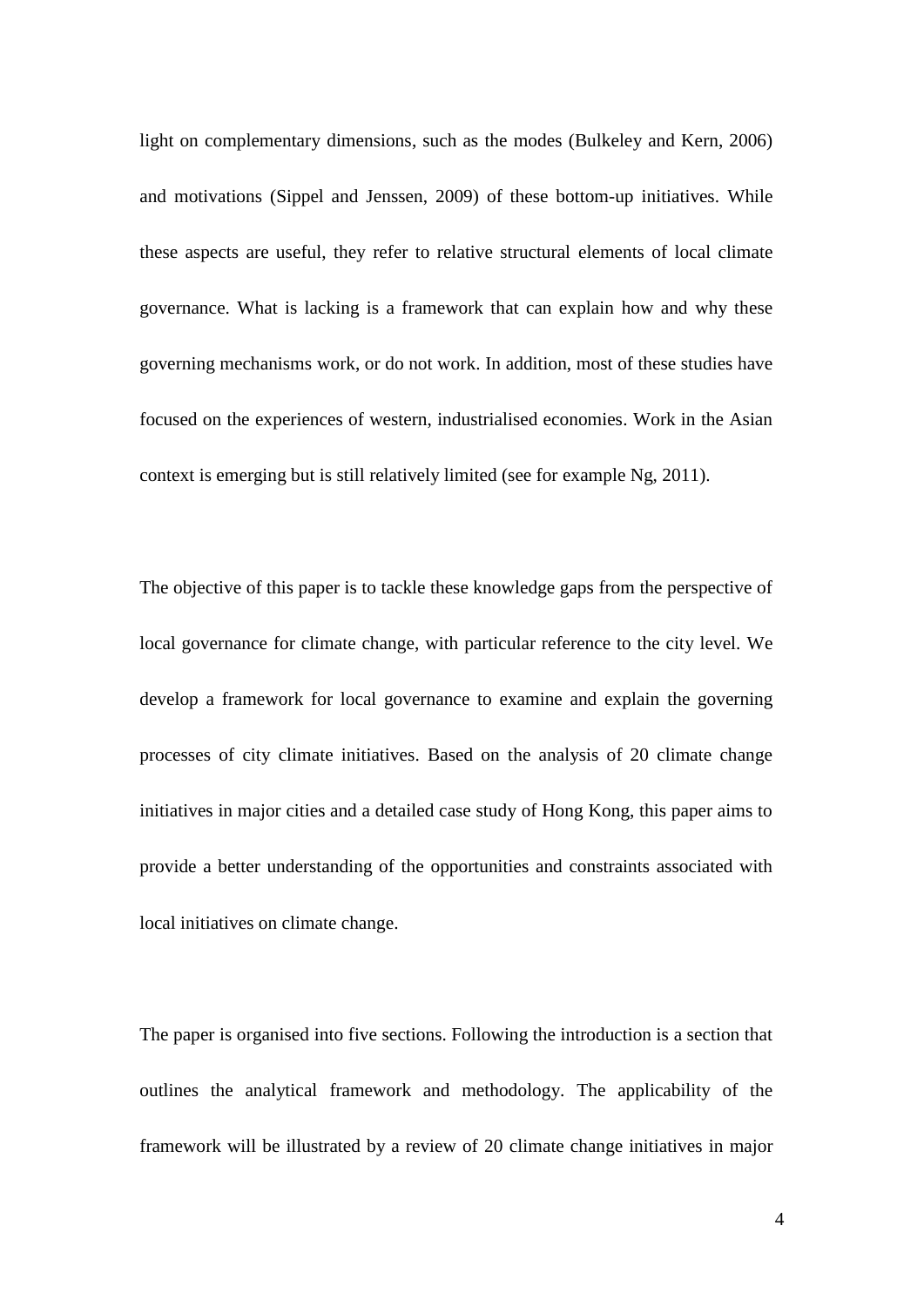cities. This is followed by a detailed case study of Hong Kong. This paper concludes by identifying some possible policy pathways for the Hong Kong government.

#### **LITERATURE REVIEW AND METHODOLOGY**

#### **Climate change: local governance as an analytical framework**

This paper adopts a local climate governance perspective to analyse climate change initiatives in cities. This perspective has its roots in the governance literature. Governance is a purposive guiding process in which a social system coordinates, steers and manages itself (Paquet, 1999). Governance is a complex concept because of its multi-actor and multi-level perspectives (Jordan, 2008; Weiss, 2000). Central to the governance perspective is the limited ability of government to govern (Pierre and Peter, 2000). It suggests that governments need to move outwards, and involve the market, society and other state actors at various governing levels that may extend from global to national, regional and to local (Kooiman, 1993). Governance is also a multi-faceted concept that embraces various modes (such as participatory and market modes) (Peters, 1996), values (such as equity and transparency) (OECD, 2012), structures (such as collective decision-making systems) (Painter, 2002), processes (such as judicial processes) (Painter, 2002) and governing capacities (such as institutional capacity and civic capacity) (Li, 2006; Stone, 2001). It is a complex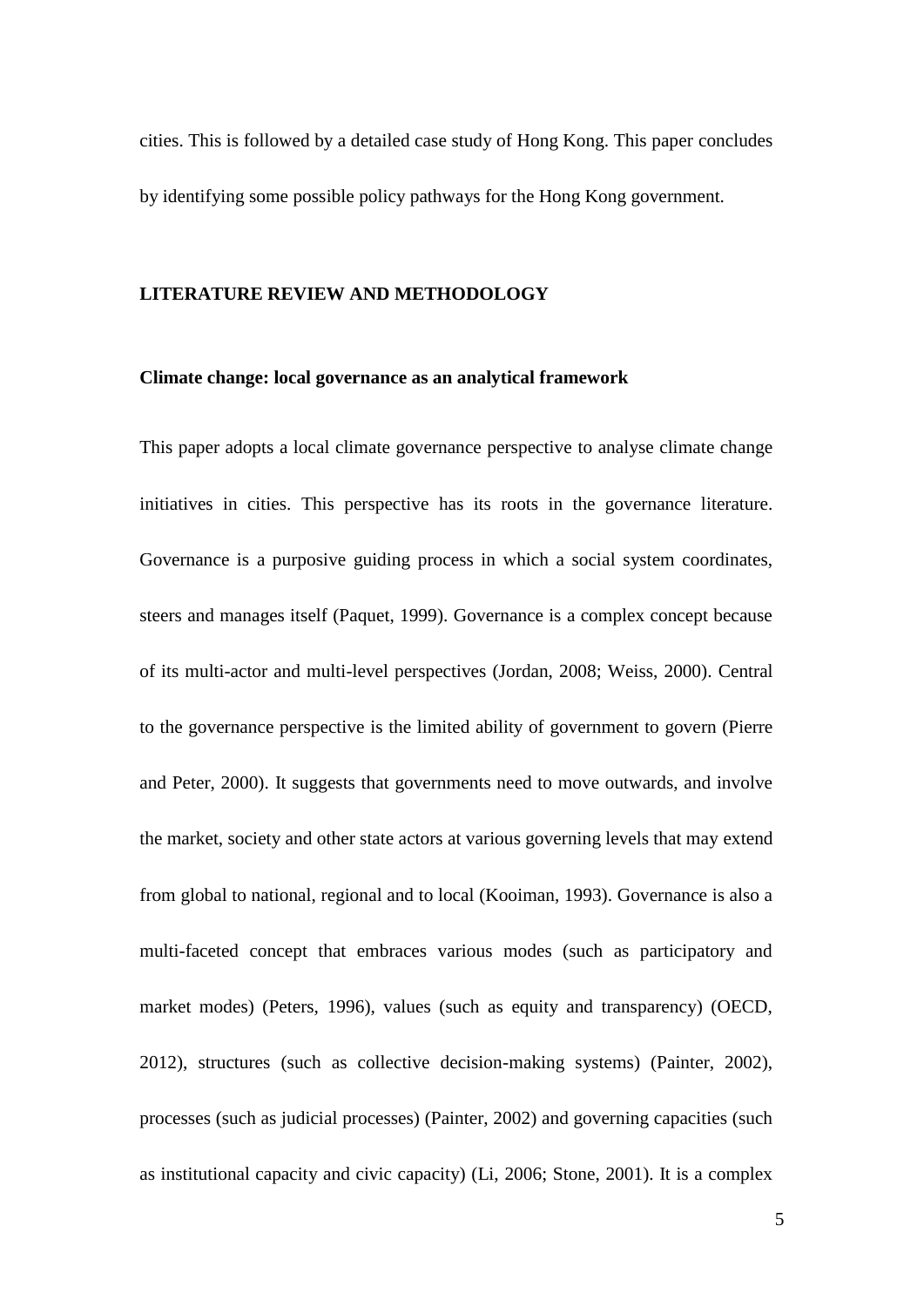concept also because many of these terms such as government and governance, and partnership and participation are closely related and are sometimes used interchangeably (Ahmed and Ali, 2006; Dellas, 2011; Weiss, 2000). The concept of governance has been a major research focus in recent decades but many knowledge gaps remain because of its dynamic nature (Runhaar *et al.,* 2006; Weiss, 2000).

In the context of climate policies, local climate governance is an approach that emphasises the need for local governments to move away from the traditional implementation of national or international policies for climate change. This may involve business, civil society and other levels of governments (Sippel and Jenssen, 2009; Keirstead and Schulz, 2010). It is important to note that local governance involves a complex way of governing that is distinguished by the emergence of a variety of modes and strategies of governing (Bulkeley and Kern, 2006).

[Bulkeley and Kern \(2006\)](#page-45-0) have identified four modes of local governance for climate change. These are self-governing, governing by authority, governing by provision and governing through enabling. These local governance approaches would strengthen a city's governing capacity to effectively address climate change problems through enhancing its inducement, consensus-building, institutional and enabling capacities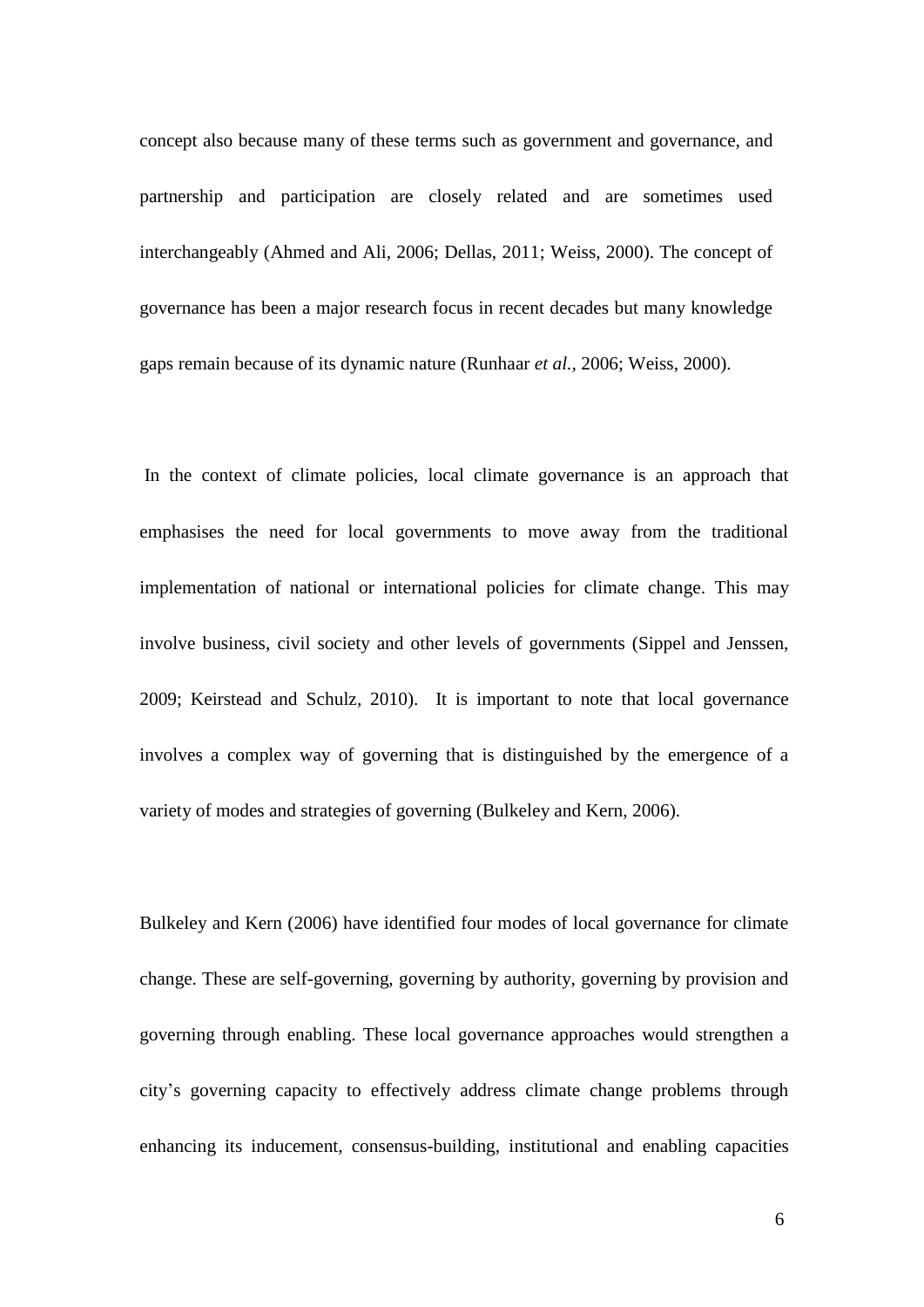(Bulkeley and Kern, 2006). In contrast to the conventional top-down approach to governing, these new governing modes tend to adopt more innovative strategies such as participation, deliberation, partnership and policy integration. Public participation may include information provision, involvement or other processes that encourage greater breadth in decision-making (Petts, 2001). Deliberation, on the other hand, is a participatory decision-making process that involves careful and serious debates around competing views, and the weighing up of reasons in favour of or against some proposition (Abelson e*t al.*, 2003). Deliberation is expected to enhance policy legitimacy, restore trust, foster learning and subsequently improve policy quality (Bloomfield *et al*., 2001). Partnership is a process in which public, private and societal stakeholders come together, offer individual inputs and resolve societal issues collectively (Koontnz *et al*., 2004). Policy integration is a process that provides an aggregate analysis from different perspectives so that a policy is comprehensive in terms of time, space, actors and issues [\(Underdal, 1980\)](#page-47-0).

Local governance as a more bottom-up approach has certain strengths. When compared with national governments, sub-national regions have the strength of being closer to concrete problems, possessing better local knowledge and trust which are the basis for effectively managing sustainability problems (Schienstock,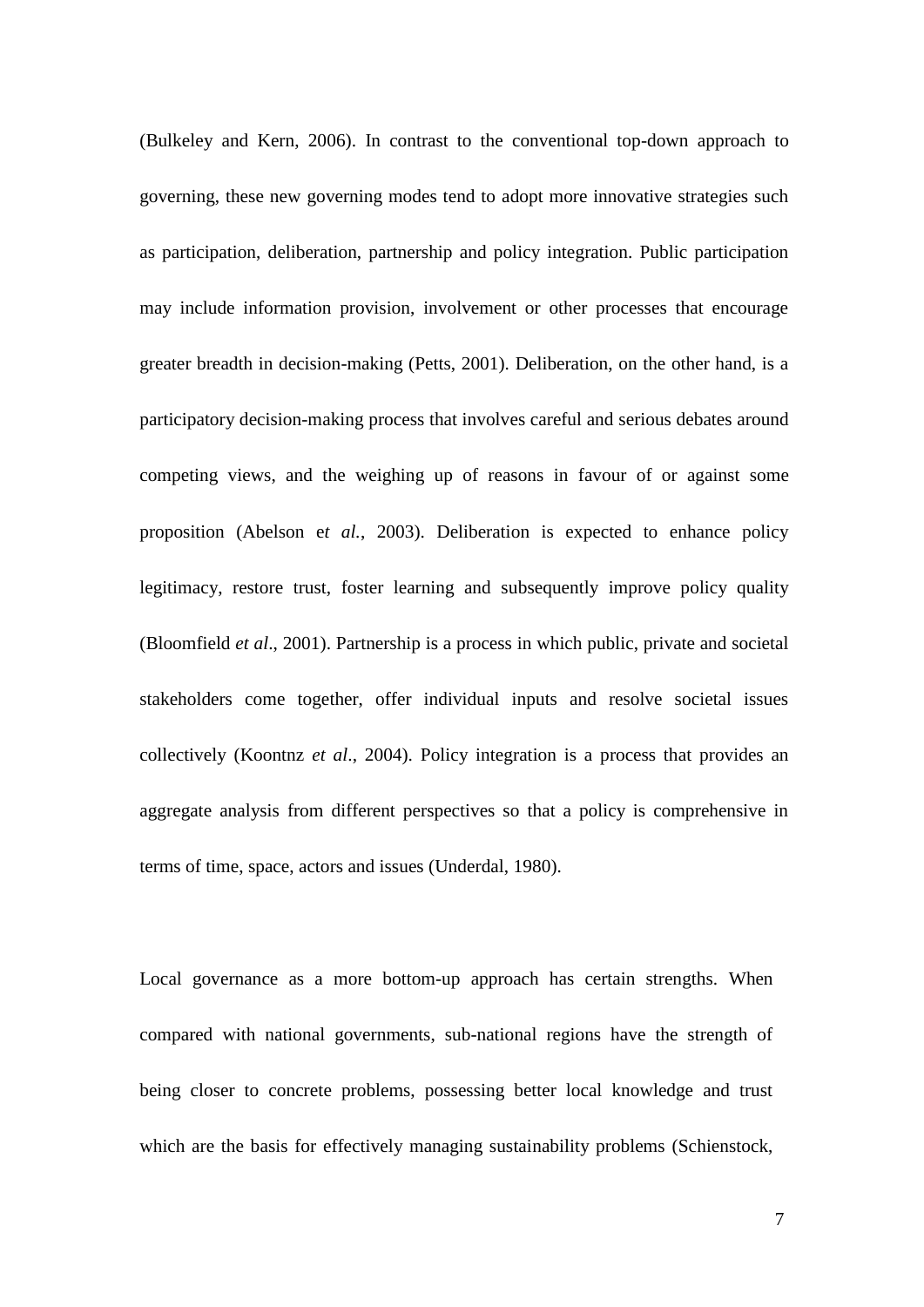2005). The literature also suggests that local governance offers benefits in terms of policy diversity, flexibility and accountability (Ansell and Gash, 2008).

Local climate governance however also has its drawbacks. Benefits such as uniformity that may be offered at the national level may be compromised (Keirstead and Schulz, 2010). Furthermore, localities often do not possess all the required resources and capabilities such as human resources and market demand for the diffusion of sustainable technology (Schienstock, 2005). Institutional and policy barriers such as a lack of a national mandate and regulatory framework, problems of policy integration, and the limits of local governments in controlling utilities also present some major challenges for effective local climate governance (Clark, 2006; Hooghe and Marks, 2003; Sippel and Jenssen, 2009).

The literature on local governance for climate change has been instructive in providing different but complementary frameworks for explaining modes, potential benefits and major barriers of local governance. These perspectives however are rather static. While they can enrich our understanding of the structure of dimensions and driving factors of local climate governance, they do not explain fully the dynamics and the mechanisms of how this governing model works.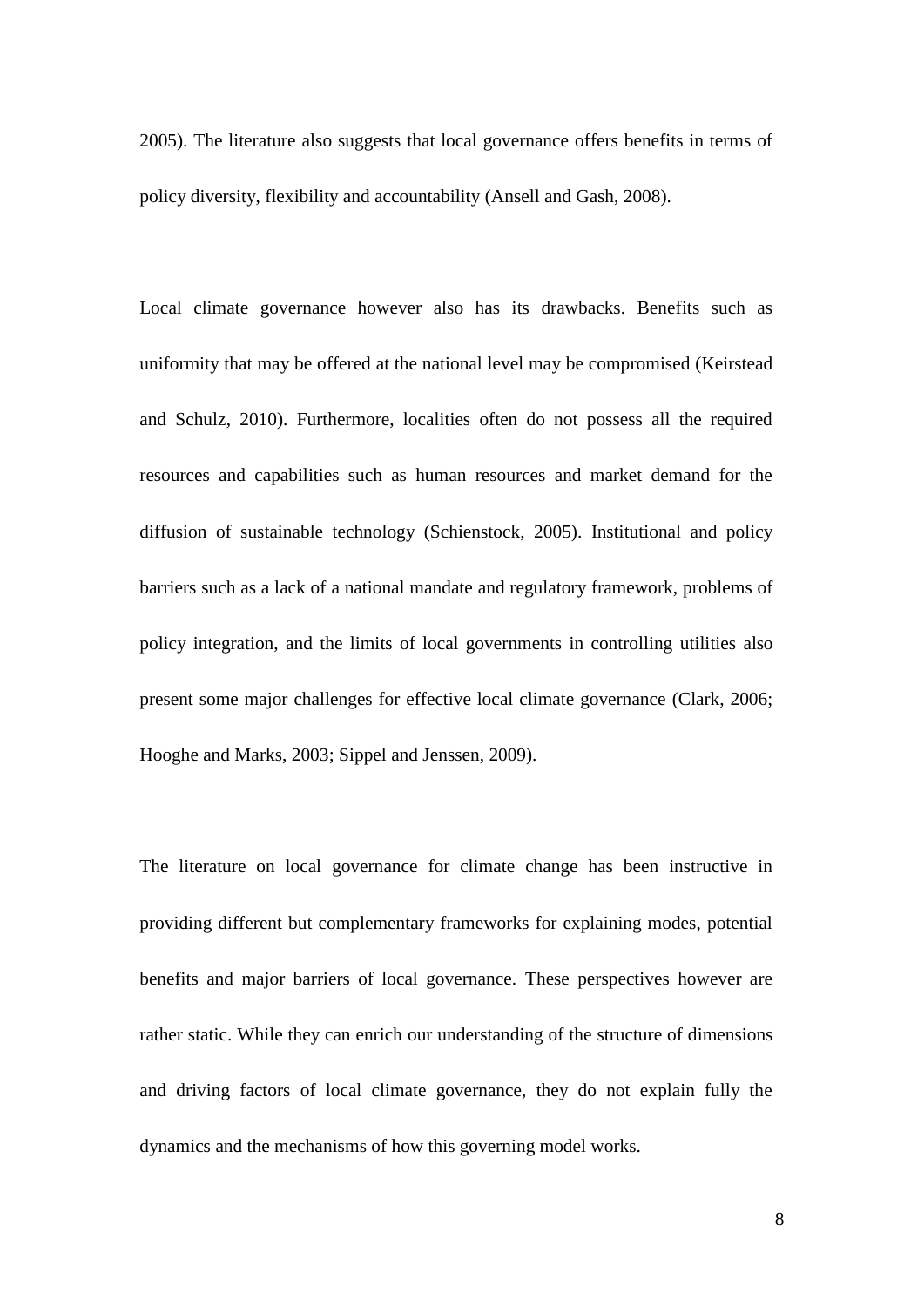#### **Towards a refined framework**

In order to conceptualise the mechanisms of local climate governance, we develop a framework based on Painter's (2002) conceptualisation of the "building blocks of good governance". Painter argues that good governance requires three kinds of capacities: state capacity, policy capacity and administrative capacity, and that these require essential "building blocks". Painter's "building blocks" comprise three components. These are *values* – what standards of performance we apply to evaluate governing capacity, *indicators* – what we look for to identify an aspect of governance capacity, and *support systems* – what structures and processes underlie the creation and sustenance of each kind of capacity. Collective decision-making processes, planning and coordination, implementation structures and territorial organisation and delegation are some of the key support systems (Painter, 2002).

There are however some limitations to Painter's framework. Firstly, it is relatively static. While it instructively provides a more systemic perspective on the values and support systems for good governance, it has limits in capturing the dynamics of governing processes. How important governing strategies such as partnerships and deliberation actually work and through what mechanisms, for example, have not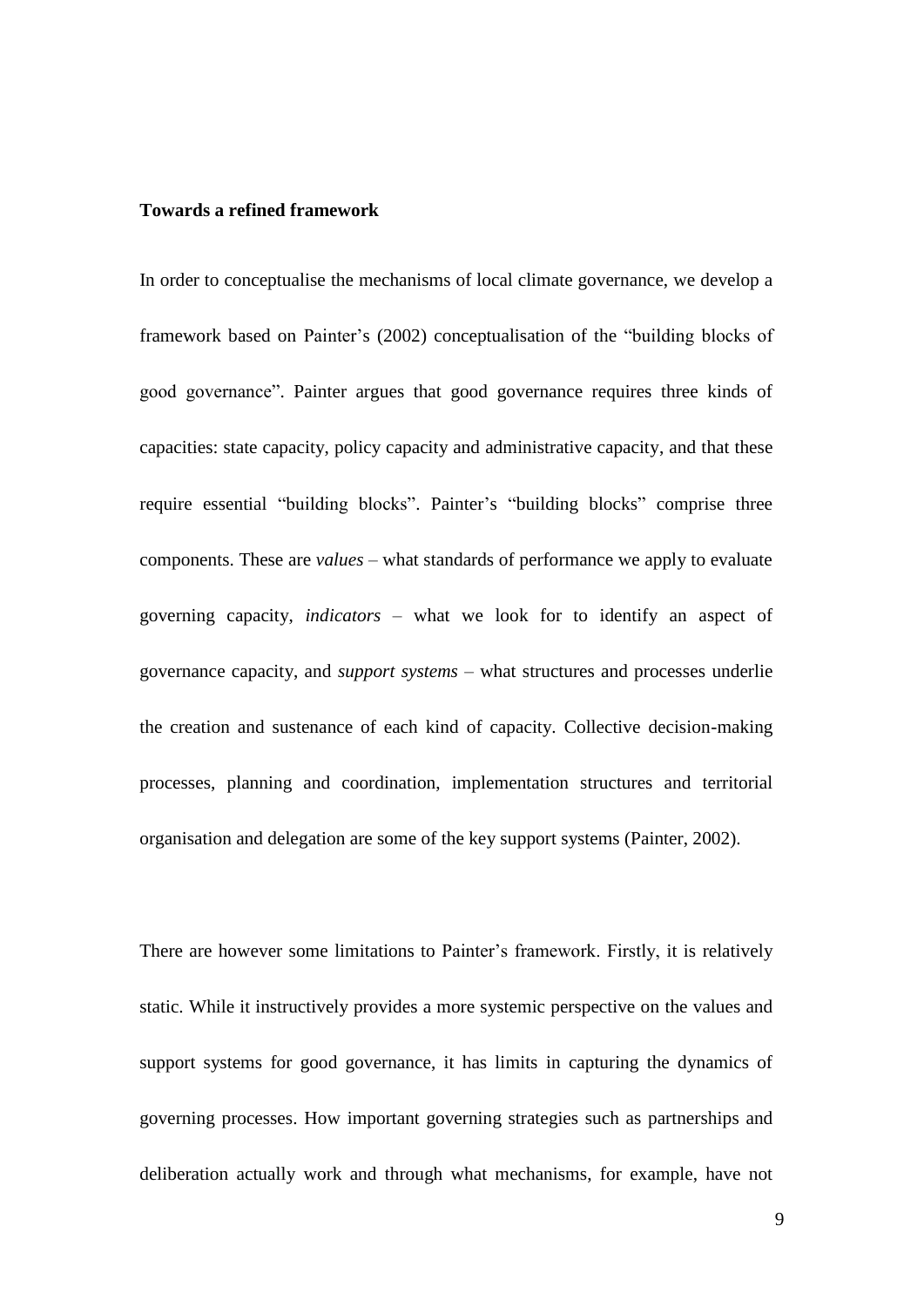been adequately explained in his framework. Second, since Painter's framework is applicable generically to all policy areas, it may have limitations in explaining the mechanisms for climate governance which involve issues that are characterised by urgency, complexity and enormity (Underdal, 2010).

This paper therefore aims to develop a refined framework that is more robust in explaining the dynamics and mechanisms of good governance in the context of local climate initiatives. Our refined framework differs from Painter's in certain ways. Firstly, our framework specifies some key governing strategies commonly adopted in climate change initiatives. Secondly, it integrates some important insights from Painter's work, the literature on local climate change initiatives as well as the wider literature on governance (*Table 1*). As such, it consists of four interrelated building blocks: governing strategies, values of good governance, indicators and governing outcomes. It suggests that local governments are key players in local climate governance. Local governments may engage in relatively new forms of governance through the deployment of four governing strategies: participation, deliberation, partnership and policy integration. This framework suggests that such strategies would be underpinned by values of good governance which are perceived as the normative performance of effective governance (Painter, 2002). Equity,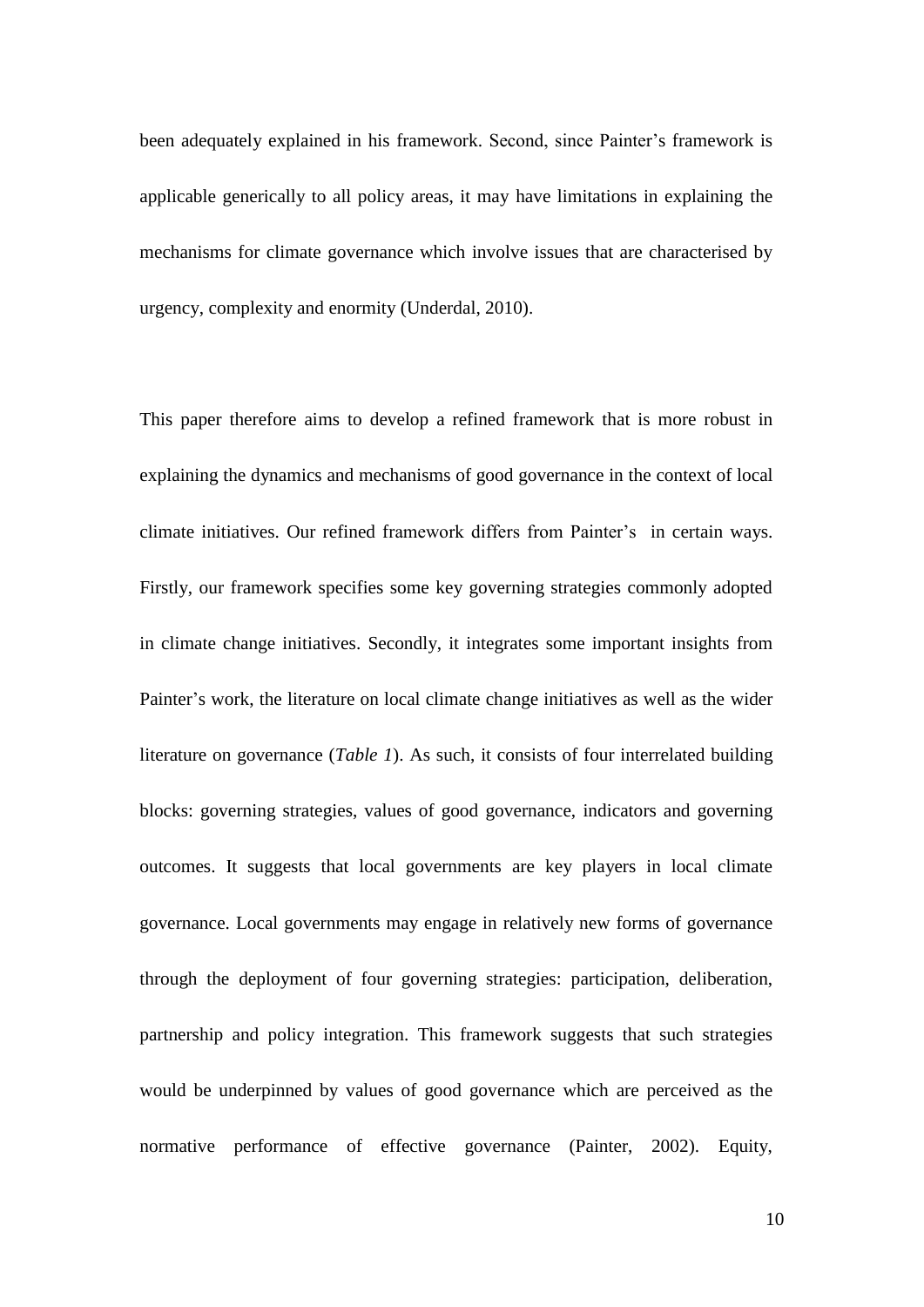transparency, legitimacy, coherence, accountability, decisiveness, consent and efficiency are some of the key values of governance identified in the literature (Painter, 2002). Our framework suggests that such mechanisms of good local governance would strengthen a city's performance in terms of inducement, consensus-building, institutional and enabling capacitis (Bulkeley and Kern, 2006). These capacities would make effective climate change initiatives more likely.

#### **Methodology**

This is a qualitative study based on a review of published works from academic sources, government documents, reports, and newspapers. When compared with other research methods such as quantitative surveys, the case-study approach adopted for this study has the strength of generating rich qualitative data. Such data are useful for explaining the complex mechanisms of local climate governance (Miles and Huberman, 1994).

We develop a refined framework that serves two purposes. First, it aims to conceptualise these local initiatives on climate change. We use a review of a selection of 20 climate change initiatives in major cities to illustrate and test the applicability of our framework. These initiatives are selected to cover cities from both Annex 1 (developed) and Non-Annex 1 (developing) countries under the Kyoto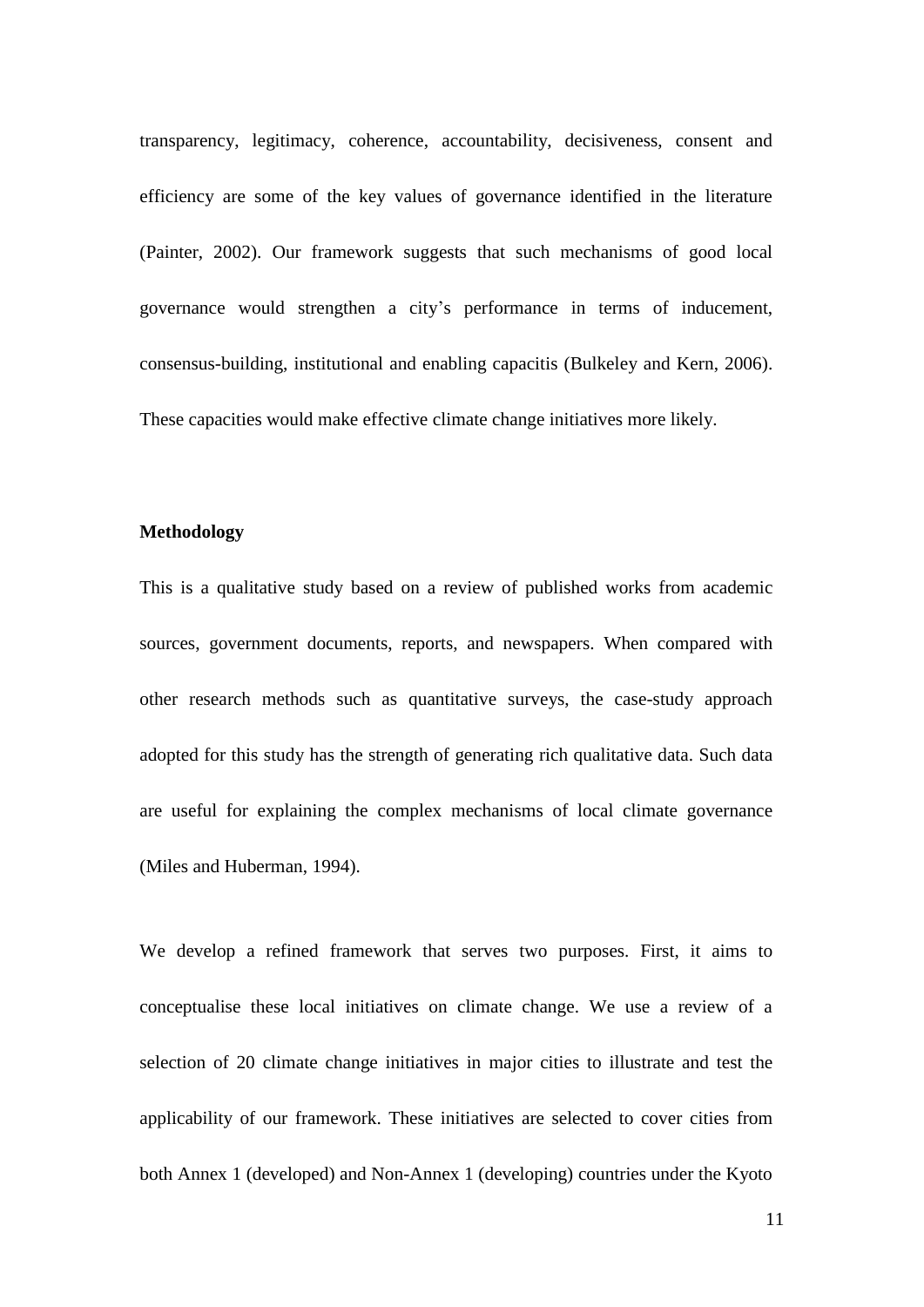Protocol. They also represent a variety of policy initiatives on reducing carbon emissions and adapting to climate change impacts.

Secondly, our framework is used to guide our detailed case study of Hong Kong. By comparing and contrasting the experience of Hong Kong and other cities, our Hong Kong case study critically examines the factors that may constrain this city from moving towards new forms of governance which would be more conducive to the development of effective climate change policies.

Hong Kong is atypical in that it differs from many other major cities in some important ways. Hong Kong is a major international financial centre and has one of the highest GDP per capita figures globally (Oxfam, 2010). The lack of indigenous energy resources and the close linkages it enjoys with neighbouring Guangdong Province in Mainland China in terms of energy trade also sets Hong Kong apart from many cities elsewhere (CLP, 2013). It is however important to note that Hong Kong merits scholarly attention in the broader context of China – a country that has a central role to play in global climate change impacts and responses. China is the largest GHG emitter but it is also where many potential climate solutions such as low-carbon cities and green technologies may be applied (Liu *et al*., 2011). Hong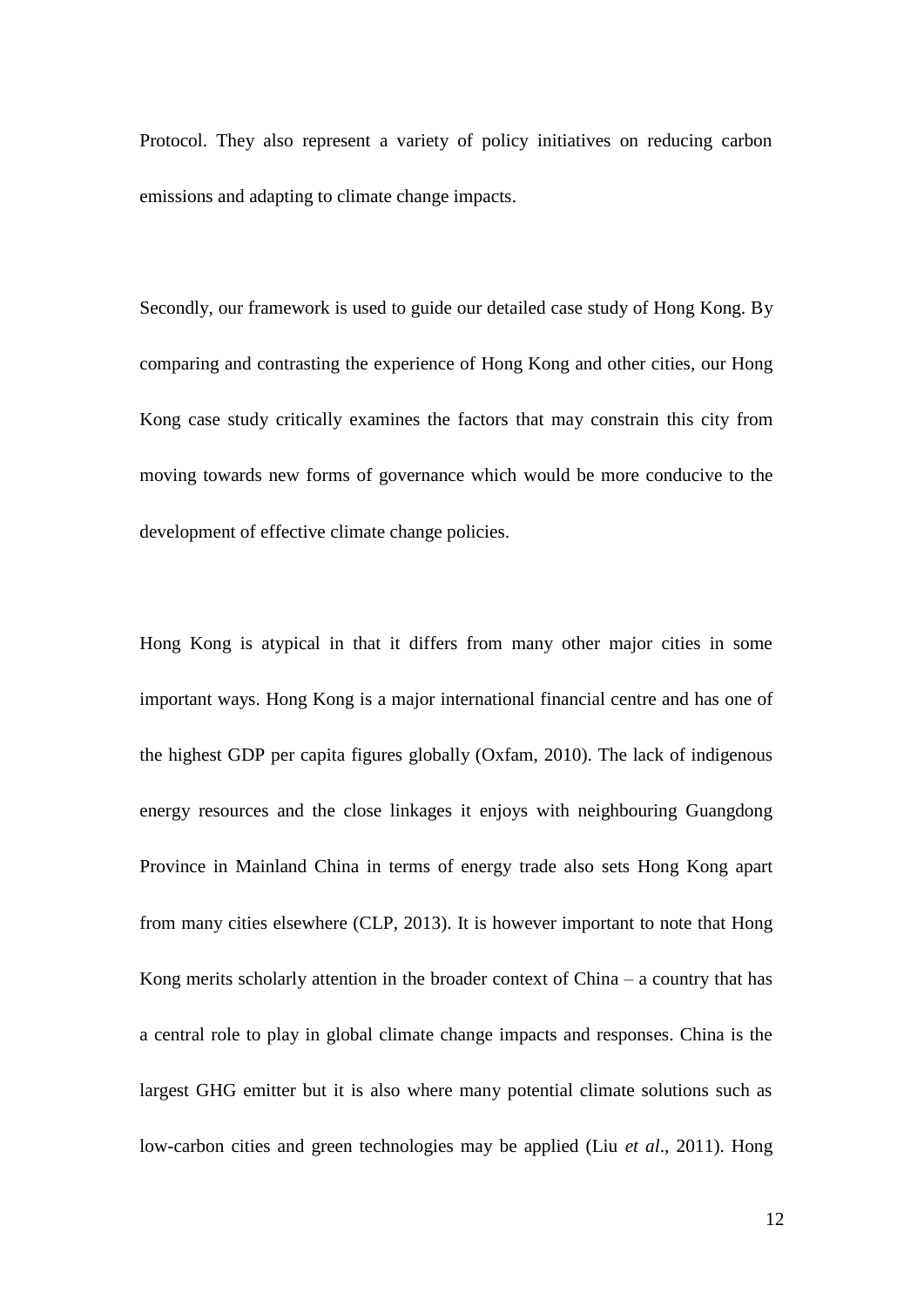Kong and neighbouring Guangdong Province have been given a role by the central government to pioneer the development of a low-carbon economy (ISD, 2012c). In the light of Hong Kong's important role in the Chinese context, its experience can be instructive to enhance understanding of the role of cities in responding to climate change challenge in China. In the section that follows, we will use our framework to guide the analysis on local climate initiatives in major cities.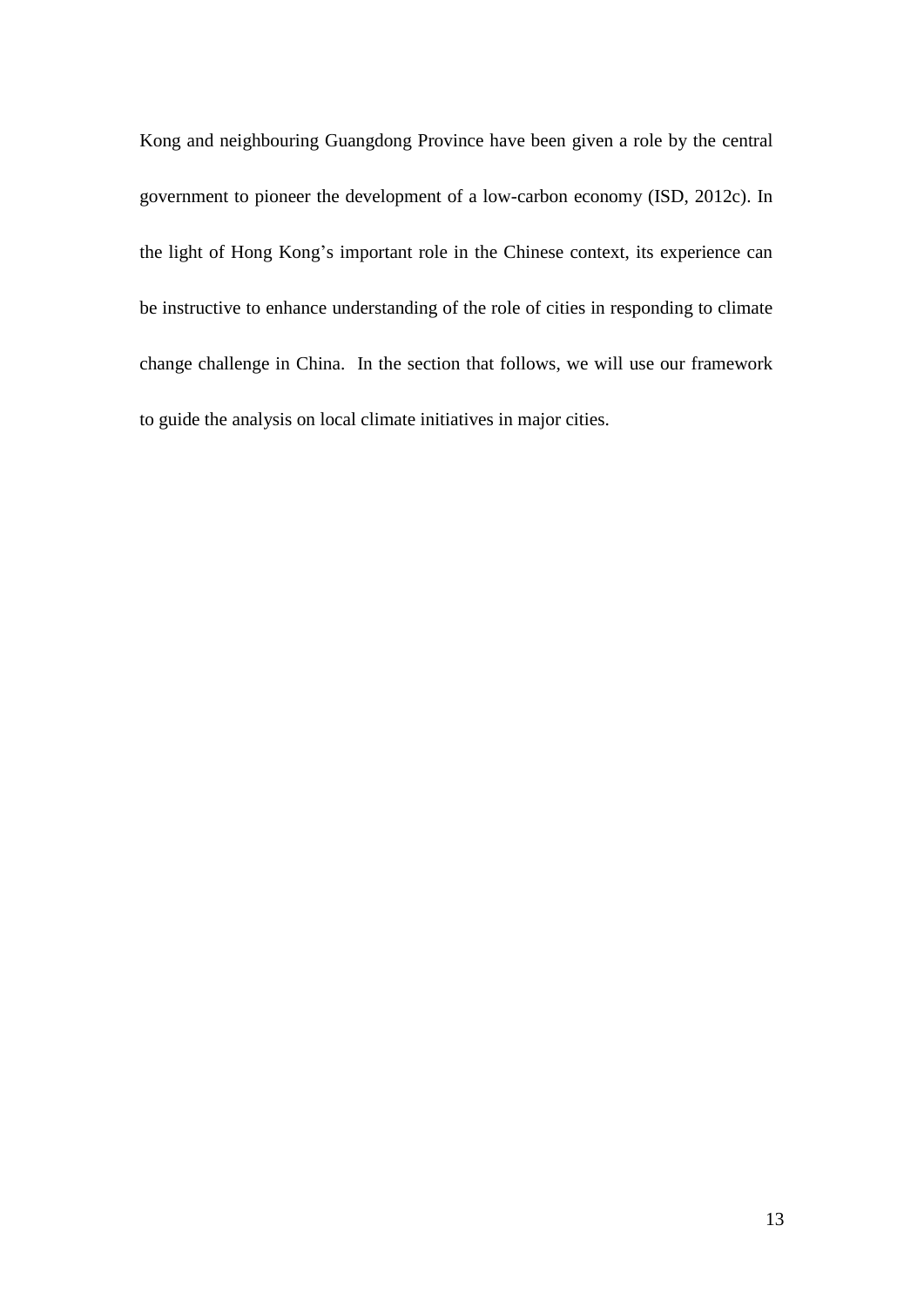# **EMPIRICAL EVIDENCE OF LOCAL GOVERNANCE FOR CLIMATE CHANGE: A REVIEW OF 20 CITY INITIATIVES**

This section of our paper reviews a selection of 20 local climate change initiatives introduced by city governments in developed and developing economies. The review is summarised in *Table 2*. This review leads us to make two observations. Firstly, we found that new forms of local governance have emerged in which participation, deliberation, partnership and policy integration are commonly deployed. Such emerging forms of local governance tend to place more emphasis on horizontal relationships between governments, business and civil society.

Secondly, these initiatives are underpinned by the key values and elements of good governance such as equity, legitimacy, coherence and transparency. These trends are reflected in:

▪City governments appear to be able to achieve policy integration under decisive leadership. Mayors in New York, Los Angeles and Tokyo (CI No. 1, 2 and 15) for example have shown leadership in formulating visions, plans and strategies to achieve their policy objectives relating to climate change. New York's PlaNYC, Los Angeles' Green LA and Cape Town's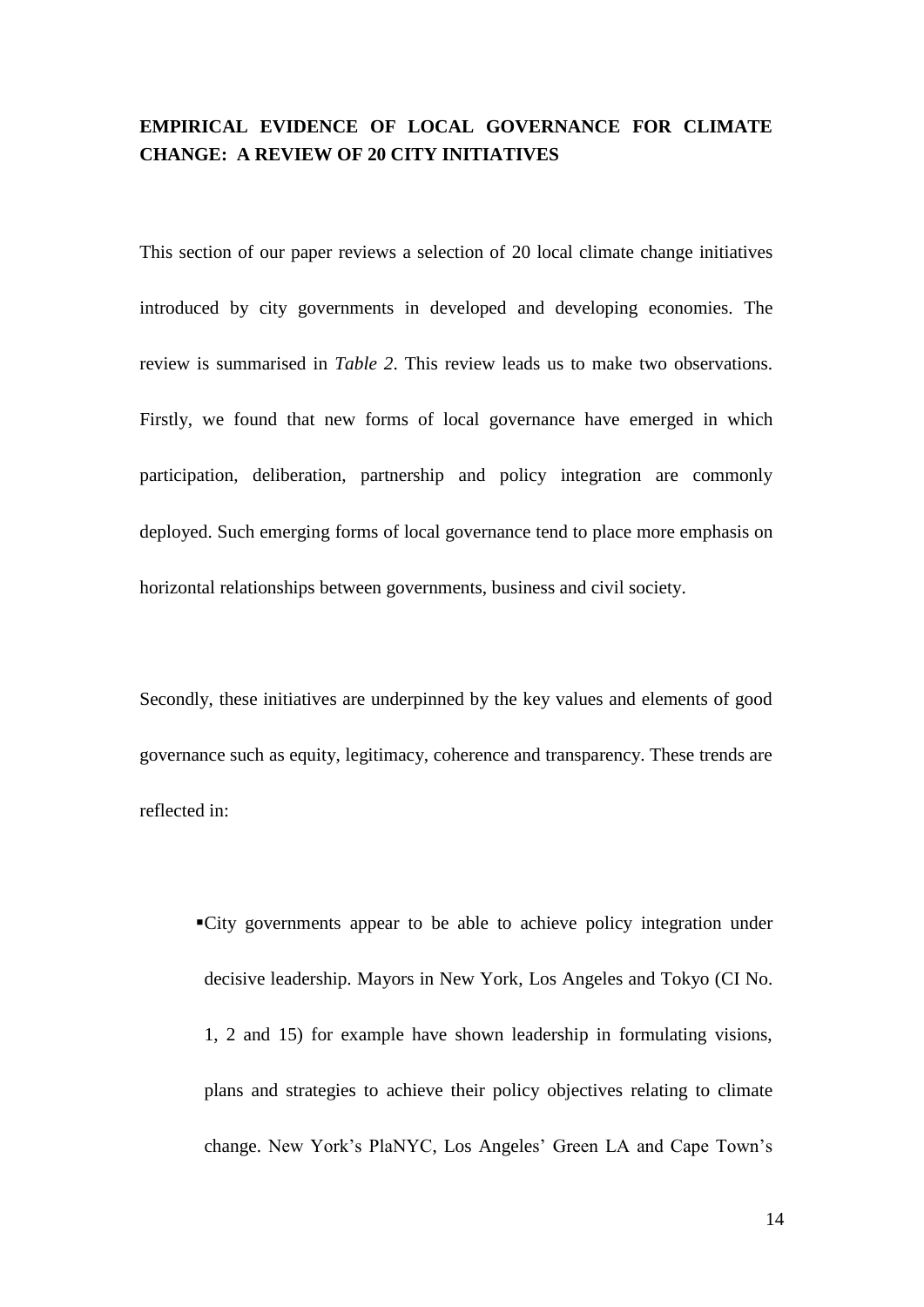Energy and Climate Change Strategy (CI No. 1, 2 and 17) are good examples that illustrate how a city government can deploy an overarching policy framework for facilitating policy integration across interdependent issues (Underdal, 1980). Some city governments appear to be particularly competent in deploying a portfolio of policy instruments rather than relying on the traditional command-and-control measures to achieve policy objectives. Their competence in introducing more radical policy changes such as congestion fees and legislation appears to be a key to rectify market failures and facilitate policy implementation (CI No. 13, 15, 16);

▪Some cities appear to give much attention to partnerships as a means of achieving policy objectives more effectively and efficiently. The NYC°Cool Roofs programme and London Climate Change Partnership (CI No. 8 and 9) are good examples illustrating how city governments can effectively mobilise resources from local communities and business through partnerships. The Energy Saving Project in Guangzhou (CI No. 19) provides an example of another form of government-business partnership which is characterised by the presence of strong government intervention through public spending;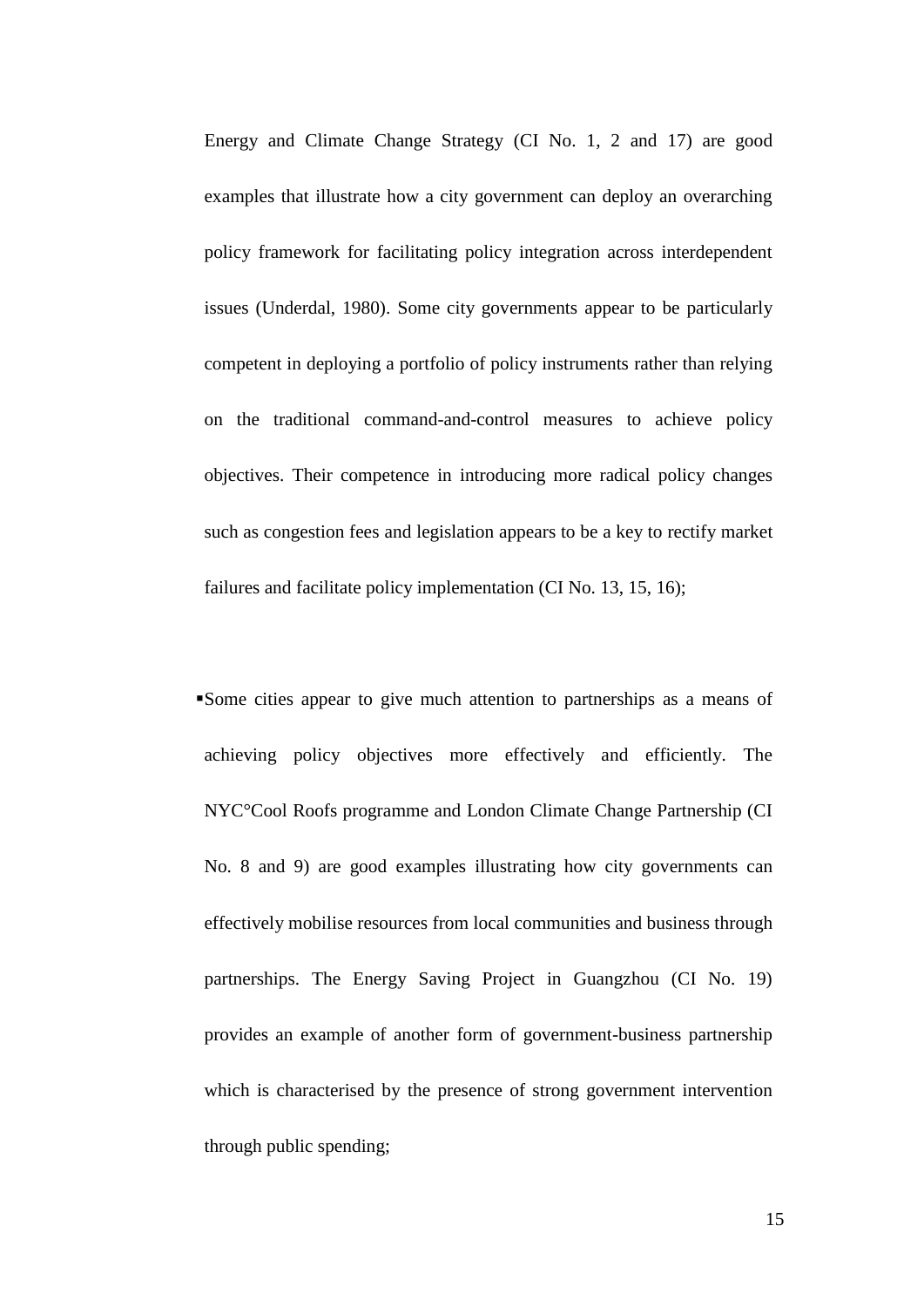▪City governments enhance equity and legitimacy among stakeholders through participatory decision-making processes. The New York City Panel on Climate Change, London Climate Change Partnership and Bangkok Metropolitan Administration's Action Plan on Global Warming Mitigation (CI No.7, 8 and 20) are good examples of this. Equity and trust seem to be enhanced in these initiatives in which the local community, experts, governments and other stakeholders are regarded as equal partners in decision-making processes. These deliberative processes are also critical to facilitate evidence-based decision-making that pays attention not only to scientific inputs but also public inputs and concerns. Such processes also promote reasoned debate.

▪Information availability and transparency in emissions data and potential risks and impacts of climate change are a core element in some of these climate initiatives. Newcastle in Australia (CI No. 11) for example has established ClimateCam – an on-line system to provide hourly electricity consumption and GHG emissions data. The greenhouse gas inventory of Johannesburg (CI No. 18) illustrates how data transparency is a good policy tool to mobilise public participation. The Heatwave Prepardeness Plan in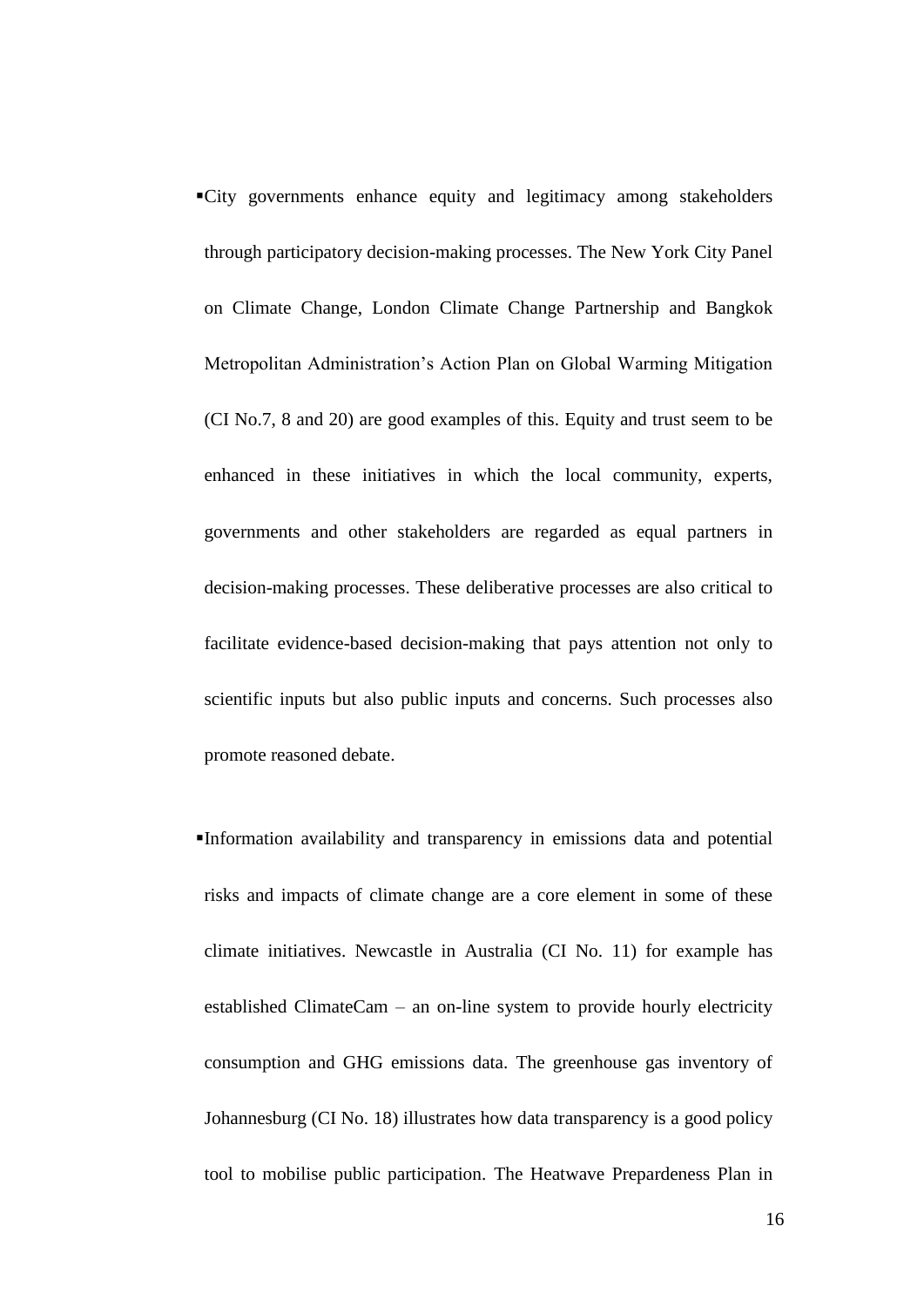Philadelphia (CI No. 12) is an example illustrating how emergency preparedness plans can save lives from climate change impacts through effective information dissemination and communication.

Another important dimension of our framework is the outcome dimension. While measuring the outcomes in terms of governing capacities of these 20 city initiatives is certainty important, a detailed evaluation would warrant another study and is not provided in this paper. However, some observations can be made. Firstly, while the achieved reduction of emissions of some of these initiatives is not accessible to this study, it is evident that a number of these initiatives have contributed to meeting emissions reduction goals (Table 2). The PlaNYC initiatives in New York (CI No. 1), for instance, contributed to the reduction of 16 per cent greenhouse gas emissions between 2005 and 2010 (City of New York, 2013). Secondly, our study has found that there is evidence suggesting that some governing capacities as suggested by our framework are being built up in some of these initiatives. For example, the New York City Panel on Climate Change (CI No. 7) is a good example of enhanced institutional capacity. The NYC°Cool Roofs programme and London Climate Change Partnership (CI No. 8 and 9) are good examples of enhancing enabling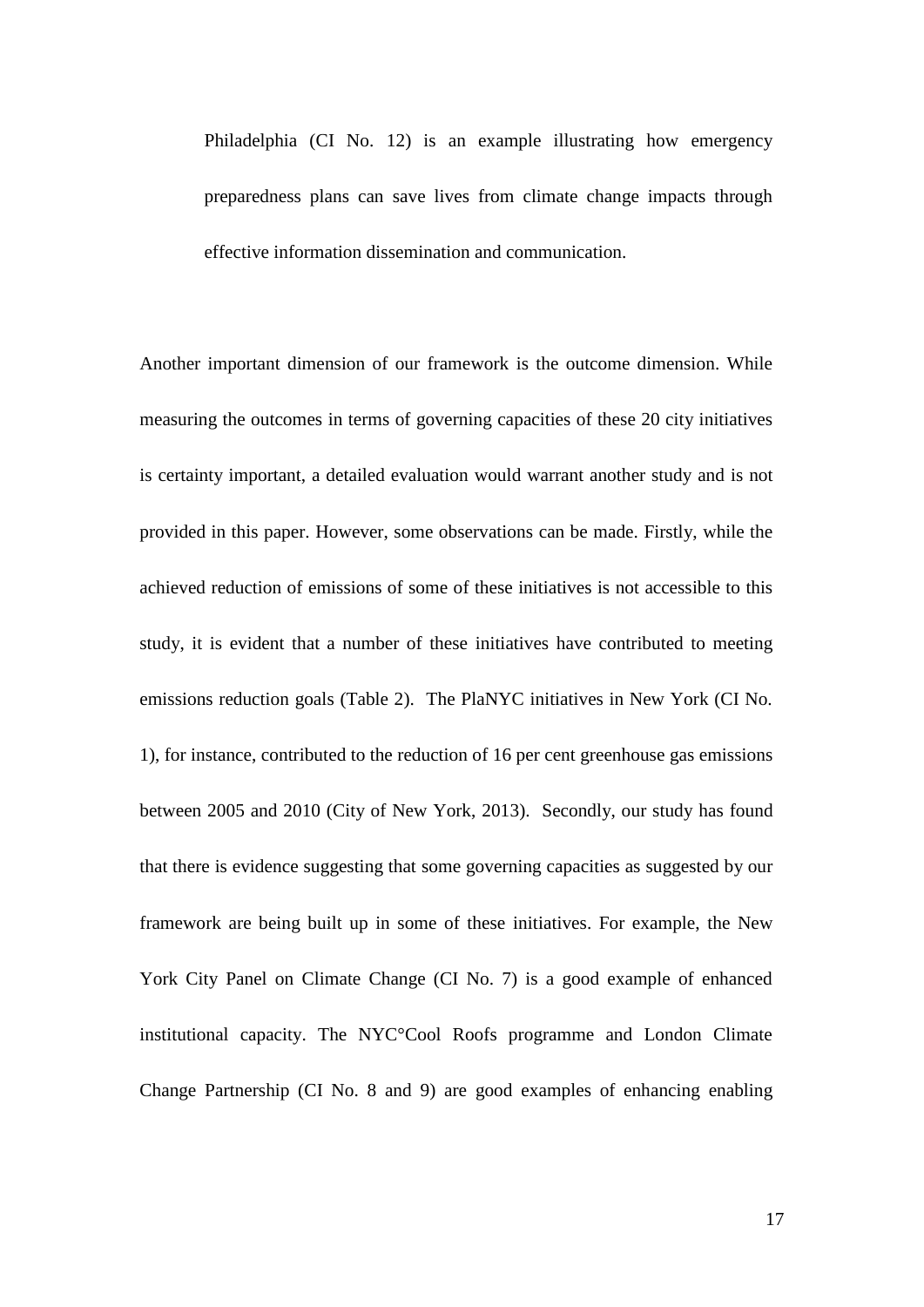capacity through partnerships. However, a comprehensive account of how these capacities are or can be developed falls outside the scope of this paper. .

# **THE CHALLENGES OF LOCAL GOVERNANCE FOR CLIMATE CHANGE: A CASE STUDY OF HONG KONG**

Hong Kong is located on the southeast coast of China, adjoining Guangdong Province. It has a population of 7 million (2011) and a geographical area of 1,104 square kilometers (ISD, 2012b). At present, the electricity system is fossil-fuel based. About 54 per cent of electricity generated in Hong Kong is from coal, about 23 per cent from natural gas, and about 23 per cent from nuclear power imported from Guangdong Province in China (2009) (Environment Bureau, 2010). Hong Kong emitted about 41.5 million tonnes of GHG emissions in 2010. GHG emissions in Hong Kong increased by 18 per cent from 35.3 millions tonnes in 1990 to 41.5 million tonnes in 2010 (EPD, 2013).

## *(a) Some observations of local climate governance in Hong Kong*

Climate change has been elevated on to the policy agenda in Hong Kong in recent years amidst growing public concern about on this global issue and its potential impacts (Tsang, 2011). A growing number of studies have found that Hong Kong is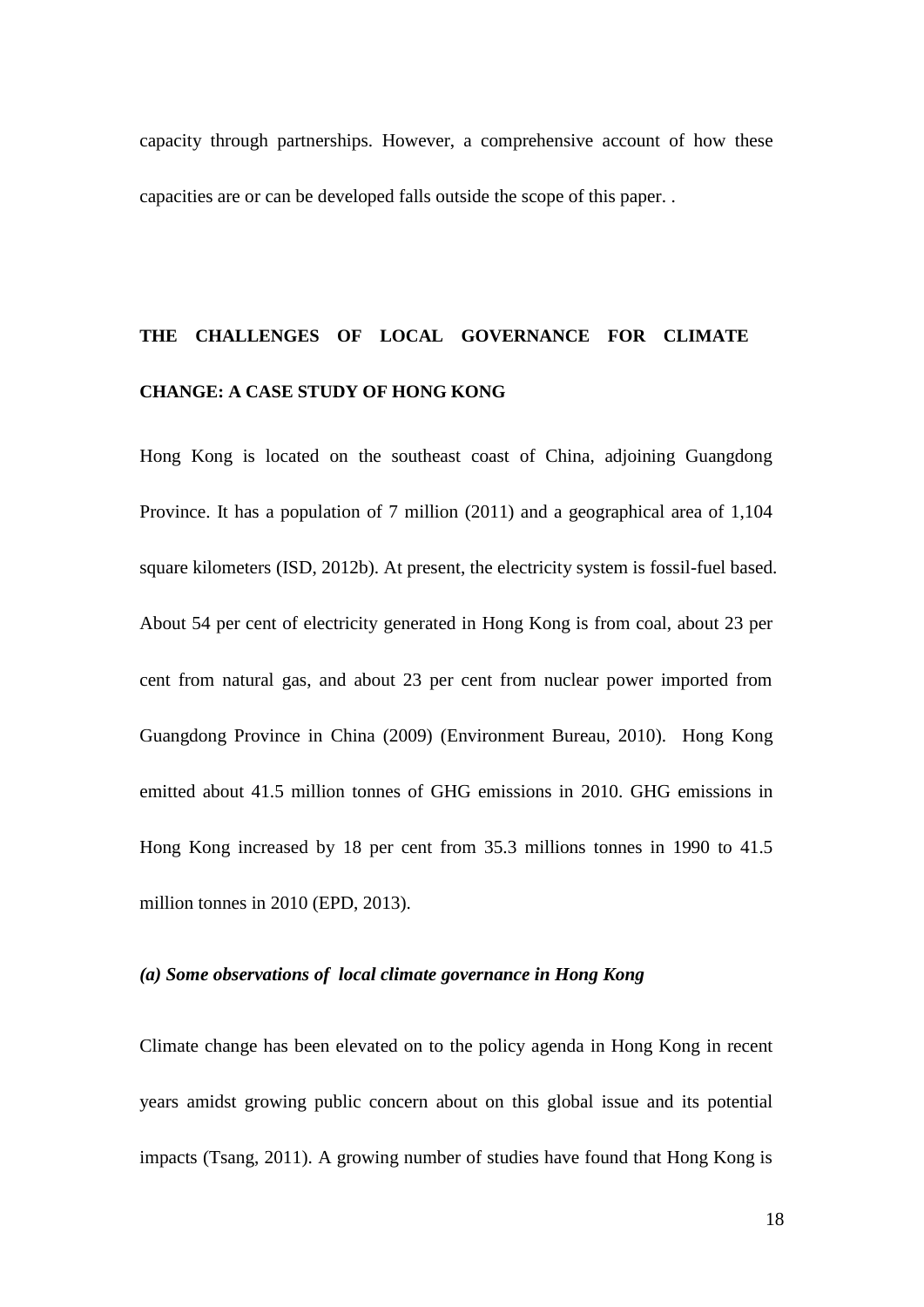vulnerable to climate impacts such as drought, flooding, heat waves as well as global and regional fluctuations in food supplies (Ginn *et al*., 2010), and the costs would be too considerable for policy-makers to ignore (Fung, 2004). For instance, a government study has estimated that electricity consumption by Hong Kong households would increase by about 9 per cent if there were to be a 1ºC increase in average temperatures, and the increase in electricity consumption would incur economic costs amounting to HK\$1.7 billion (Fung, 2004).

Although Hong Kong has yet to formulate a climate change policy, a number of energy initiatives introduced over the years have the potential to reduce GHG emissions. A comprehensive review of these initiatives which cover a broad range of areas from energy efficiency to the use of more natural gas and education is available elsewhere (see for example EPD, 2008).

However, to some local environmental NGOs and academics, Hong Kong has failed to develop an effective approach to addressing climate change problems (Civic Exchange, 2010; [Francesch-Huidobro, 2012;](#page-56-0) Ng, 2010b). It has not formulated an explicit climate change policy. It was only in September 2010 that Hong Kong released its consultation paper on the city's first climate change strategy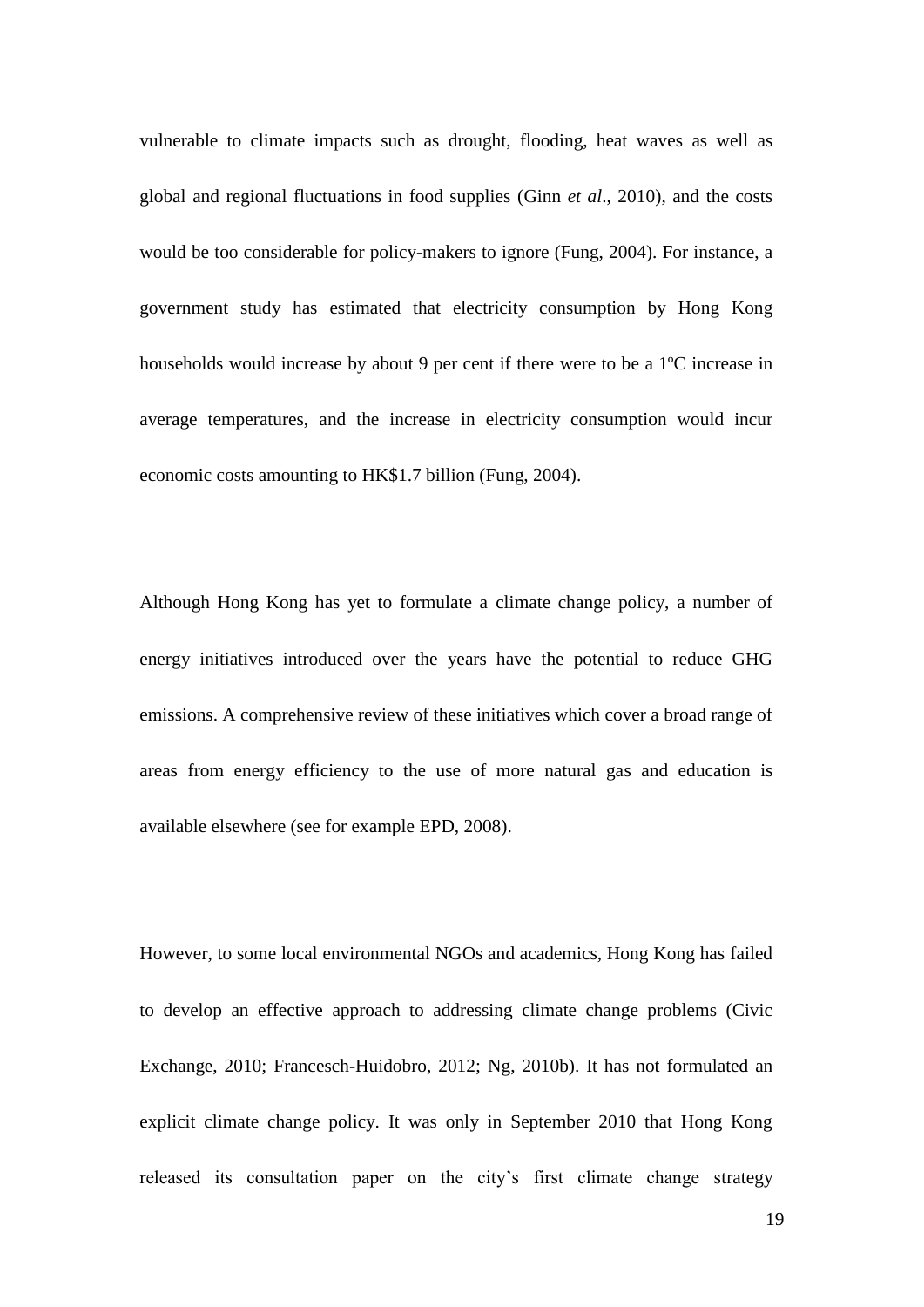(Environment Bureau, 2010). The government proposes to reduce carbon intensity by 50-60 per cent below the 2005 level by 2020 – a target that is in line with but slightly more ambitious than the Chinese central government's target, which is set at 45 per cent (Environment Bureau, 2010). However, the government's proposal to increase the use of nuclear power from the present 23 per cent to 50 per cent by 2020 as a key element in the strategy to meet the target has drawn considerable criticism from local green groups (Environment Bureau, 2010; Greenpeace , 2010; Ng, 2010a). Nuclear opposition appeared to intensify in Hong Kong following the Fukushima nuclear accident in March 2011 (Mah *et al.,* 2012b). Local green groups have lobbied for more aggressive policies on the demand side, i.e. energy saving and energy efficiency, as an alternative (Greenpeace, 2010).

These observations pose a number of important questions: In what ways are there constraints that limit Hong Kong's capacity to introduce more effective climate change initiatives? What are the barriers? To partly answer these questions, this paper adopts our refined framework for analysis. We found that climate governance in Hong Kong has not really evolved and that its approach constrains the deployment of the major governing strategies that include policy integration, partnership, participation, and deliberation.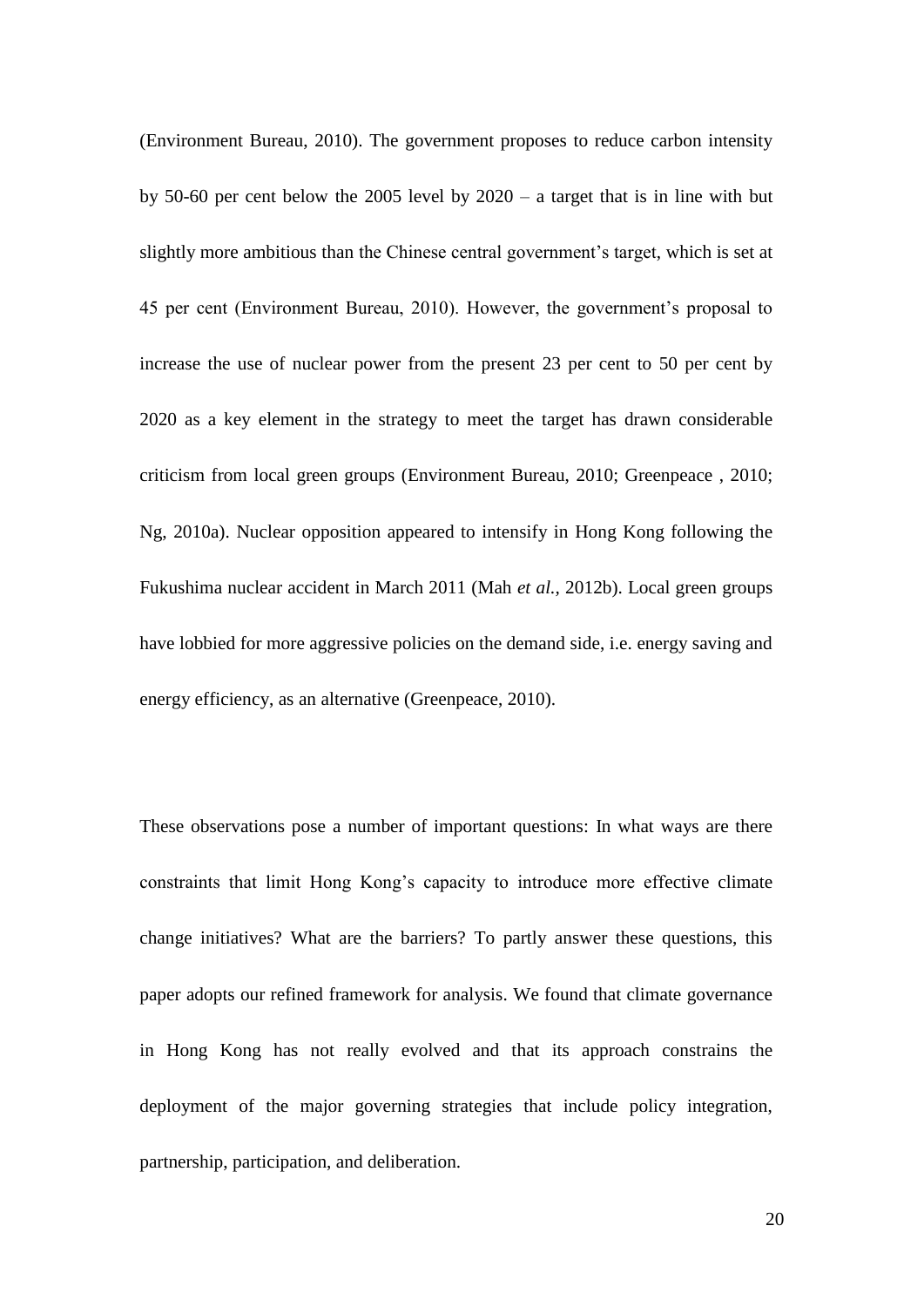In terms of policy integration, a good example to illustrate poor coordination is the introduction of government electricity bill subsidies in 2008. The government first offered a HK\$3,600 per annum electricity subsidy in the third quarter in 2008 for each domestic electricity user account (HK Govt, 2008). Although the subsidy may have been well intended as an attempt to ease inflation-induced burdens on household budgets, local environmental groups argued that the subsidy is counterproductive to initiatives promoting energy saving because the subsidies in effect can be an financial incentive to do the reverse and actually promote electricity consumption. More recently, the Council for Sustainable Development has been attempting to promote energy saving in the household sector but the electricity subsidy remains in place in the 2012-13 financial budget (KI, 2012).

In terms of partnerships and participation, it is important to note three trends in Hong Kong, namely the active involvement of environmental NGOs (Ng, 2011), growing partnerships between business and other sectors (Chan, 2008; Close and Chau, 2010), and the growing intensity of central-local relationships (Ma and Tao, 2010), have contributed to the climate stakeholder landscape that has become increasingly dynamic. It is in this stakeholder context that there is an emerging trend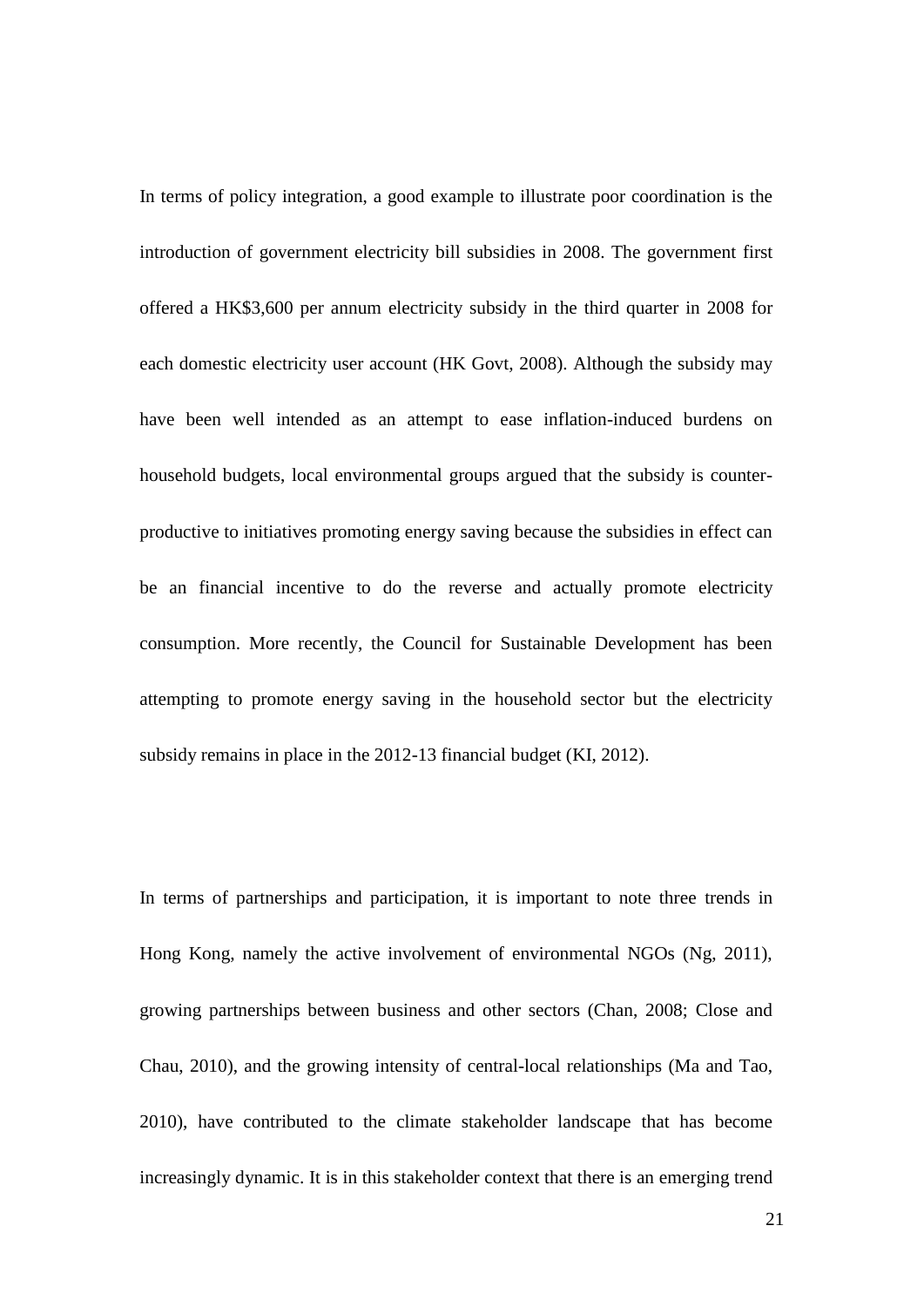of bottom-up initiatives on climate change by environmental groups and the private sector in Hong Kong. Major NGOs such as Oxfam (Hong Kong), Greenpeace China and WWF (HK) have been active in shaping the climate change policy agenda. The Combat Climate Change Coalition formed by 15 local environmental and community groups in 2009 is one example (Oxfam, 2010). The private sector has also played an important role in addressing climate change impacts. Businesses have been engaged through not only donations and adopting green practices but also policy advocacy. The Climate Change Business Forum is one example of such an initiative (Close and Chau, 2010).

However, partnerships for climate initiatives in Hong Kong are limited. Although the government has made some progress in empowering civil society through providing funding opportunities such as the Environment and Conservation Fund, these funding opportunities are rather limited in scale and impact. The Environment and Conservation Fund, for example, has provided funding support for a wide range of activities including environmental education, community demonstration projects and research projects (EB & EPD, 2013). But this support has tended to be projectbased, and is not conducive to developing long-term or networks of partnerships in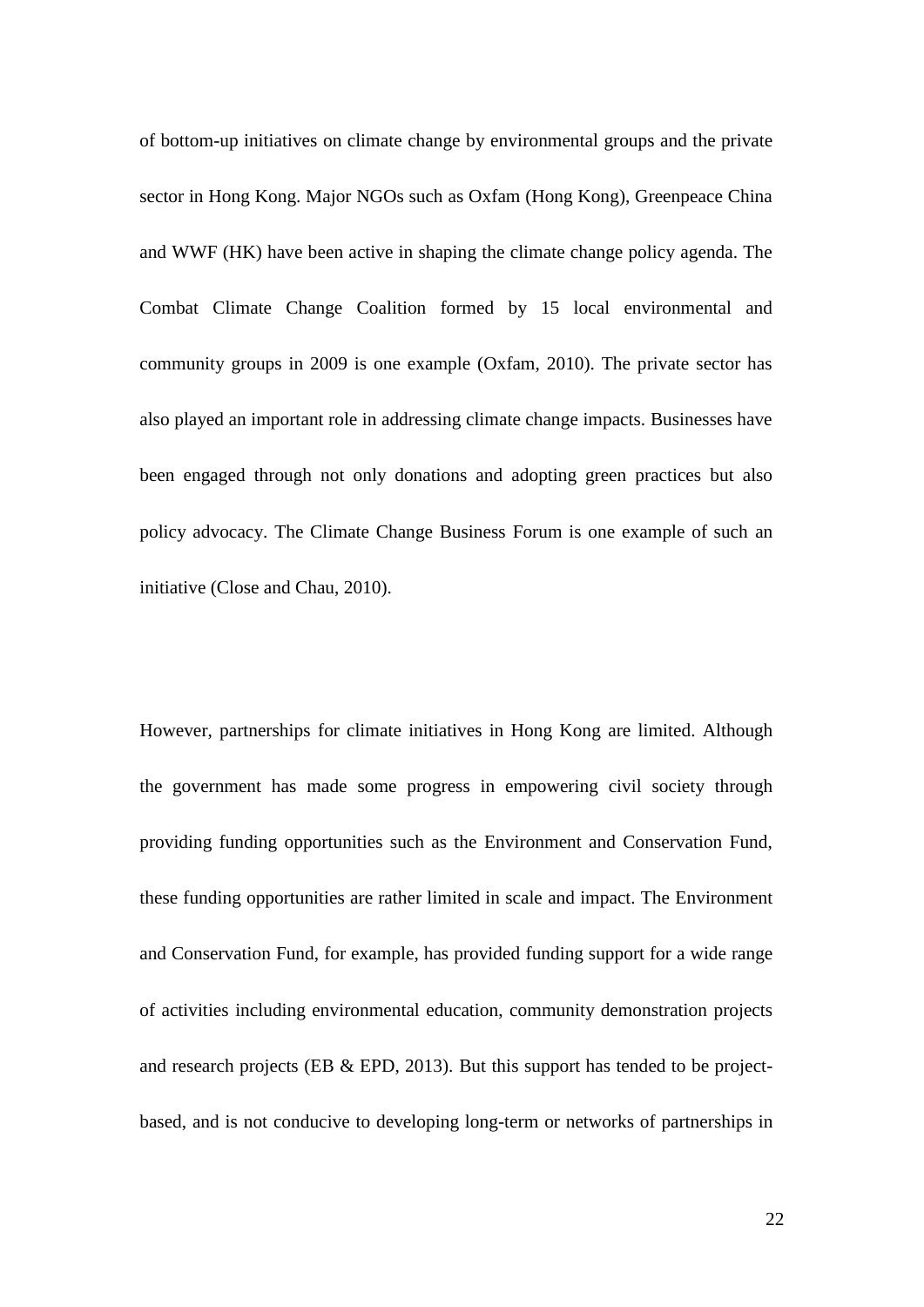communities and across stakeholder groups. These are however regarded as important for social mobilisation in the governance literature (Weiss, 2000).

Similarly, the participatory element is limited. A recent survey conducted by Oxfam (Hong Kong) found that about 80 per cent of Hong Kong people were not aware the government was conducting a consultancy study on climate change policies in which stakeholder engagement was intended to be a key component of the consultation process (Oxfam, 2010). The Oxfam survey indicates that the consultancy study was a missed opportunity to engage the public and develop stakeholder support for the city's climate change strategy.

In terms of deliberation, the establishment of the Council for Sustainable Development is one of the major government-led initiatives to facilitate public engagement relating to sustainability policy-making including energy efficiency initiatives (KI, 2012). In recent years, the council has adopted a proactive approach to reaching out stakeholders to collect and consolidate public views and local knowledge with the aim of improving policy-making (KI, 2012). The recent consultation relating to energy saving in buildings conducted in 2011 is a good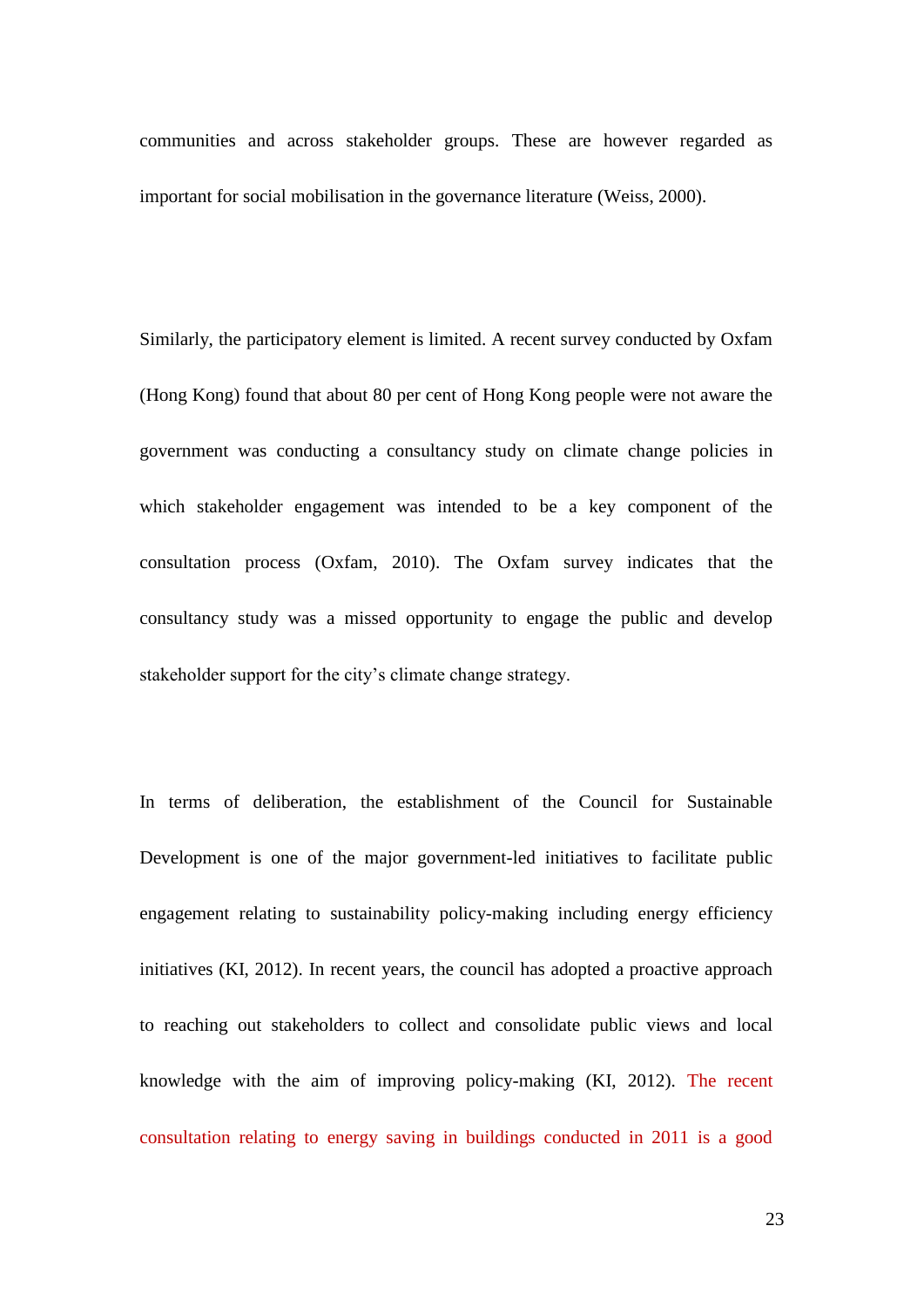example of the Council's proactive approach (KI, 2012). Alongside with the Council for Sustainable Development, a number of other major environment/energy related advisory bodies, such as the Advisory Council on the Environment and the Energy Advisory Committee, have served as important institutions for channeling public inputs in policy-making systems through broad representations from various stakeholder groups (Environment Bureau, 2014; EPD, 2014). However, concerns have been raised by some NGOs that some of these advisory bodies are dominated by strong vested interests (Ming Pao, 2011). There is also a lack of mechanisms for ensuring public inputs can be used effectively to improve policy decisions. The Council for Sustainable Development, for example, has been found to have limited impacts in ensuring public inputs can influence final policy decisions (CCSG, 2007).

# *(b) Barriers to effective local climate governance in Hong Kong*

These observations lead us to pose one important question: what are the barriers that limit the city's ability to adapt to new forms of governance that would better respond to climate change challenges? Our analysis suggests that there are four barriers. These are the tension in central and local relations, the incompatibility of a traditional policy style and new forms of governance, a lack of institutional capacity and a lack of enabling capacity.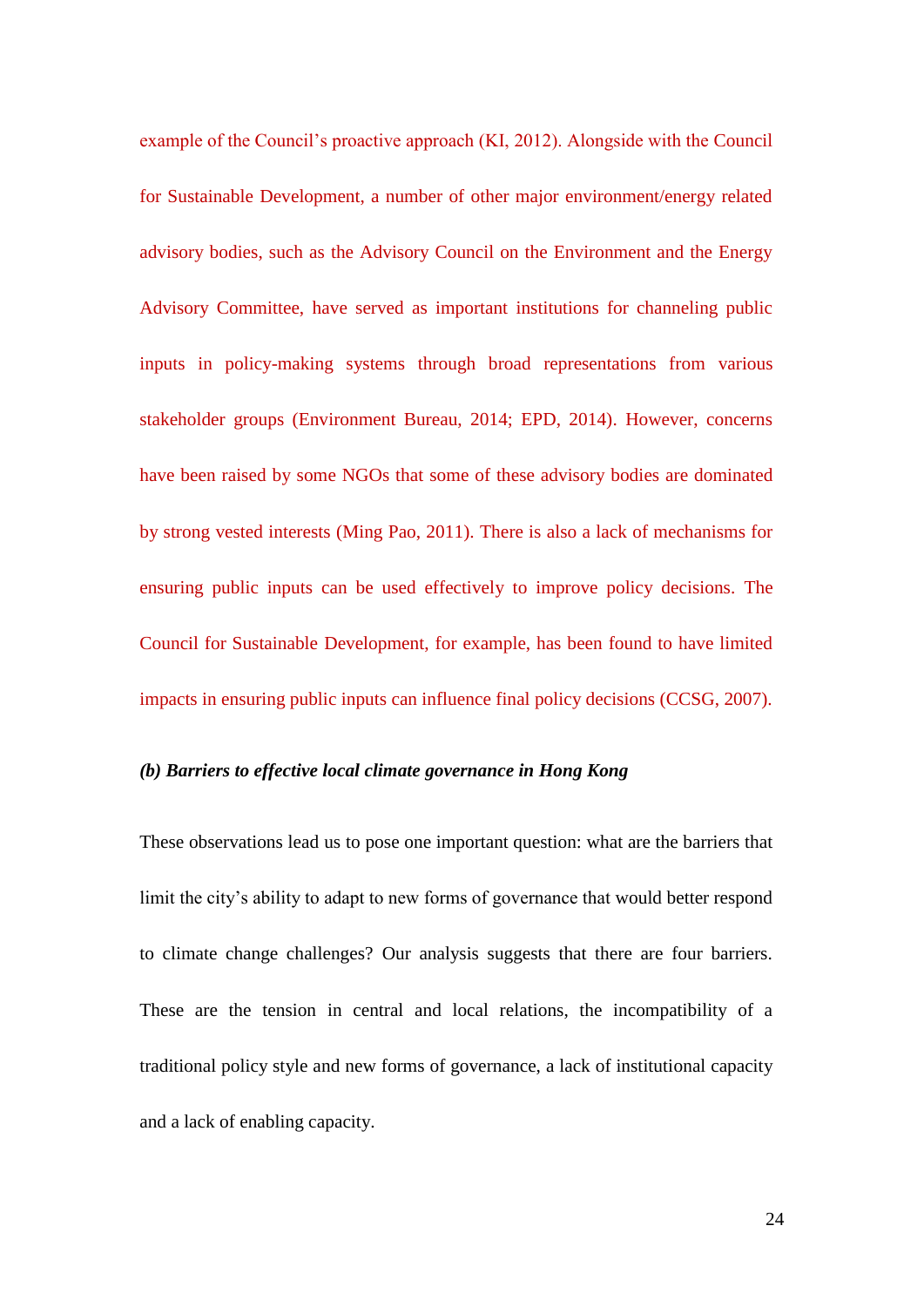#### *The tensions between central and local relations*

The development of climate change initiatives worldwide indicate that there exist complex national-local dynamics. Cities vary in their relations with their national governments. While some city governments have shown local leadership which places them in the forefront of national efforts to respond to climate change, some are followers. London, for example, has set greenhouse gas (GHG) emission reduction targets that are more ambitious than those set by the national government (Mayor of London, 2010). Other cities such as New York, Tokyo, Los Angeles, San Francisco, and Melbourne have also declared their commitment to leading the nation in addressing climate change problems (Lawson *et al*., 2010).

In contrast, Hong Kong appeares to be a passive follower of the Chinese central government's climate change initiatives. Hong Kong's target of a 50-60 per cent reduction in carbon intensity by 2020 has aroused criticism from environmental groups (ISD, 2010). Critics argue that although China is a developing country, Hong Kong is a *developed* city which should commit to a more ambitious target than the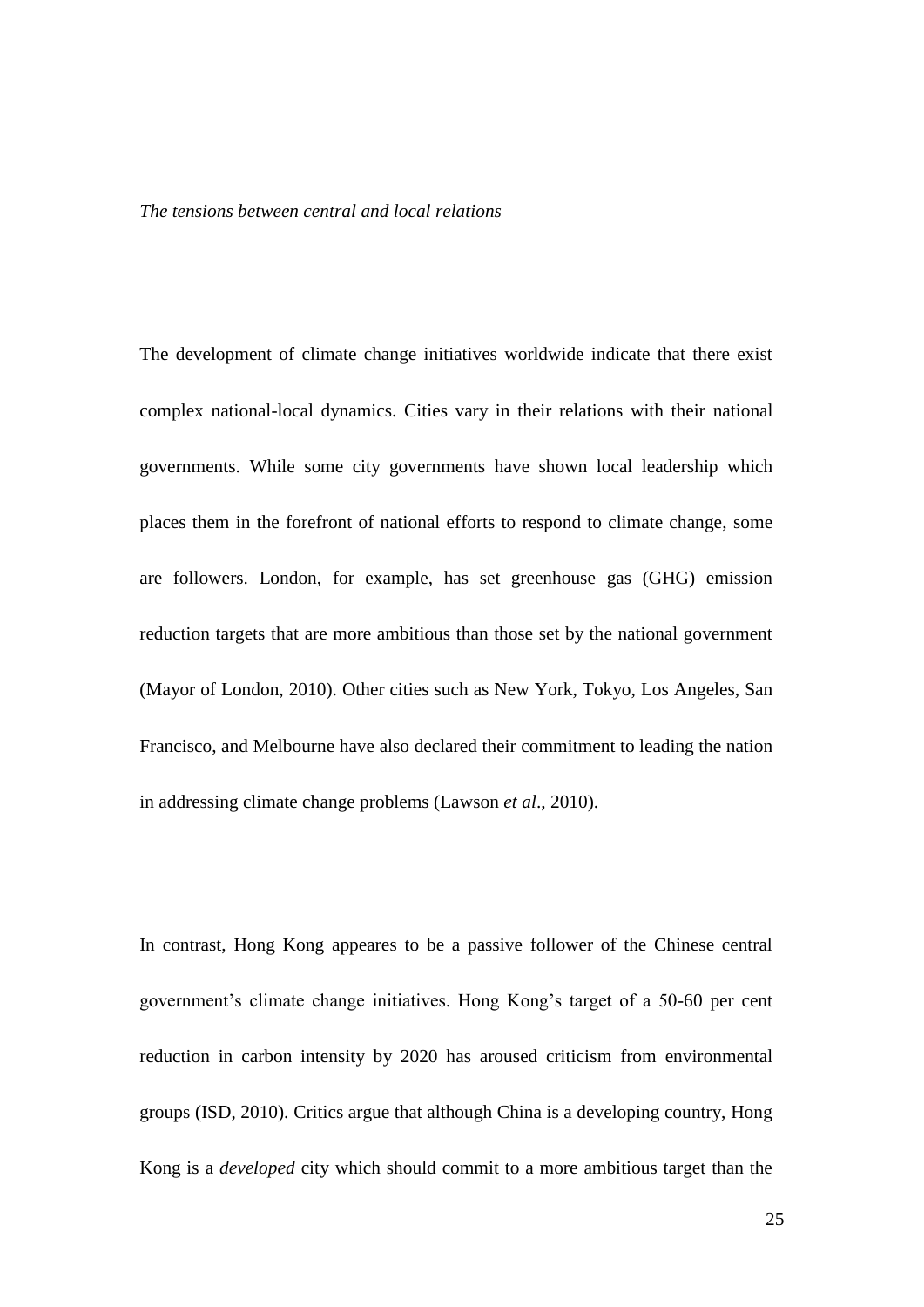national one. Critics contend that Hong Kong should have committed to an absolute emission reduction target, rather than the current carbon intensity target (which is an efficiency target), because the former is more difficult to achieve and is therefore more effective in benchmarking the city's performance (Civic Exchange, 2010; Oxfam, 2010).

Why then has Hong Kong adopted a "passive follower" position rather than a "green leader" for the country? While the absence of a national mandate and the lack of required resources may be plausible reasons (Clark, 2006; Hooghe and Marks, 2003; Sippel and Jenssen, 2009), we contend that a lack of government leadership in the city appears to be a major factor.

For Hong Kong, relations with the central government in Beijing are governed by the "one country, two systems" principle. This principle underpins all major policy developments (Conney, 1997), and climate change initiatives are no exception. Although Hong Kong can enjoy a relatively high degree of autonomy in executive, legislative, and judicial matters under the authority of the Beijing government (Conney, 1997), there has been growing public concern that the Hong Kong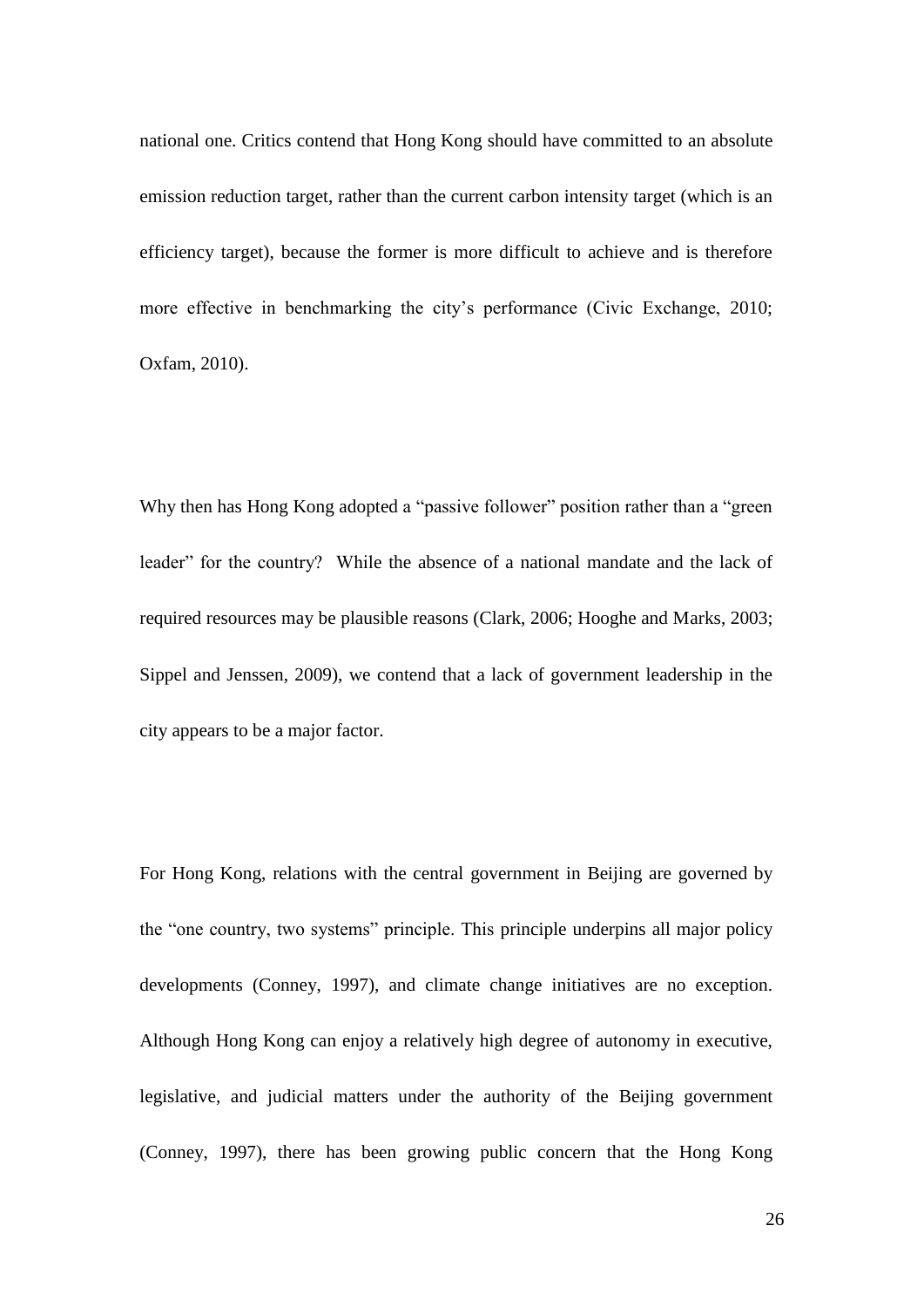government has been compromising its autonomy rather than optimising the flexibility provided by the "one country, two systems" framework. An illustrative example is the Government's plan to launch a national education curriculum in September 2012 which raised major concerns from some student groups, educators, parent groups, and political parties that there is a political motivation and the new curriculum may be biased towards the central government (Cheng, 2012).

It is in this political context that the Hong Kong government has been seen by many as lacking leadership in addressing climate change problems (Oxfam, 2010; The Climate Group, 2010). Our review of initiatives in other cities suggests that leadership is a key to policy integration. Whilst mayors in New York, London, Los Angeles and Tokyo (CI No.1, 2, 7, 8. 9 and 15) have demonstrated their leadership in elevating climate change on to the policy agenda, formulating a set of wellcoordinated and mutually supportive policies, and mobilising resources from civil society, the business sector as well as academics, there is little evidence to suggest that such leadership exists in Hong Kong.

*The incompatibility of a traditional policy style and a new form of governance*

27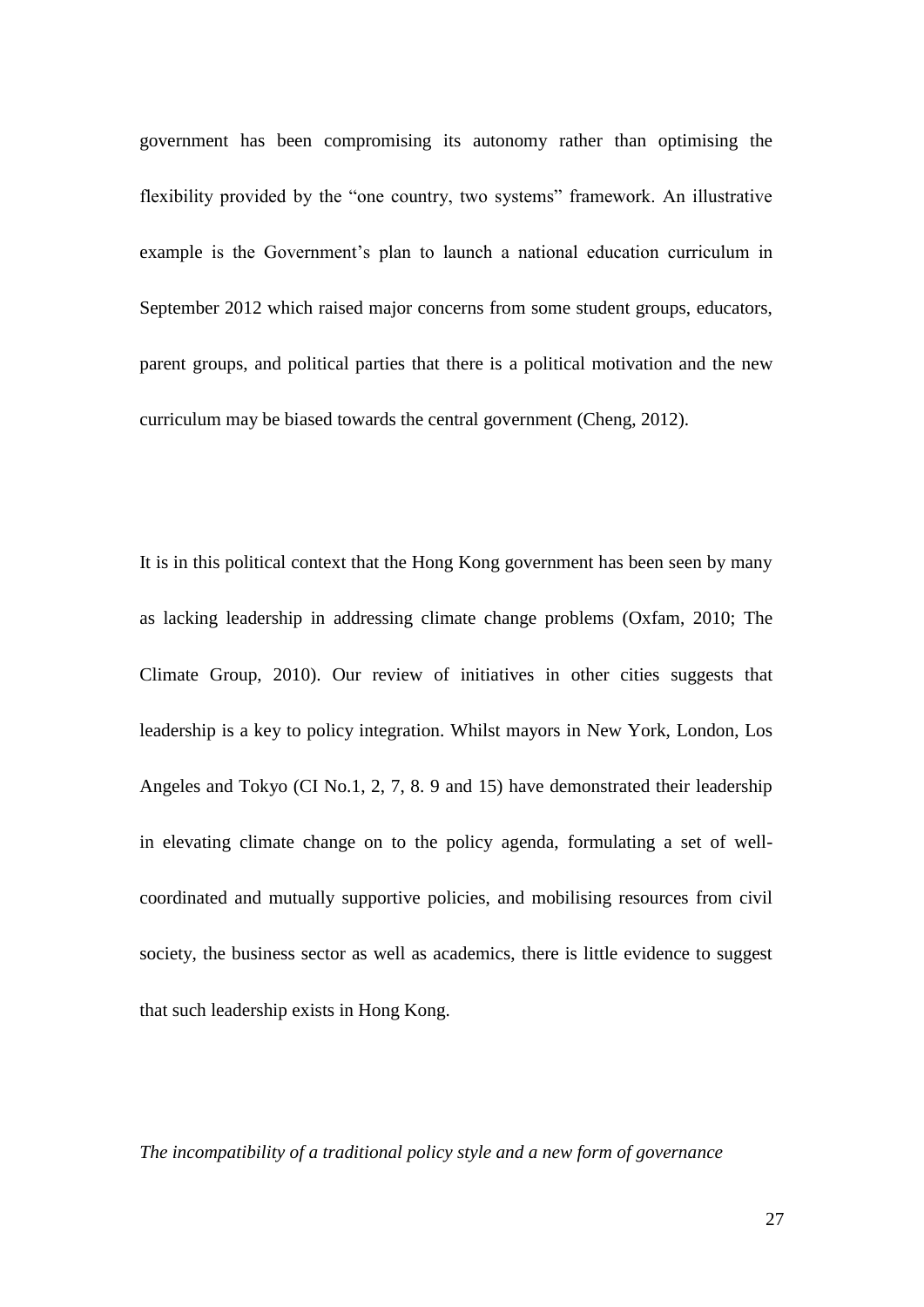Another barrier is the incompatibility of the policy tradition of "positive noninterventionism" in Hong Kong with the new forms of governance that we have identified in the 20 city initiatives (Lo, 2008) (*Table 2*). Our review shows that rather than relying on a single policy instrument, there have emerged new forms of governance that emphasise the intelligent use of a portfolio of policy instruments which range from command-and-control measures (such as setting emissions limits), to voluntary measures (such as education), to economic means (such as provision of subsidies and congestion fees), and to market-based instruments (such as emission trading). However, the "positive non-interventionism" principle that has underpinned the economy and policy-making system in Hong Kong (Lo, 2008) has constrained the government's ability to broaden its policy instruments to the use of economic and market based instruments (MBIs) at least in the energy sector.

Positive non-interventionism is based on a philosophy of laissez-faire capitalism that relies on market-driven policies and leaves the economy to the private sector. Hong Kong's economy is characterised by a low-tax system and relatively low levels of government intervention (ISD, 2012b). This approach has contributed to Hong Kong being rated as the freest economy in the world for the 18th consecutive year in 2012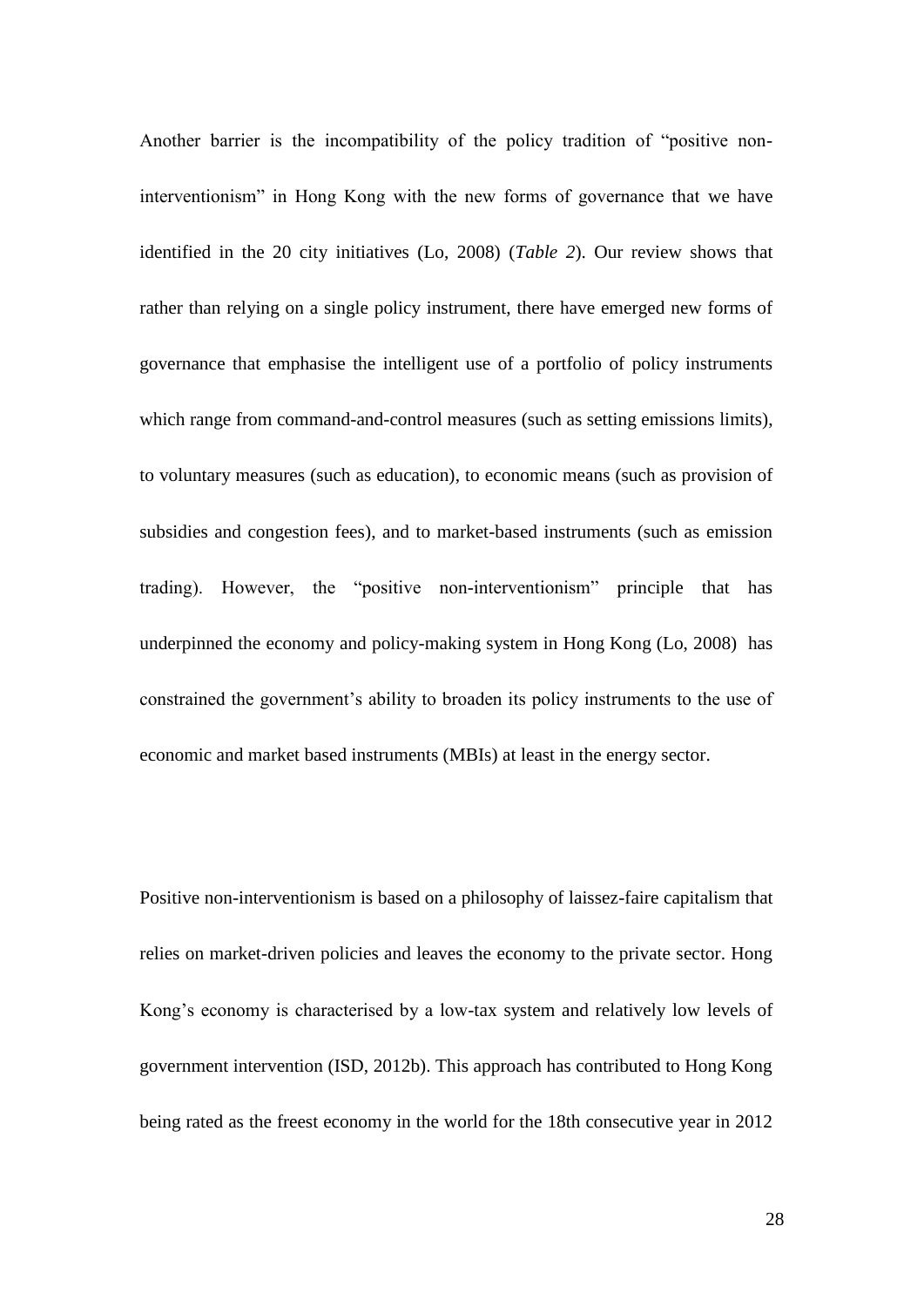(ISD, 2012b). This policy tradition however has important implications for Hong Kong's climate change policy.

A major weakness of the policy tradition is its failure to recognise the important role of government in rectifying market failures. The negative impacts of global climate change have been regarded as a consequence of one of the best examples of a market failure (Stern, 2008). In contrast to the laissez-faire approach, government intervention is often seen as essential to correct market failures, most notably the externalities associated with carbon emissions (Stern, 2008).

However, although economic measures and market-based instruments such as congestion charges (e.g. CI No. 13) and emission trading schemes have been proved effective elsewhere, they have often been regarded as excessive government intervention and tend to be less politically feasible in Hong Kong [\(Ison and Rye,](#page-45-0)  [2005\)](#page-45-0). The idea of introducing a congestion charging system has been debated in Hong Kong for more than two decades while a number of cities elsewhere have implemented similar programmes that have resulted in positive outcomes. A crossborder emission trading scheme between Guangdong and Hong Kong was set up in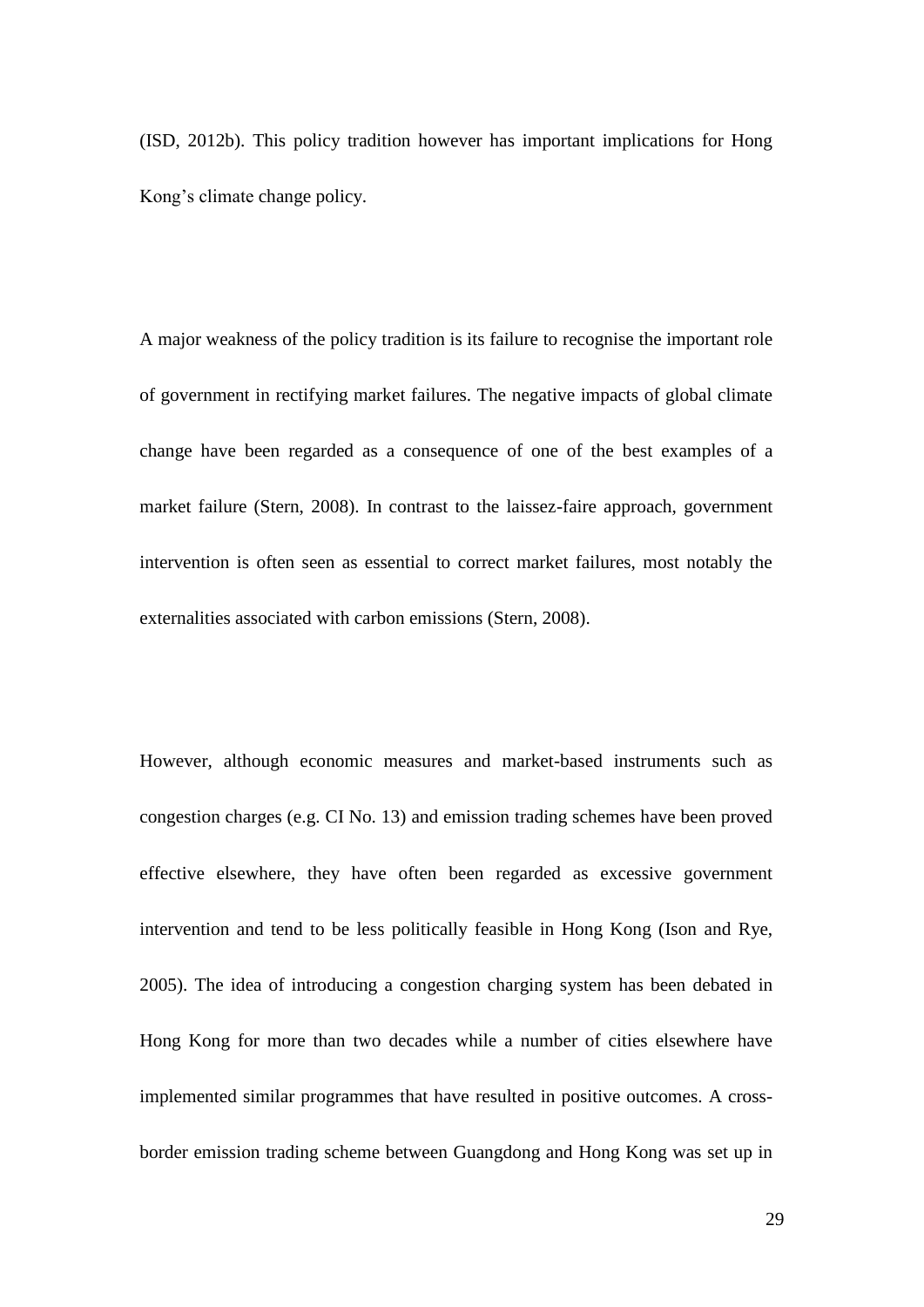2007 (Ma and Tao, 2010). However, in the absence of effective institutional arrangements to implement and enforce the scheme, power companies in both Guangdong and Hong Kong have little interest to participate and so far no transactions under the scheme have been recorded (Ma and Tao, 2010). As a result, the Hong Kong government's capacity to facilitate policy integration have been constrained as the choice of policy instruments are rather limited. The current approach to addressing climate change in Hong Kong tends to be limited to conventional command-and-control measures (such as emission standards) and voluntary measures to manage climate risks (EPD, 2008).

## *The lack of institutional capacity*

In other cities institutional capacity appears to be a key to facilitating deliberation and partnership. The establishment of the New York City Panel on Climate Change (CI No.7) is a good example of a city's attempt to build up its institutional capacity for deliberation. This panel brings together experts in various disciplines to examine, discuss and advise on issues related to climate change (City of New York, 2010), and therefore facilitates evidence-based policy making. The London Climate Change Partnership (CI No. 8) on the other hand is a good example of how an institutional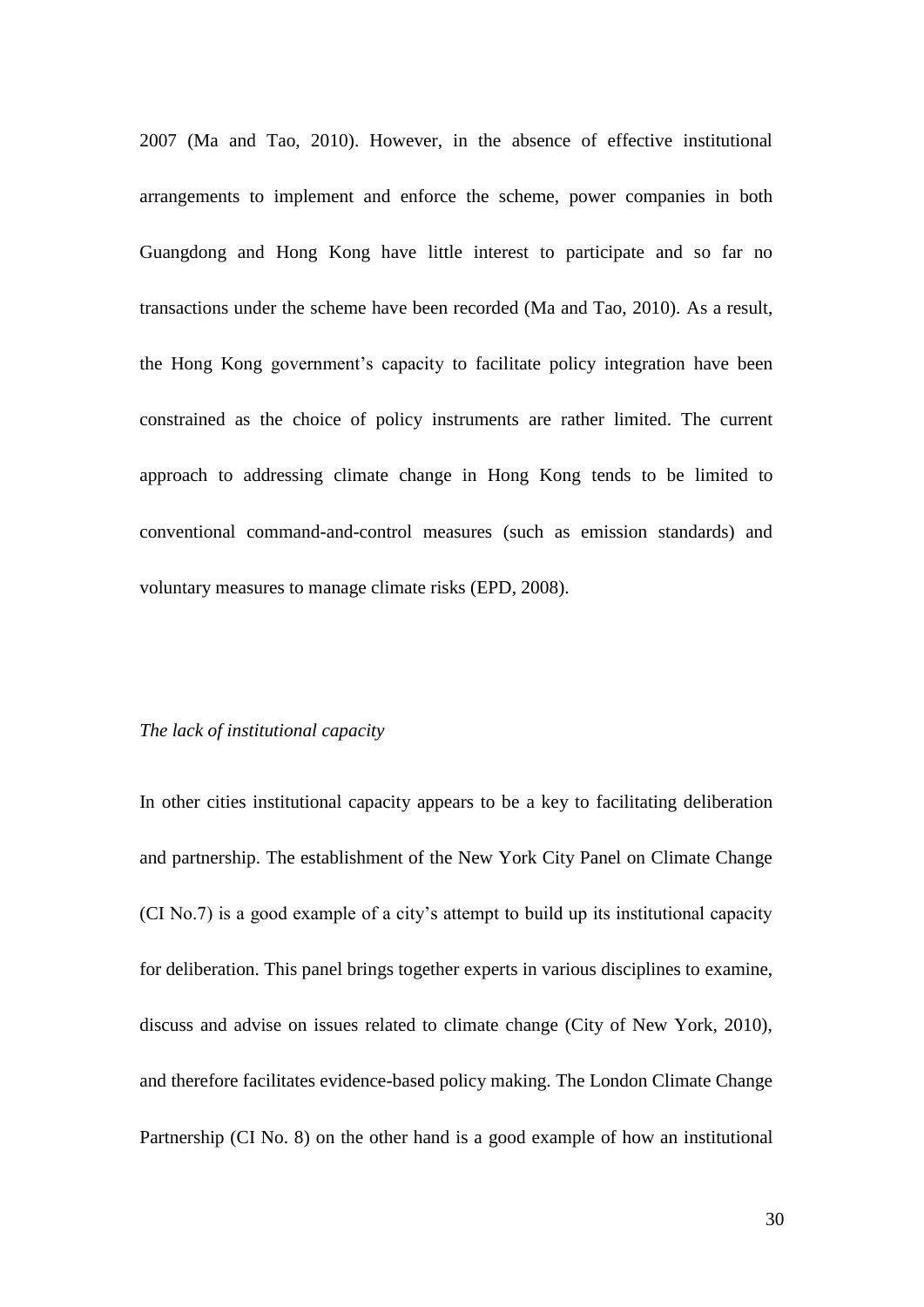arrangement can establish a platform to facilitate partnerships among developers, environmentalists and other stakeholder groups (LCCP, 2010).

However, a lack of high-level direction in combating climate change and institutional inertia within the Hong Kong government appears to be the major constraint affecting the government's institutional capacity [\(Francesch-Huidobro,](#page-56-0)  [2012\)](#page-56-0). The problem of departmental fragmentation which has been extensively documented in policy studies exists here (see for example Peters, 1998). The responsibility to address climate change issues in the Hong Kong government resides mainly with the Environment Bureau. Under the lead of the Environment Bureau, the Inter-departmental Working Group on Climate Change is tasked to coordinate and promote actions on climate change across five different bureaux and 16 departments. These include such diverse units as the Development Bureau, the Hong Kong Observatory and the Home Affairs Department (Environment Bureau, 2010). However, the Environment Bureau appears to lack the institutional capacity to steer policy coordination within the administration (Oxfam, 2010).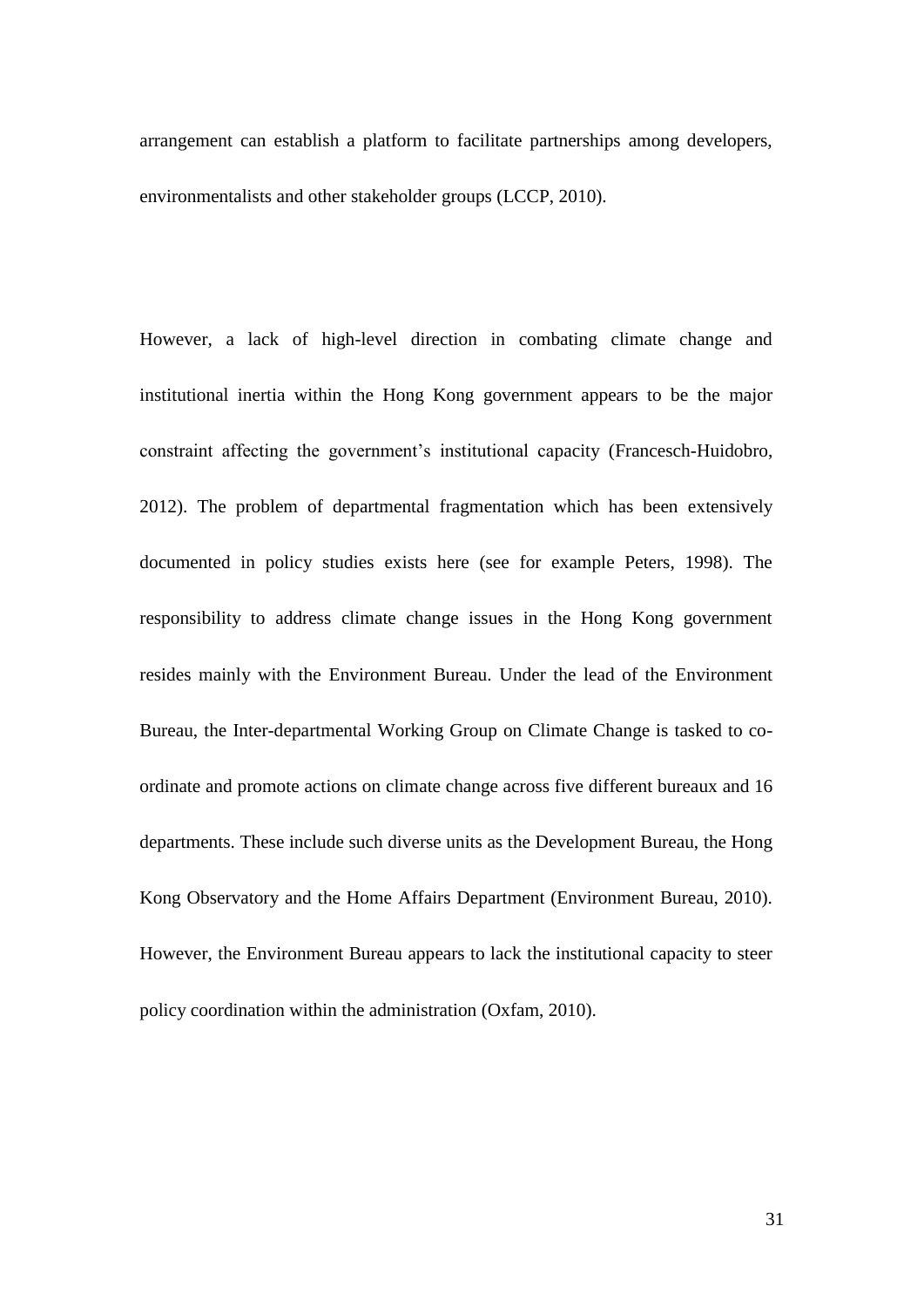It is evident that the lack of institutional capacity has undermined policy integration relating to climate policies in Hong Kong. Although some climate initiatives have been implemented (EPD, 2008), these have been poorly coordinated, and on some occasions have even worked against each other. One obvious example is the introduction of electricity bill subsidies in 2008 discussed in an earlier section.

The lack of institutional capacity also tends to undermine the opportunities for Hong Kong to collaborate with neighbouring Guangdong Province to develop more effective climate change strategies. The national government has given Hong Kong and Guangdong an important role to pioneer and act as a role model of a "Quality Living Area" for the country. The Beijing government has explicitly stated this regional strategy in a number of national government documents including the Outline of the Plan for the Reform and Development of the Pearl River Delta (2008-2020) and the Regional Cooperation Plan on Building a Quality Living Area (NDRC, 2008; NDRC, 2010; ISD, 2012a).

However, cross-border environmental institutions have been limited in their scope, functions and effectiveness. Existing cross-border institutions such as the Hong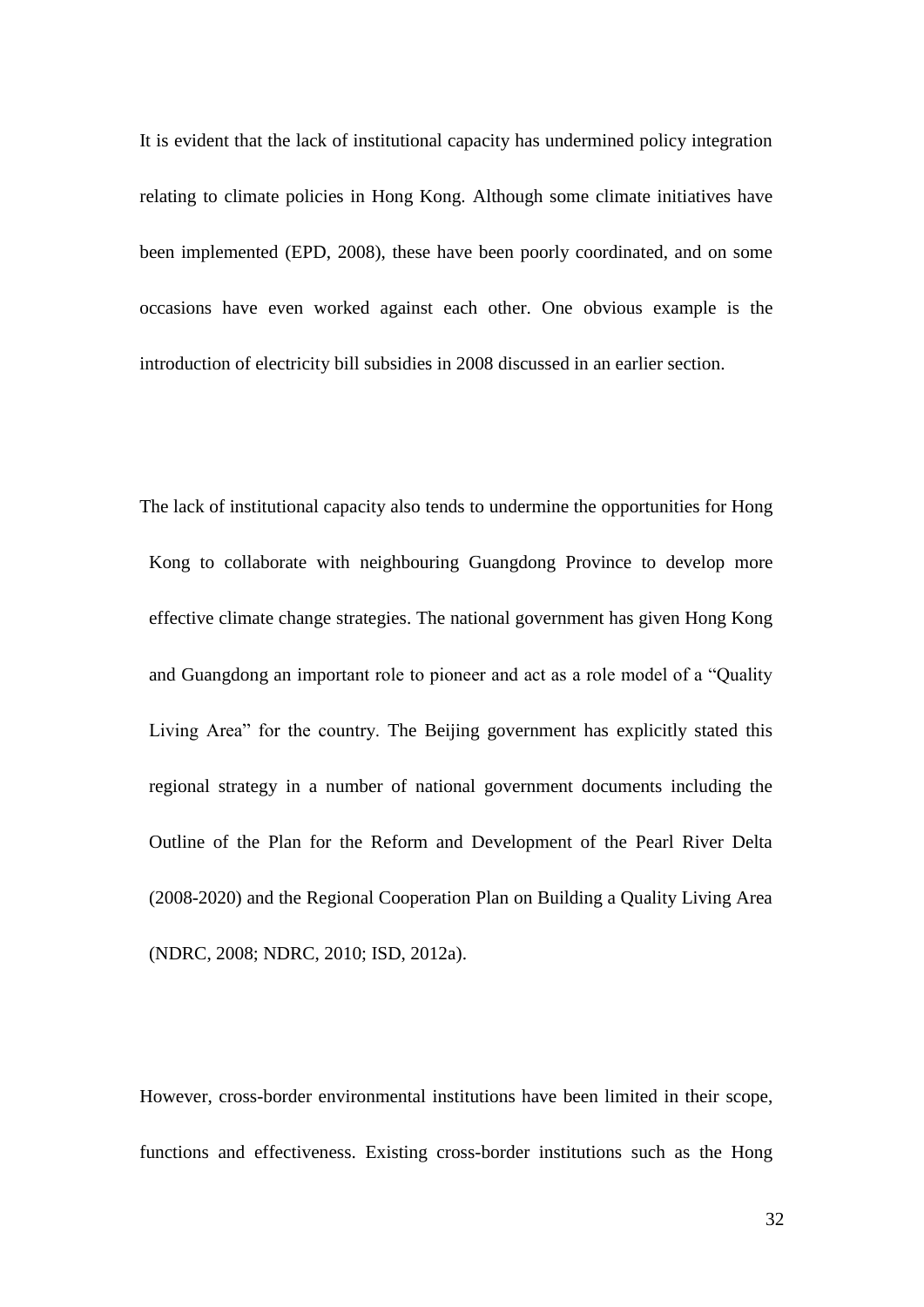Kong-Guangdong Joint Working Group on Sustainable Development and Environmental Protection has few solid achievements and these are mostly confined to information sharing, exchange of experiences and conducting joint research (Ma and Tao, 2010). Regional collaboration in key areas such as visioning and strategic planning appears to be lacking. The recent establishment of the Hong Kong-Guangdong Joint Liaison Group on Combating Climate Change in May 2012 can be regarded as a major institutional development (ISD, 2012a). However, the major achievements of this new institution are limited to building up information exchange mechanisms and organising seminars (ISD, 2013).

# *A lack of enabling capacity for engagement*

A noticeable trend emerging from international experience is the increasingly important role of city governments in engaging and empowering civil society. This more engaging approach is a key element in facilitating partnership and deliberation. New York's NYC°Cool Roofs programme (CI No. 9) illustrates the importance of city government leadership and creativity in facilitating a partnership that has mobilised volunteers to coat New York City's dark roofs with reflective white coatings. This partnership has developed a low-tech, low-cost but effective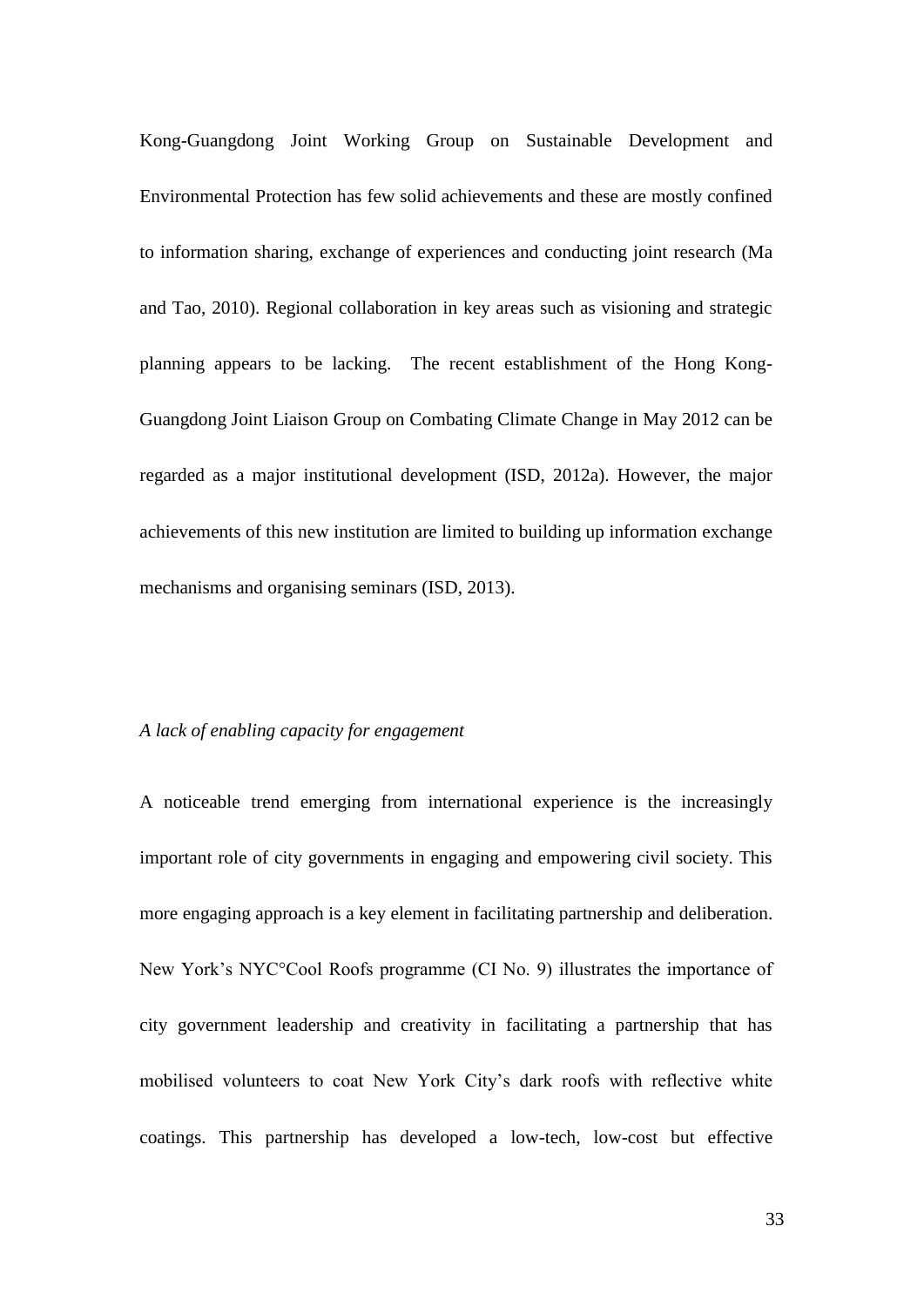community programme that has achieved substantial emissions reductions (City of New York, 2010). The New York City Panel on Climate Change and the London Climate Change Partnership (CI No.7 and 8) are good examples to illustrate how city governments can proactively establish platforms to engage experts, developers, community groups and the wider community in formulating a vision, targets and strategies for climate change.

Our review of city initiatives also highlighted the importance of empowering the public to facilitate more participatory and deliberative decision-making processes. The provision of local funds, the improved accessibility of information, the use of the virtual reality "decision-theatre", the availability of free technical advice and the establishment of greenhouse gas emissions monitoring systems that are publicly accessible are among the many examples of the means by which city governments can empower their citizens (CI No. 3, 4, 5, 11).

In contrast, the Hong Kong government appears to lack this kind of capacity. The administration has appeared to rely on a more technocratic approach for energy management rather than taking a more proactive role in enabling and facilitating public engagement (CCSG, 2007; Lo, 2008). The Council for Sustainable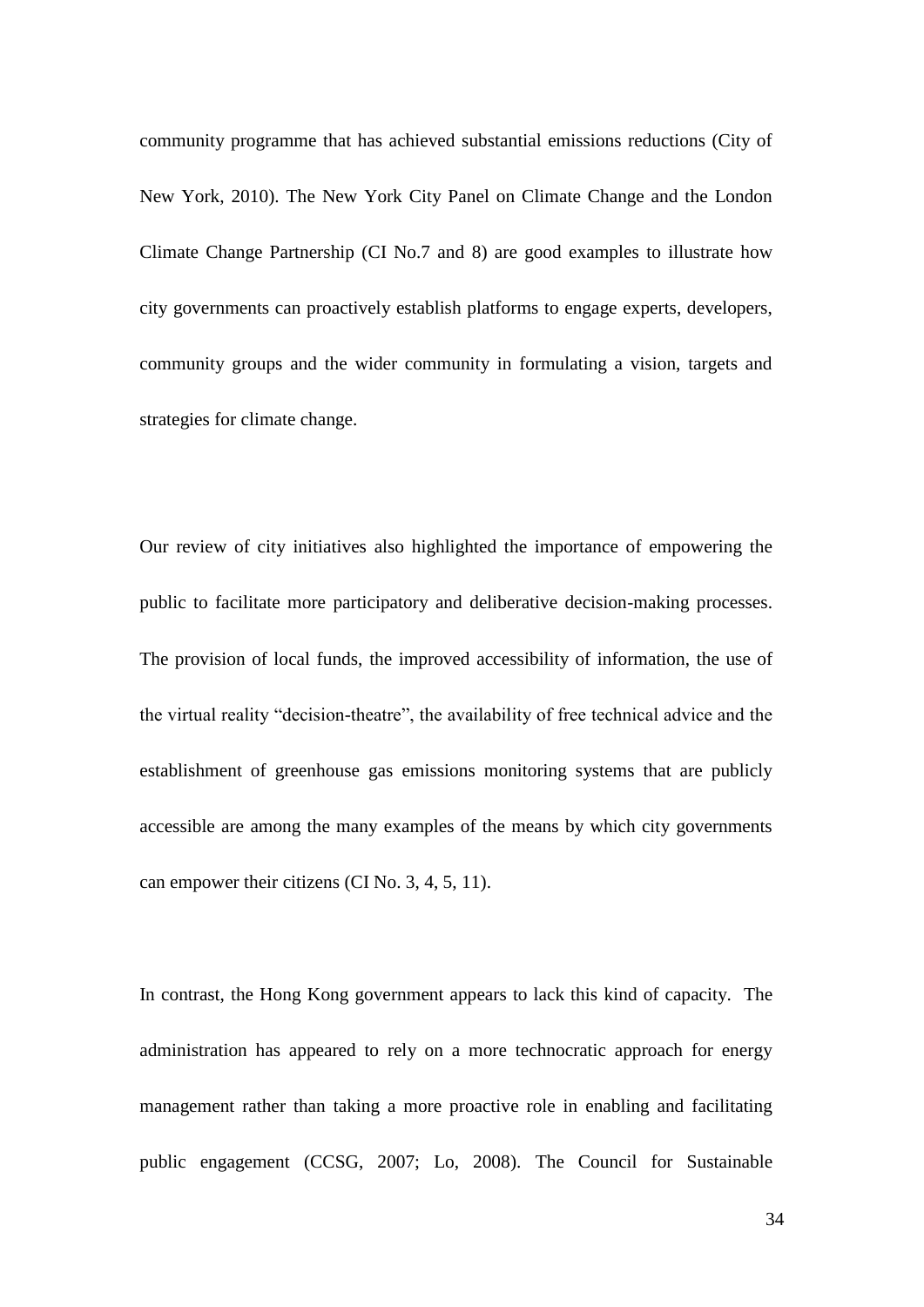Development is a good example, illustrating how this government-led initiative has limits in engaging the public in policy-making. Current practices tend to inform and consult the public, but have limits in ensuring that public feedback can influence the actual decisions that are made (CCSG, 2007). In contrast, the governance literature has contended that informing and consulting are lower forms of public participation while empowering the public to make final decisions is a more desirable form (Arnstein, 1969). Good practices elsewhere suggest that there are a broad range of tactics and methods that can be deployed to improve public engagement in environment decision-making. These include the provision of funds for citizens to commission studies, continuous solicitation and reporting of public inputs, and the facilitation of iterative discussion in both formal and informal settings (Adams *et al.,* 2011). However, there is minimal evidence that these good practices have been used in formulating climate policies in Hong Kong. The scale and variety of formats of empowerment are both insufficient in Hong Kong. As such, the Hong Kong government is vulnerable to criticism that public engagement is simply a tactic of legitimising a government decision that has been made, rather than regarding the public as equal partners.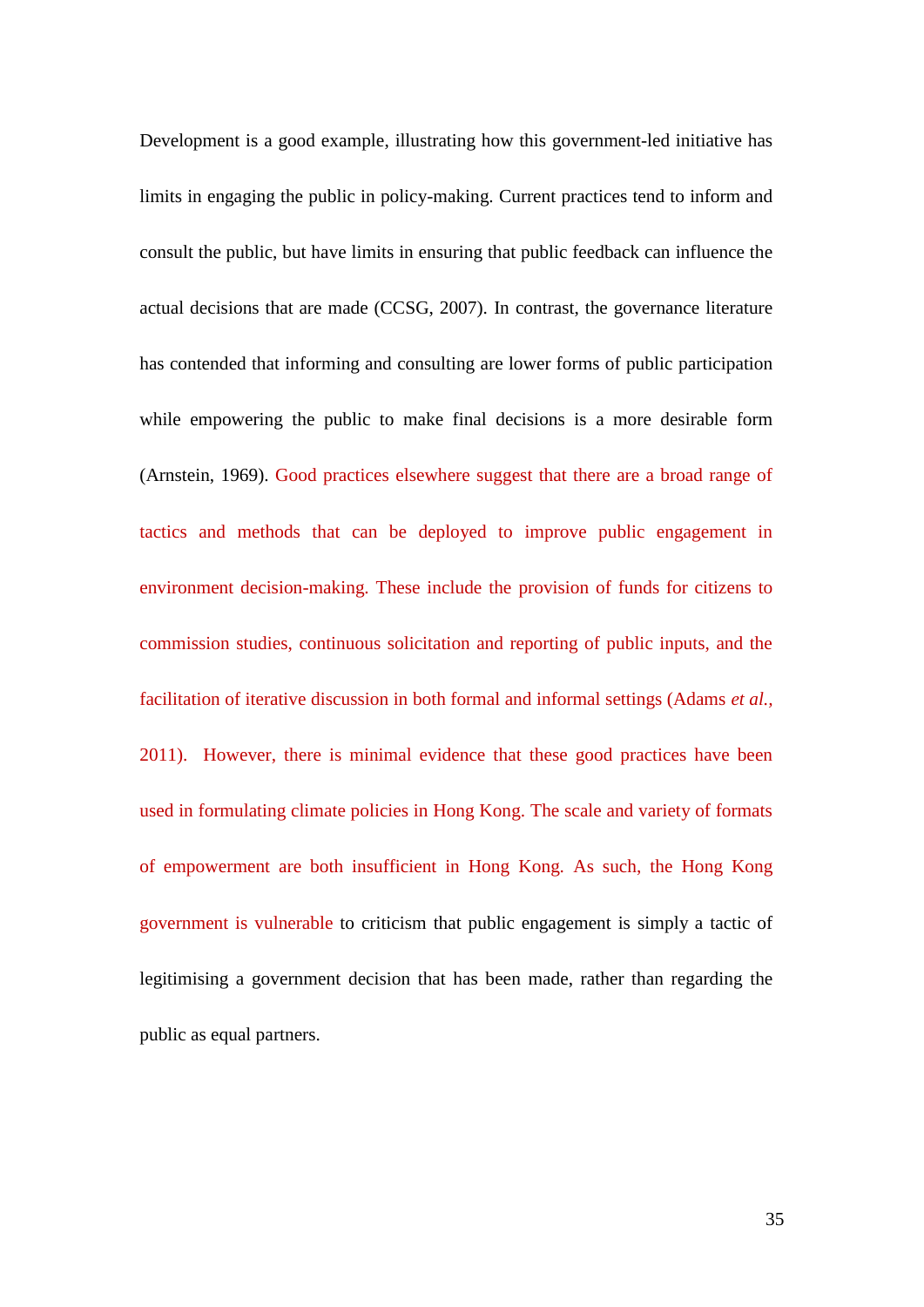On the other hand, although environmental NGOs and the business sector have been increasingly active in this policy area, such bottom-up climate initiatives are limited in number as well as impacts. They are also limited in terms of inter-party cooperation as well as social mobilisation (Chan, 2008; Lo, 2008). The government has made some progress in empowering civil society through by providing funding opportunities such as the Sustainable Development Fund and the Environment and Conservation Fund. However, few efforts have been made to provide expert support, information-sharing mechanisms or engagement platforms such as those provided by many of the other city governments in our review (CI No. 3, 4, 5, 11).

#### **CONCLUSION AND POLICY IMPLICATIONS**

This paper presents a local governance perspective for examining, understanding and analysing local climate change initiatives. Our conceptual framework emphasises the critical building blocks of local climate governance, which comprise strategies, values, indicators and outcomes. The applicability of the framework has been tested and illustrated with a review of 20 climate initiatives in selected cities. The framework also guided us in our critical evaluation of the Hong Kong experience.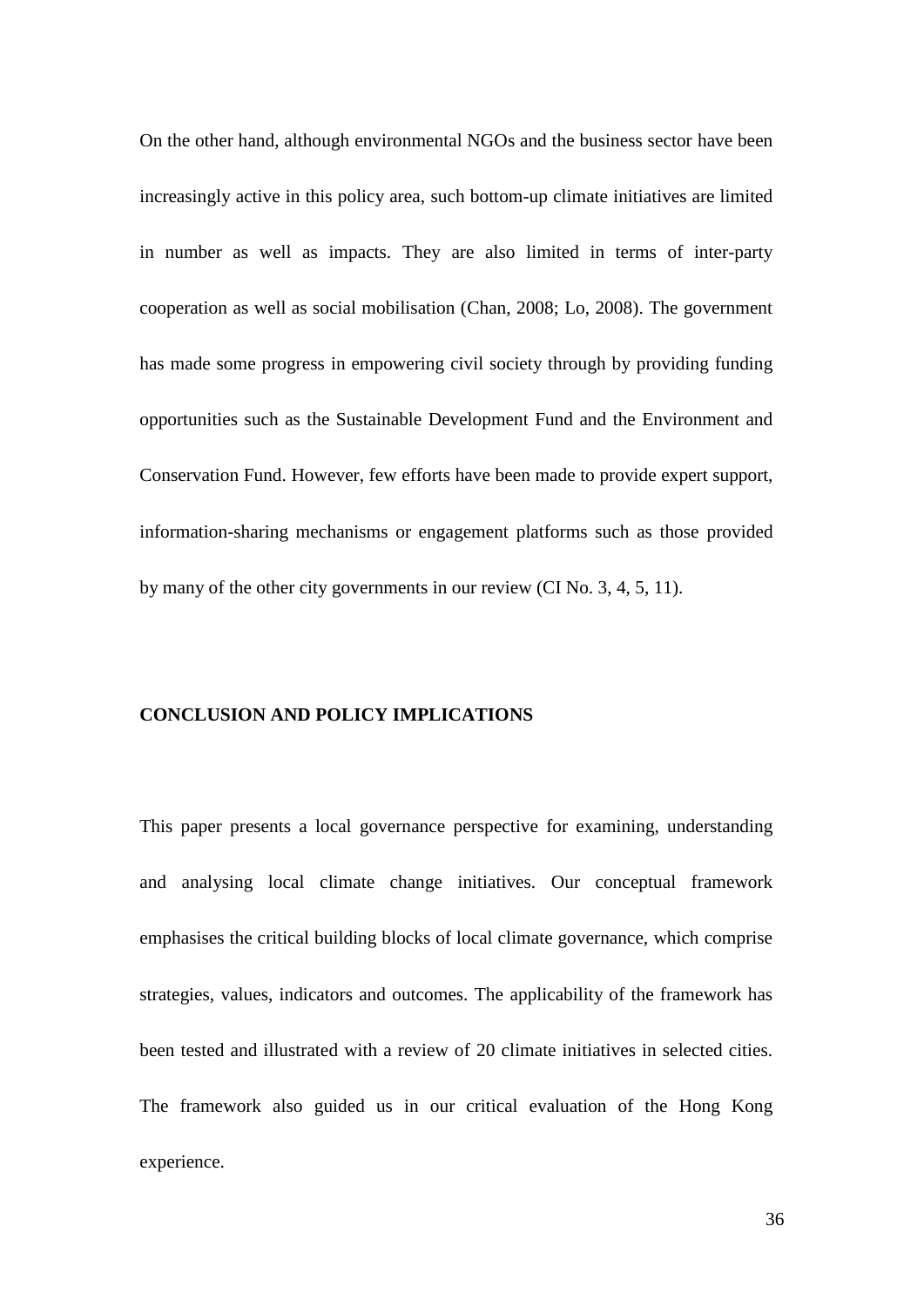The paper makes three major contributions. First, our findings enrich the literature on local governance by shedding further light on the mechanisms that appear to be more conductive to effective climate initiatives. Our framework certainly borrows key insights from Painter (2002). However, it differs from this earlier work by specifying some key strategies commonly adopted in climate change initiatives. It also emphasises the integral nature of these strategies, values and governing outcomes. In so doing, we partially close the gap in the local governance literature by explaining how and why deploying a governing strategy such as public participation cannot guarantee good outcomes. By highlighting the values dimension of these governing strategies, our framework suggest that a governing strategy would be ineffective if it is adopted simply as a procedural requirements and is not underpinned by the associated governance values. Our framework can explain why some initiatives in the fields of environment and energy have failed to succeed even when such strategies were introduced (Li *et al*., 2012; Yung and Chan, 2011). The nuclear decision-making process in the UK is a good example illustrating how and why a highly extensive public engagement exercise ended up in a stalemate in part because trust was not enhanced but was eroded in the public engagement process. The UK government was perceived as using an engagement tactic to legitimise a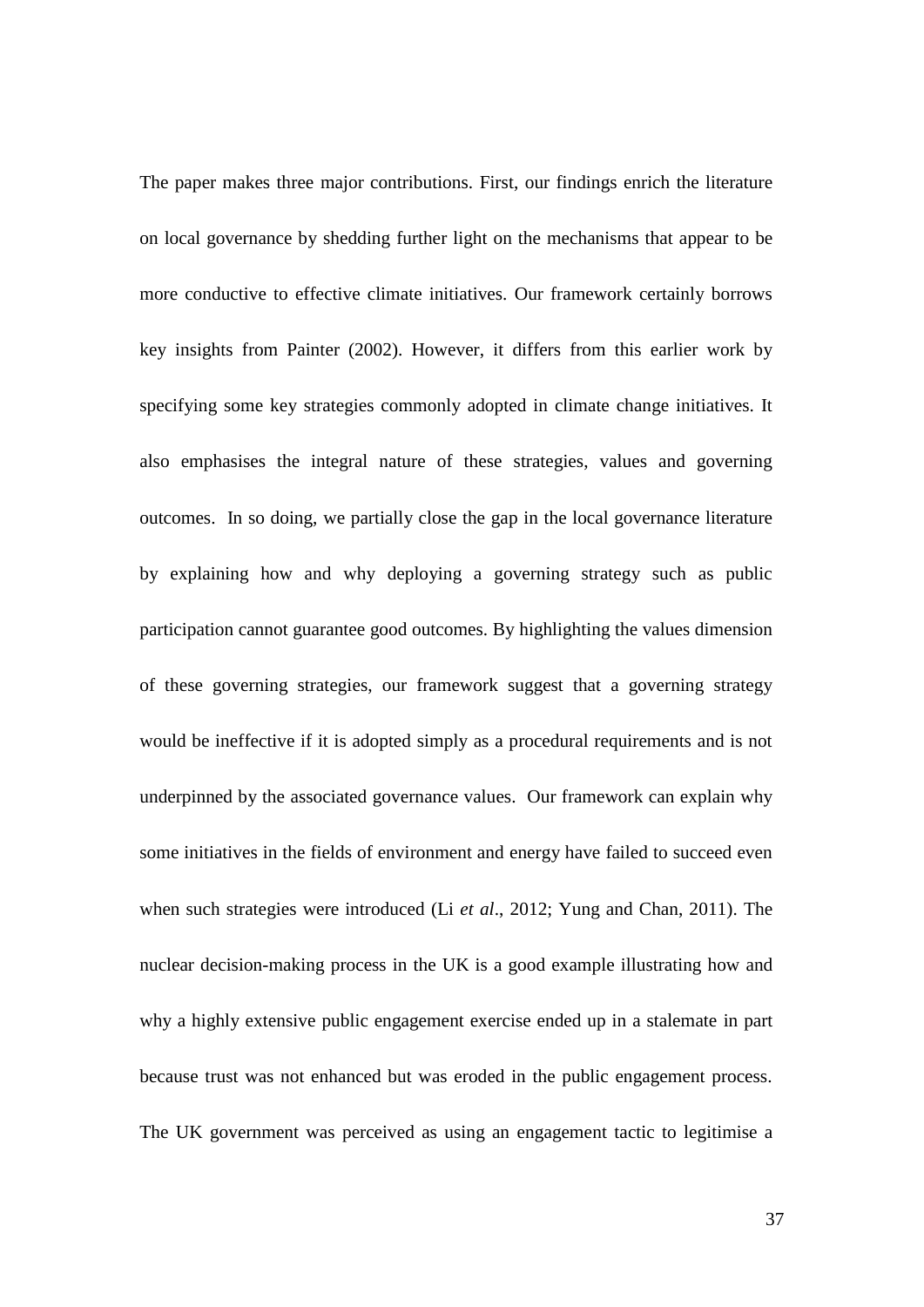pro-nuclear decision that had already been made before the public consultation (Mah *et al*., 2012a).

Secondly, this paper offers an empirically-tested framework that can be applied to cities from developed and emerging economies, including Hong Kong. Our findings are consistent with the literature that local governments at the city level have an important role to play in climate change policies (IEA, 2008; Bulkeley *et al*., 2009). We found that these local initiatives embrace some key strategies and values of good governance. They are based on innovative strategies including partnerships, deliberation and policy integration (Petts, 2001; Abelson *et al.*, 2003; Koontnz *et al.*, 2004; Underdal, 1980). They have also addressed the key values of good governance such as equity, legitimacy, trust and coherence (Painter, 2002; OECD, 2012).

Thirdly, our findings can be generalised to other cities in China. Hong Kong is an atypical Chinese city as it is a Special Administrative Region and because of its colonial history. However, Hong Kong does share with other Chinese cities the barriers to effective local climate governance that we identified in this paper. These include problems in central-local relations (Mah and Hills, 2008), a lack of institutional capacity (Tang *et al.*, 1997) and the problems of engaging the public (Li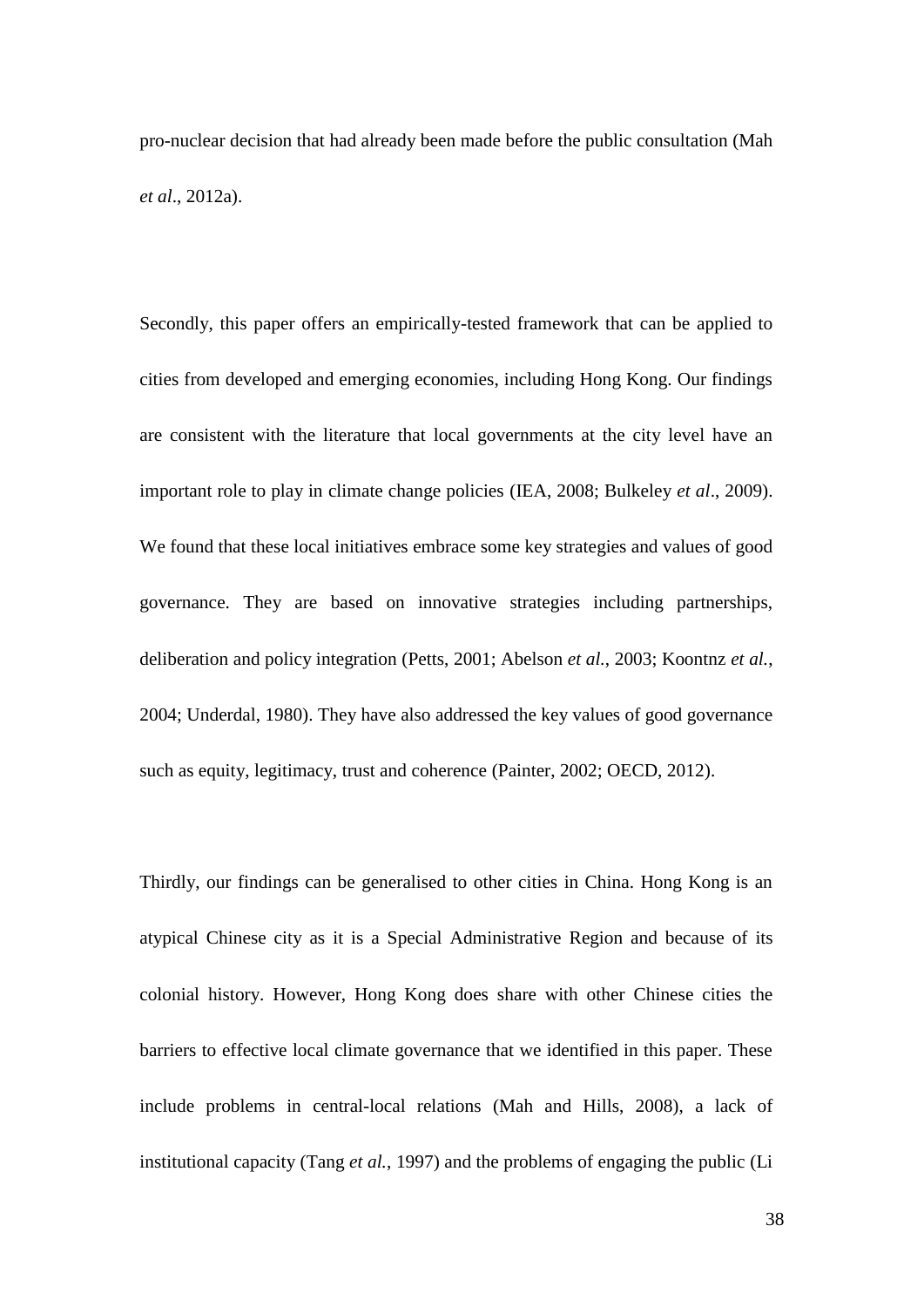*et al.,* 2012). The insights gained in this study may be useful for deriving policy recommendations for other cities such as Guangzhou and Shanghai where climate change policies have also attracted growing attention from researchers and policymakers (ISD, 2013; Ma *et al*., 2011).

The local governance perspective has important implications for climate policy direction in Hong Kong. We compared experiences in Hong Kong and other cities, and identified the barriers that appear to limit Hong Kong's ability to adopt new forms of governance that would allow it to better respond to climate change challenges. We propose three specific policy recommendations. Firstly, the Hong Kong government needs to explore new possibilities of governing to better respond to climate change challenges. It can play a much more proactive role in deploying new forms of local climate governance. These initiatives should be supported by an intelligent use of governing strategies, in particular public participation, deliberation, partnership and policy integration. Empowering society, and shifting the role of the government from a top-down one to a more inclusive and facilitating approach appear to be the two most critical processes that the Hong Kong government needs to pay attention to. This finding is consistent with a theme of the governance literature that highlights new roles of state in governing. Work by Sbragia (2000)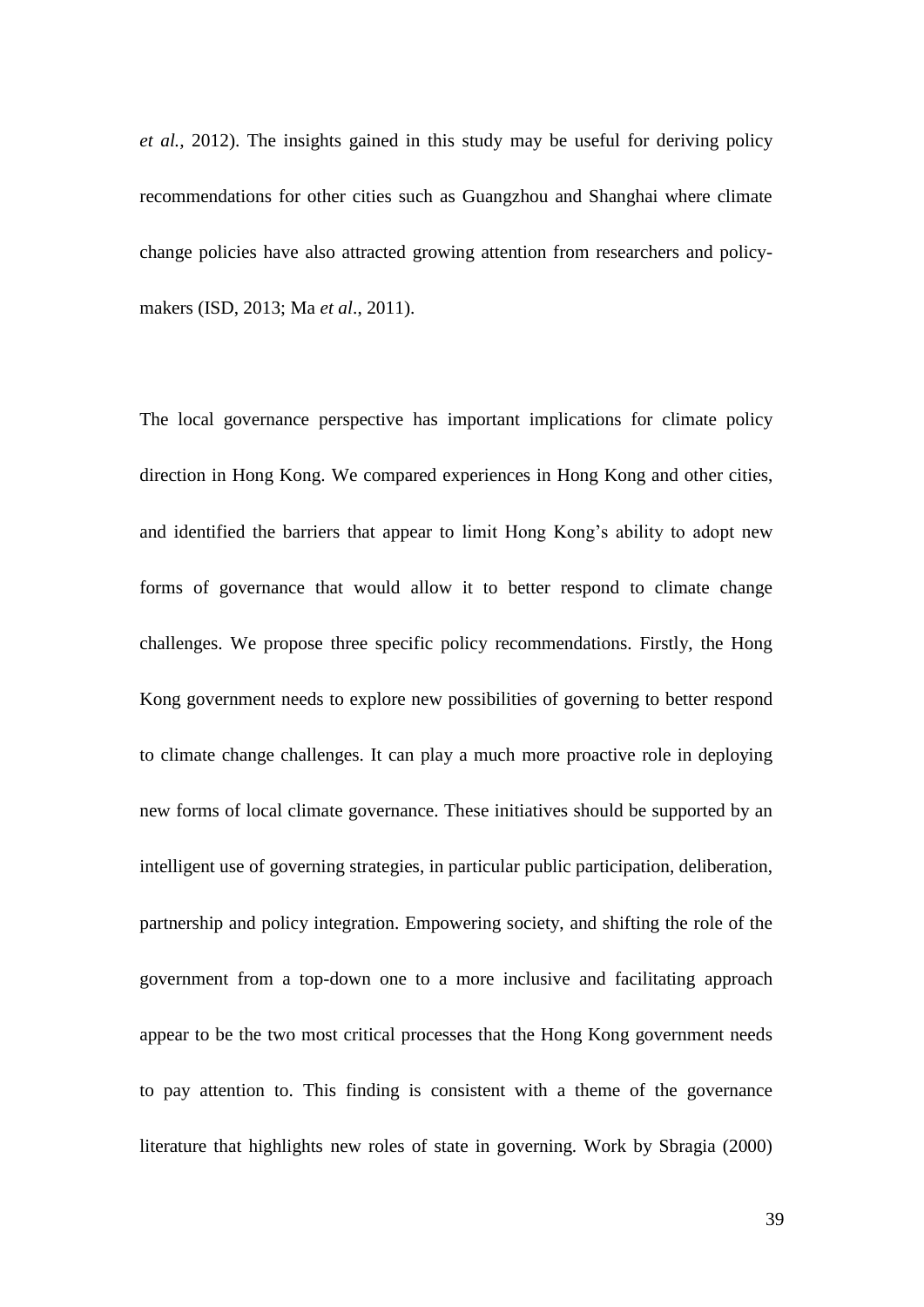and Weiss (2000), for example, sheds light on the needs for government to search for and develop more appropriate roles in governing. These proposed changes would place new requirements on the governing capacity of the Hong Kong government to assume, not necessarily less, but more appropriate roles in these participatory and deliberative ways of governing. The government, for example, needs to formulate a set of robust empowerment strategies that can improve not only the scale, but also the nature and quality of public engagement in climate policy-making.

Secondly, the government needs to ensure that demand-side initiatives receive as much attention as supply-side measures in its climate change strategies. Energy saving and energy efficiency initiatives are seen by some local environmental groups and academics as inadequate (Greenpeace, 2010). The promotion of green buildings and the introduction of dynamic pricing are some of the prioritised areas for more proactive demand-side initiatives (CSD, 2011; Mah *et al.,* 2012b). In contrast to supply-side initiatives, demand-side initiatives often place new requirements on governing, which include the provision of information transparency and disclosure on electricity consumption, promotion of carbon audits, and a close partnership between professional bodies, consumers, environmental groups and the government to develop effective incentive programmes for motivating behavioural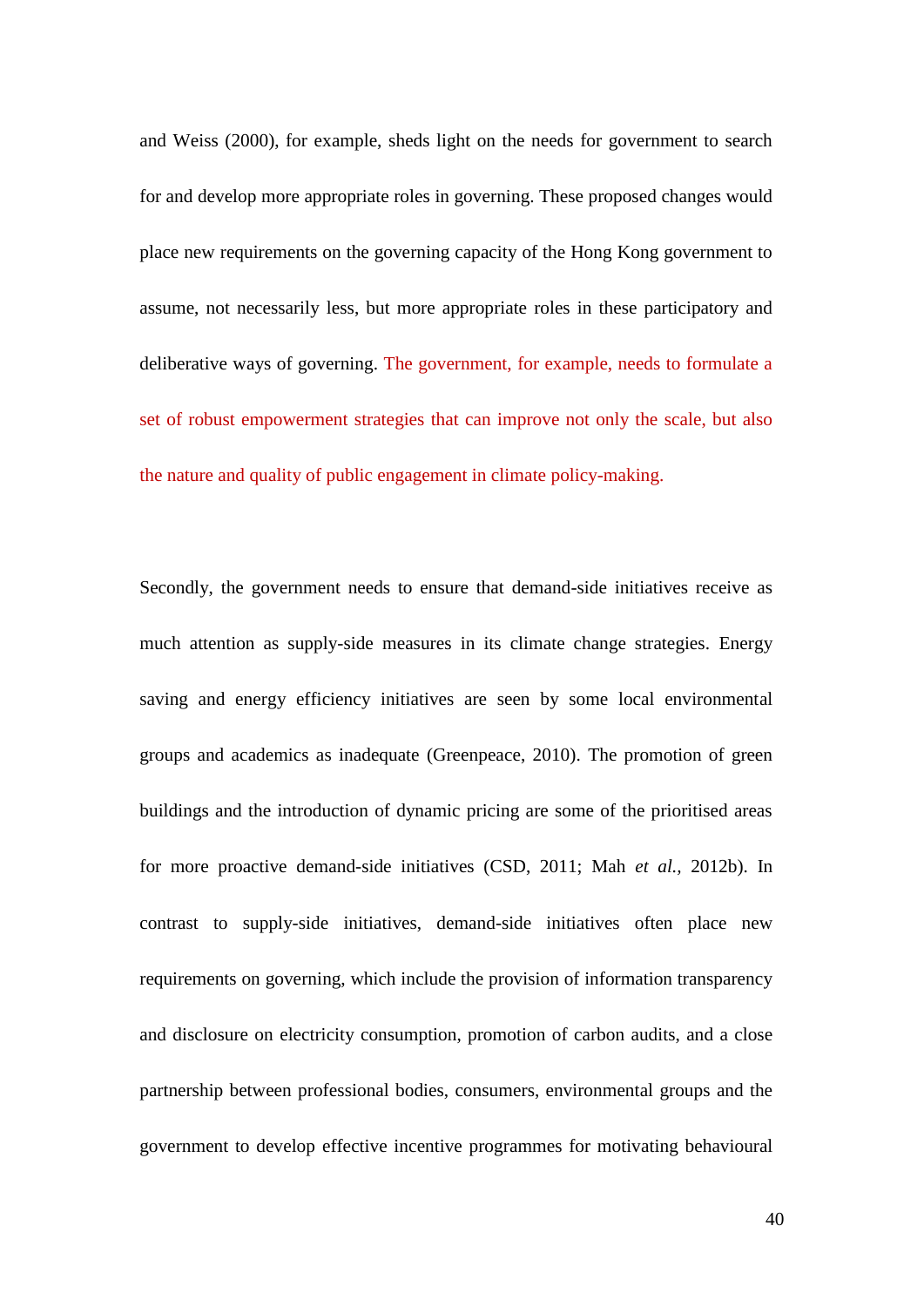changes. Such initiatives therefore require governing approaches that rely less on command-and-control and more on partnership and deliberation.

Thirdly, the Hong Kong government should strengthen its regional climate institutions with its counterparts in Guangdong. Climate change is a global issue that has local impacts but some solutions may be regional. The Regional Co-operation Plan on Building a Quality Living Area jointly announced by the three governments in Hong Kong, Guangdong and Macau is a good example of these regional strategies (ISD, 2012c). In this regard, governments across the border in this region can set up cross-border partnership platforms with a broader membership that include government officials, the business sector, academics and other stakeholder groups. Good practices elsewhere (e.g. CI No. 7 and 8) suggested that such partnerships, if well facilitated by governments, may enable stakeholders to work together to identify green business potential, examine key issues, and formulate strategies and action plans for a low-carbon region in this part of China.

This paper is a case study of Hong Kong. As we noted in earlier sections, Hong Kong is atypical in many important aspects that set it apart from many other major cities. However, Hong Kong shares with New York, Singapore and other developed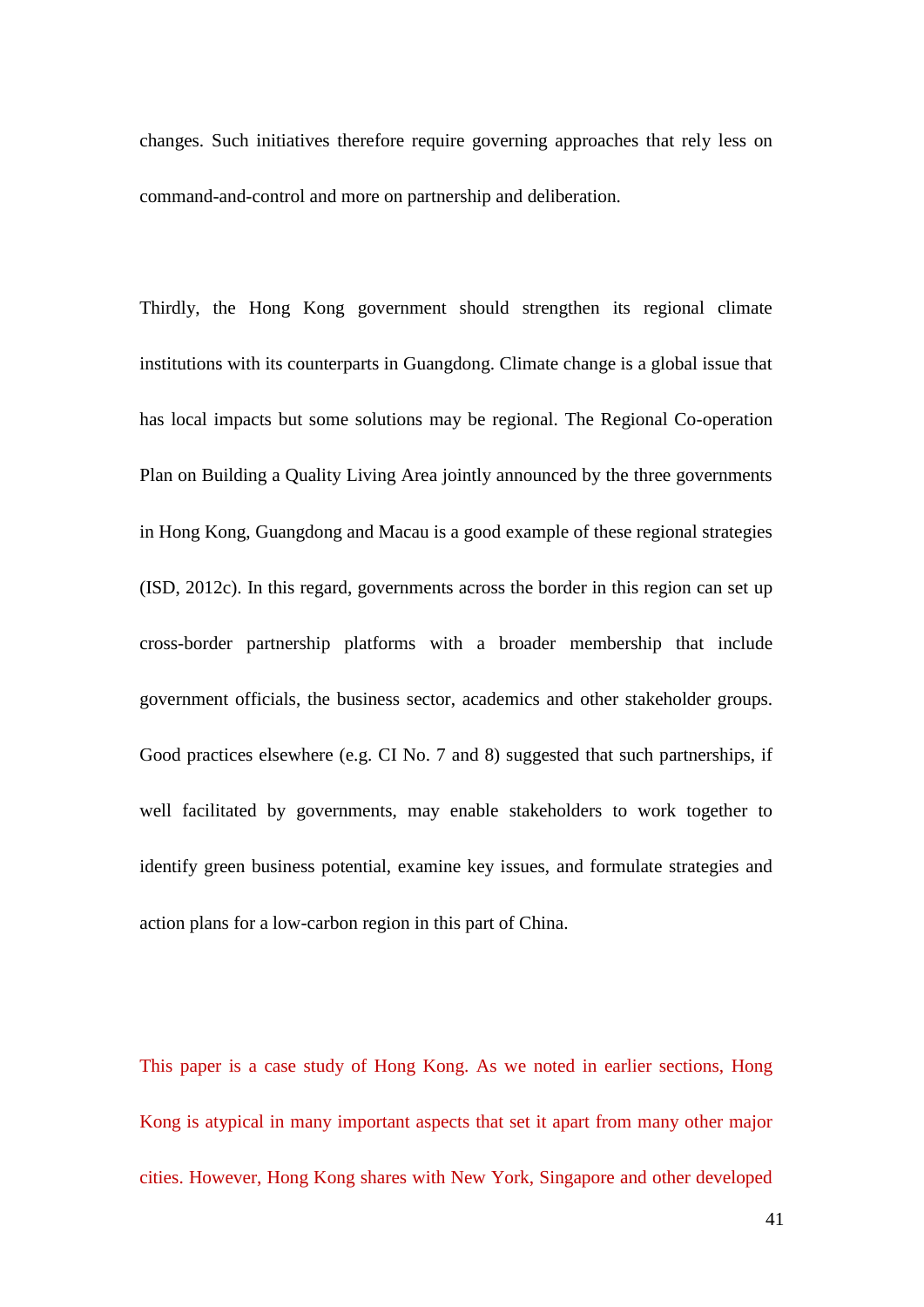and developing cities many features of urbanised physical setting such as high-rise buildings and extensive transport networks. A dynamic stakeholder landscape in which business and civil society are seen as playing an important role provides another shared feature between Hong Kong and other major cities (Centre for Civil Society and Governance, 2007). Our analysis therefore has relevance beyond Hong Kong, and can contribute to an understanding of how cities respond to climate change challenges.

A major limitation of this study relates to the application of the *outcome* dimension of our framework as we have discussed in earlier section. This is in part due to the lack of data for assessing the efficacy of these initiatives. It is also beyond the scope of this study to evaluate the changes in governing capacities as a result of such initiatives. A more in-depth comparative case study of Hong Kong, New York and London, for example, could help to develop a framework for assessing the factors enabling or constraining the efficacy of climate initiatives.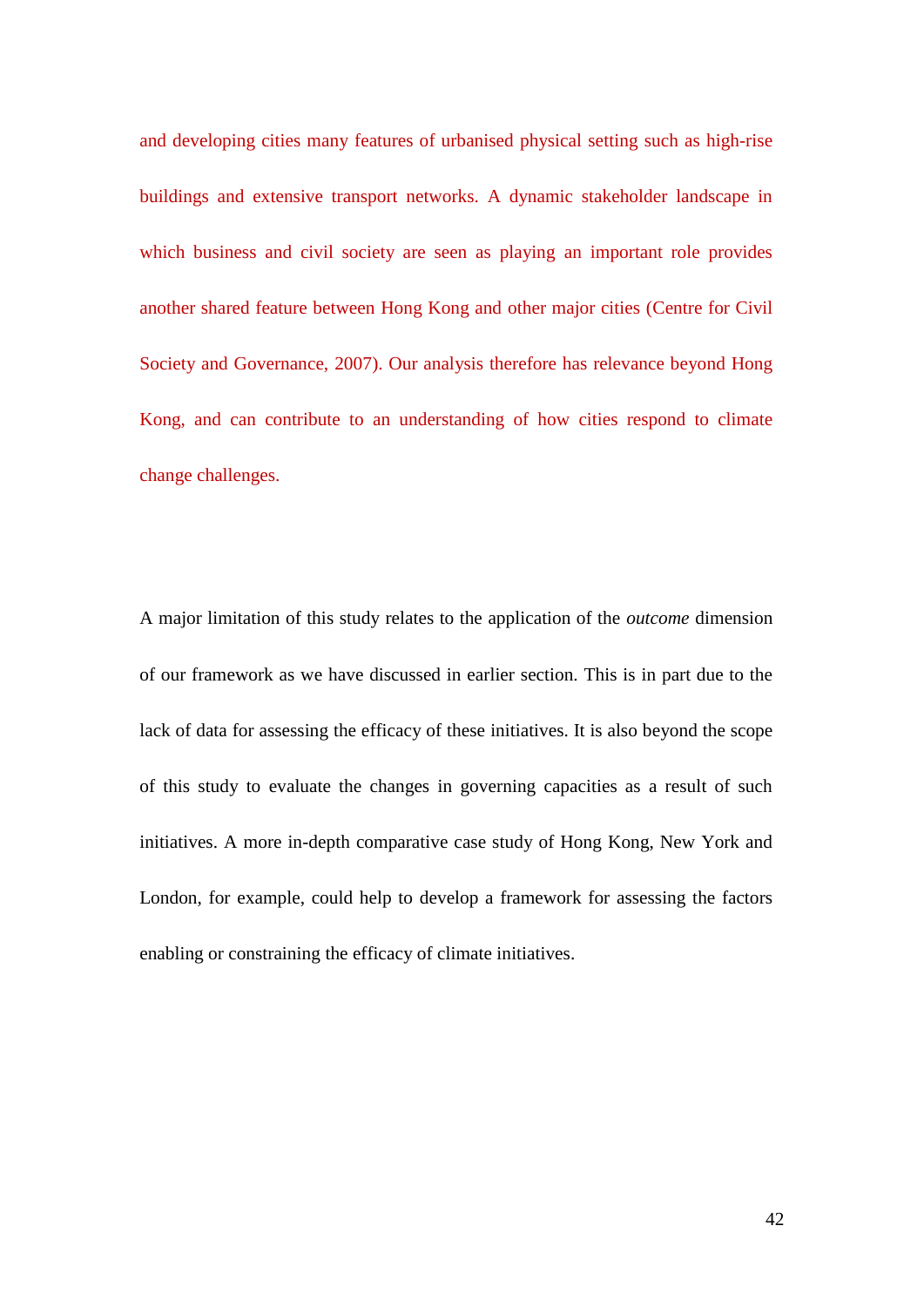#### **References**

- Abelson, J., *et al*., 2003. Deliberations about deliberative methods: issues in the design and evaluation of public participation processes. *Social Science and Medicine,* 57 (2), 239-251.
- Adams, M., Wheeler, D. and Woolston, G., 2011. A participatory approach to sustainable energy strategy development in a carbon-intensive jurisdiction: The case of Nova Scotia. *Energy Policy, 39*(5), 2550-2559.
- Ahmed, S. A. and Ali, S. M., 2006. People as partners: Facilitating people's participation in public–private partnerships for solid waste management. *Habitat International*, 30 (4), 781-796[\(http://dx.doi.org/10.1016/j.habitatint.2005.09.004\)](http://dx.doi.org/10.1016/j.habitatint.2005.09.004)
- Ansell, C. and Gash, A., 2008. Collaborative governance in theory and practice. *Journal of Public Administration Research and Theory,* 18 (4), 543-571.
- Arnstein, S. (1969). A ladder of citizen participation. *Journal of the American Institute of Planners*, 35(4), 216-224.
- Bloomberg, M., 2010. *PlaNYC Progress Report 2010*. New York: Mayor's Office of Long-Term Planning & Sustainability. [online] Available from [http://www.nyc.gov/html/planyc2030/downloads/pdf/planyc\\_progress\\_report](http://www.nyc.gov/html/planyc2030/downloads/pdf/planyc_progress_report_2010.pdf) [\\_2010.pdf.](http://www.nyc.gov/html/planyc2030/downloads/pdf/planyc_progress_report_2010.pdf) [Accessed 10 January 2011].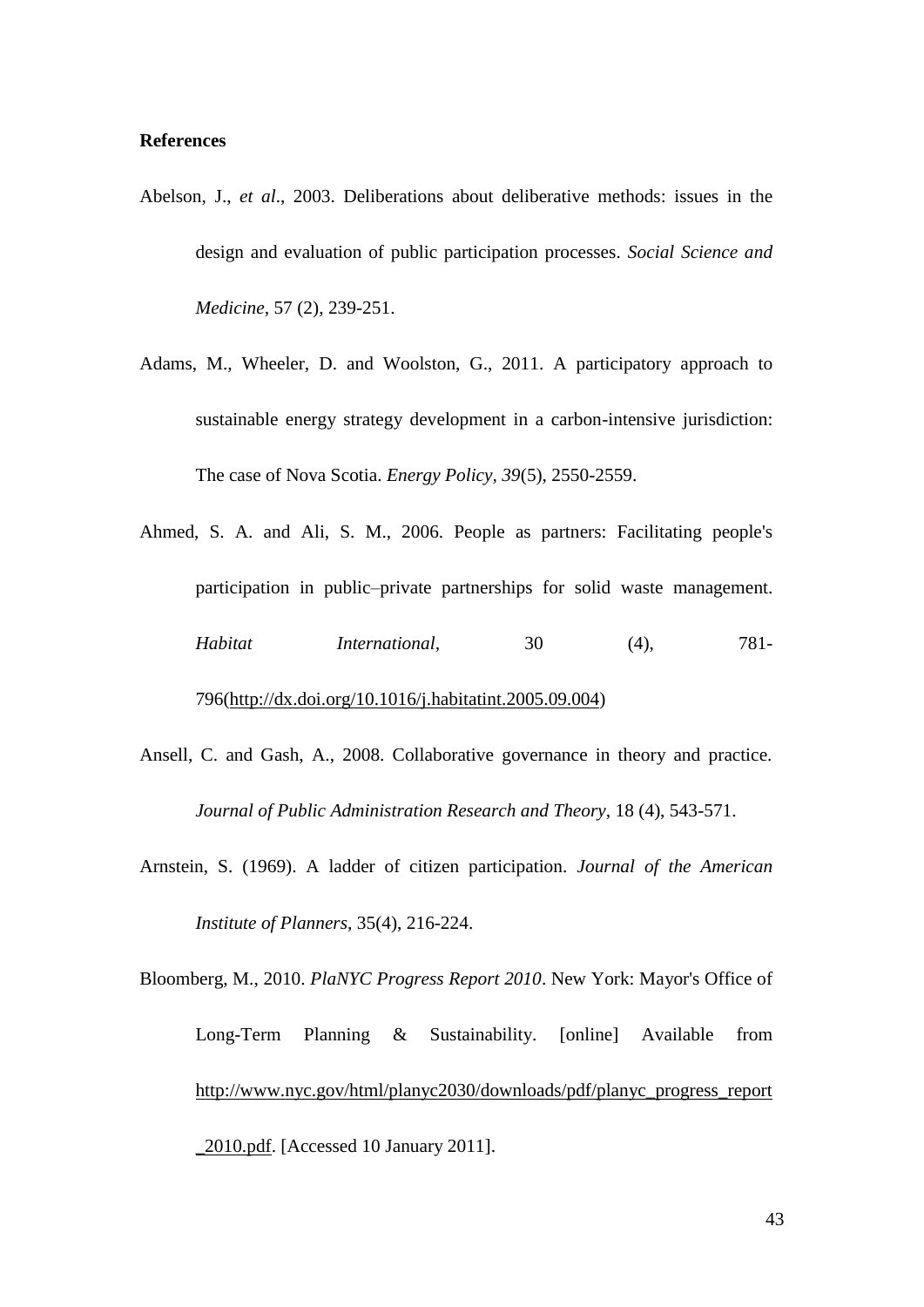- Bloomfield, D., Collins, K. and Munton, R., 2001. Deliberation and inclusion: vehicles for increasing trust in UK public governance? *Environment and Planning C: Government and Policy,* 19, 501-513.
- BMA, 2007. *Bangkok Metropolitan Administration: Action Plan on Global Warming Mitigation 2007-2012*. Bangkok Metropolitan Administration.
- Braithwaite, V., 1998. Communal and exchange trust norms: their value base and relevance to institutional trust. *In* V. Braithwaite and M. Levi, eds. *Trust and Governance,* New York: Russell Sage Foundation, 46-74.
- Bulkeley, H. and Kern, K., 2006. Local government and the governing of climate change in Germany and the UK. *Urban Studies,* 43(12), 2237–2259.
- Bulkeley, H., Schroeder, H., Janda, K., Zhao, J., Armstrong, A., Chu, S. and Ghosh, S., 2009, *Cities and Climate Change: The Role of Institutions, Governance and Urban Planning*. Durham: Durbam University,
- C40, 2009. *Best Practices*. [online] Available from: <http://www.c40seoulsummit.com/eng/about/case.asp>[Accessed 28 October 2011].
- C40, 2010. *Buildings: Berkeley, United States of America - Berkeley's building standards mandate increases efficiency and pays back householders in two years*. [online] Available from: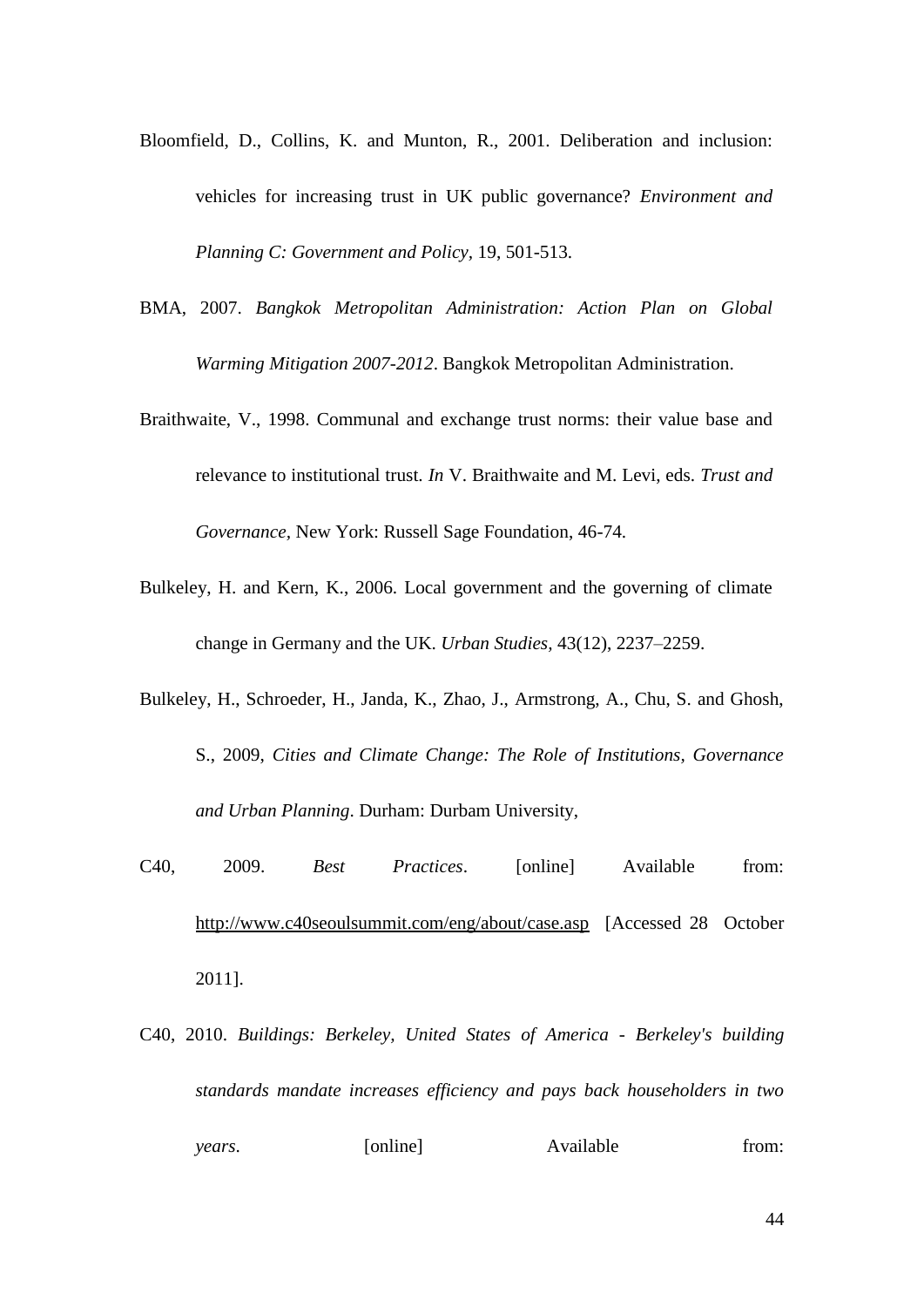<span id="page-45-3"></span>[http://www.c40cities.org/bestpractices/buildings/berkeley\\_standards.jsp](http://www.c40cities.org/bestpractices/buildings/berkeley_standards.jsp)

[Accessed 14 November 2010]

- <span id="page-45-0"></span>CCSG, 2007. *From Consultation to Civic Engagement: The Road to Better Policymaking and Governance in Hong Kong*. Hong Kong: Centre for Civil Society and Governance, The University of Hong Kong.
- <span id="page-45-2"></span>Centre for Civil Society and Governance, 2007. *From Consultation to Civic Engagement: The Road to Better Policy-making and Governance in Hong Kong*. Hong Kong: Bauhinia Foundation Research Centre.
- Chaskin, R., 2001. Building community capacity: a definitional framework and case studies from a comprehensive community initiative. *Urban Affairs Review,*  36, 291-323.
- <span id="page-45-1"></span>Chan, R., 2008. Risk, reflexivity and sub-politics: environmental politics in Hong Kong. *Asian Journal of Political Science,* 16 (3), 260-275.
- Cheng, J. (2012, 20 July). More schools delay national studies, *South China Morning Post*.
- City of Cape Town, 2006. *Energy and Climate Change Strategy*. Cape Town: Environmental Planning Department, City of Cape Town.
- City of Los Angeles, 2007. *Green LA: Mayor's Action Plan to Lead the Nation in Fighting Global Warming*. The City of Los Angeles: Los Angeles.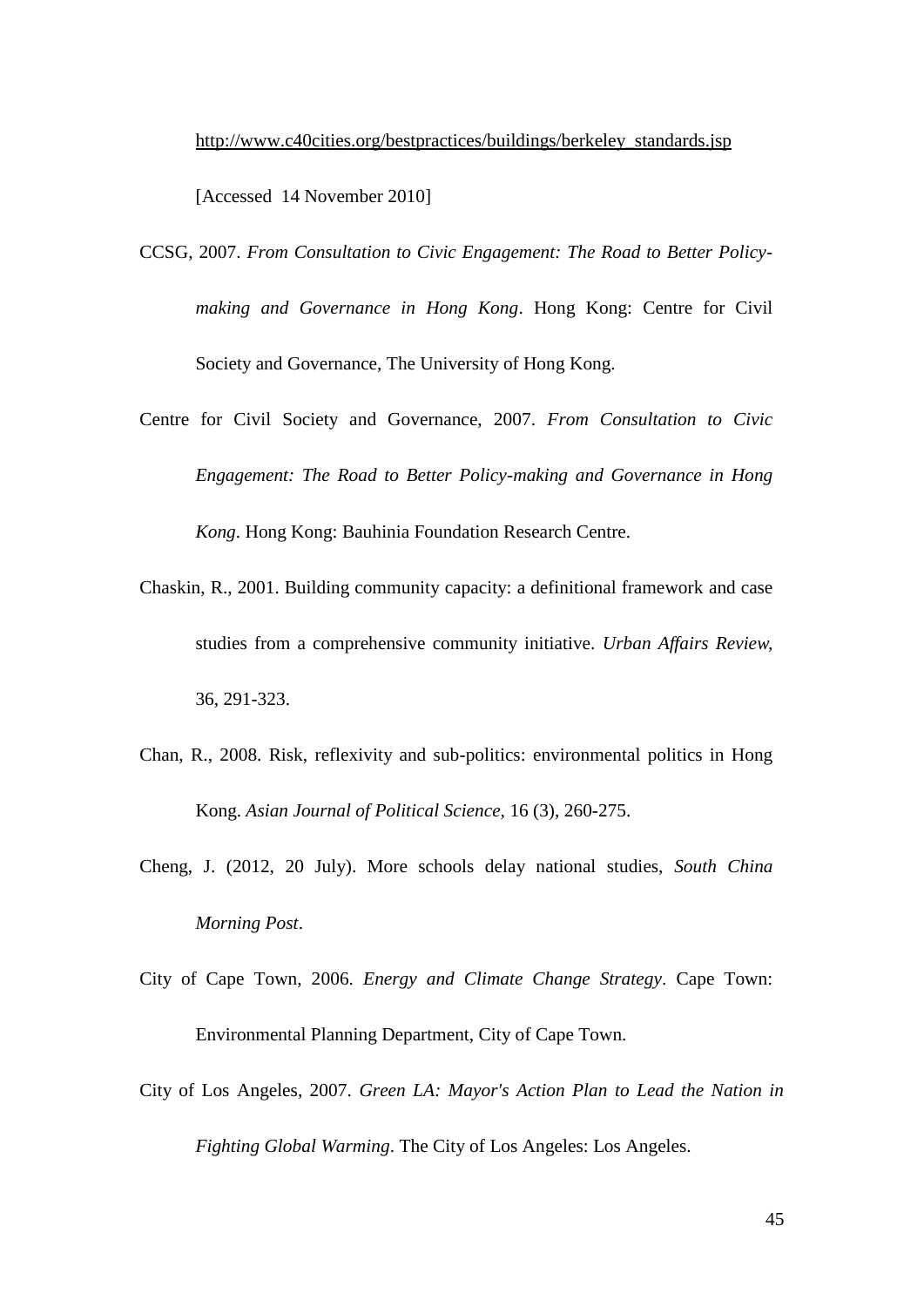- <span id="page-46-1"></span><span id="page-46-0"></span>City of Los Angeles, 2008*. ClimateLA: Municipal Program Implementing the GreenLA Climate Action Plan (Executive Summary).* The City of Los Angeles: Los Angeles.
- City of New York, 2010. *PlaNYC: Progress Report 2010: A Greener, Greater New York*. The City of New York: New York.
- City of New York, 2013. *PlaNYC Progress Report 2013*. The City of New York: New York.
- Civic Exchange, 2010. *A Submission on Hong Kong's Climate Change Strategy and Action Agenda*. Hong Kong: Civic Exchange. [online] Available from: [http://www.civic-exchange.org/wp/wp-](http://www.civic-exchange.org/wp/wp-content/uploads/2010/12/101217ClimatePaper.pdf)

[content/uploads/2010/12/101217ClimatePaper.pdf](http://www.civic-exchange.org/wp/wp-content/uploads/2010/12/101217ClimatePaper.pdf) [accessed 20 July, 2012]

- Clark, J., 2006. The institutional limits to multifunctional agriculture: subnational governance and regional systems of innovation. *Environment and Planning C: Government and Policy, 24*, 331-349.
- Close, J. and Chau, C., 2010. *Every Building a Powerhouse*. Hong Kong: Business Environment Council; Climate Change Business Forum; City University of Hong Kong; The Hong Kong Polytechnic University. [online] Available from: [http://www.climatechangebusinessforum.com/pdf/Final.interactive\\_14%20Jun](http://www.climatechangebusinessforum.com/pdf/Final.interactive_14%20Jun%202010.pdf) [%202010.pdf.](http://www.climatechangebusinessforum.com/pdf/Final.interactive_14%20Jun%202010.pdf) [accessed 20 July, 2012]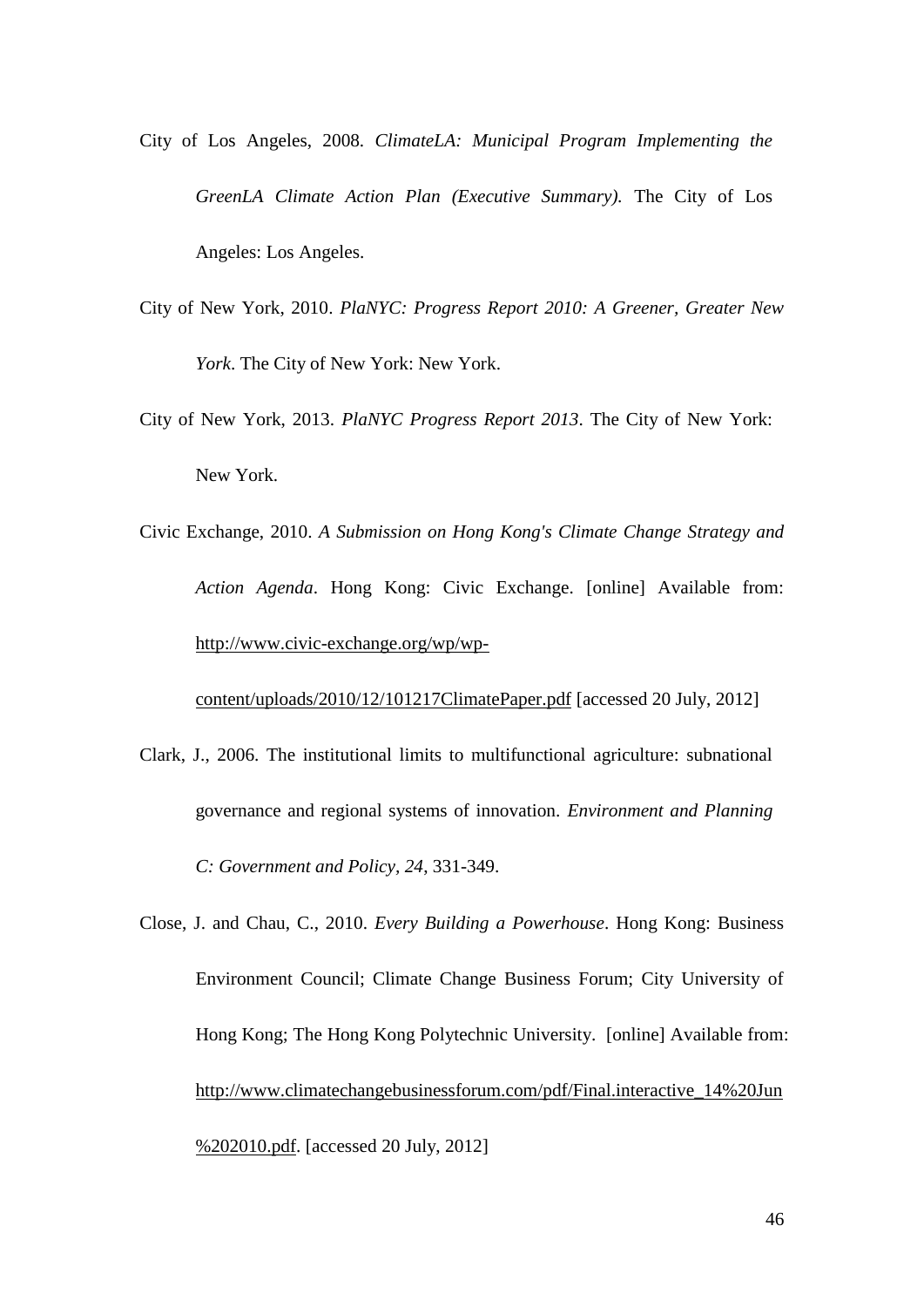<span id="page-47-2"></span><span id="page-47-1"></span><span id="page-47-0"></span>CLP, 2013. *2012 Annual Report*. Hong Kong: CLP Holdings Limited.

Cooney, S., 1997. Why Taiwan is not Hong Kong: a review of the PRC's One Country Two Systems model for reunification with Taiwan. *Pacific Rim Law & Policy Journal,* 6 (3), 497-548.

Dellas, E., 2011. CSD water partnerships: Privatization, participation and legitimacy.

*Ecological Economics,* 70 (11), 1916- 1923[\(http://dx.doi.org/10.1016/j.ecolecon.2011.04.007\)](http://dx.doi.org/10.1016/j.ecolecon.2011.04.007).

- EMSD, 2010. *HK Energy Efficiency Registration Scheme for Buildings*. Electrical & Mechanical Services Department, the Hong Kong Special Administration Region Government, Hong Kong. [online] Available from: <http://www.emsd.gov.hk/emsd/eng/pee/eersb.shtml> [Accessed 20 July 2010].
- Environment Bureau, 2010. *Hong Kong's Climate Change Strategy and Action Agenda: Consultation Document*. Hong Kong: The Government of the Hong Kong Special Administrative Region. [online] Available from: [http://www.epd.gov.hk/epd/english/climate\\_change/files/Climate\\_Change\\_Bo](http://www.epd.gov.hk/epd/english/climate_change/files/Climate_Change_Booklet_E.pdf) [oklet\\_E.pdf.](http://www.epd.gov.hk/epd/english/climate_change/files/Climate_Change_Booklet_E.pdf) [Accessed 10 September 2010].
- Environment Bureau. (2014). *Energy Advisory Committee.* Hong Kong: Environment Bureau, The Government of the Hong Kong Special Administration Region. [http://www.enb.gov.hk/en/boards\\_committees/energy\\_advisory/.](http://www.enb.gov.hk/en/boards_committees/energy_advisory/) [Accessed 10 April, 2014]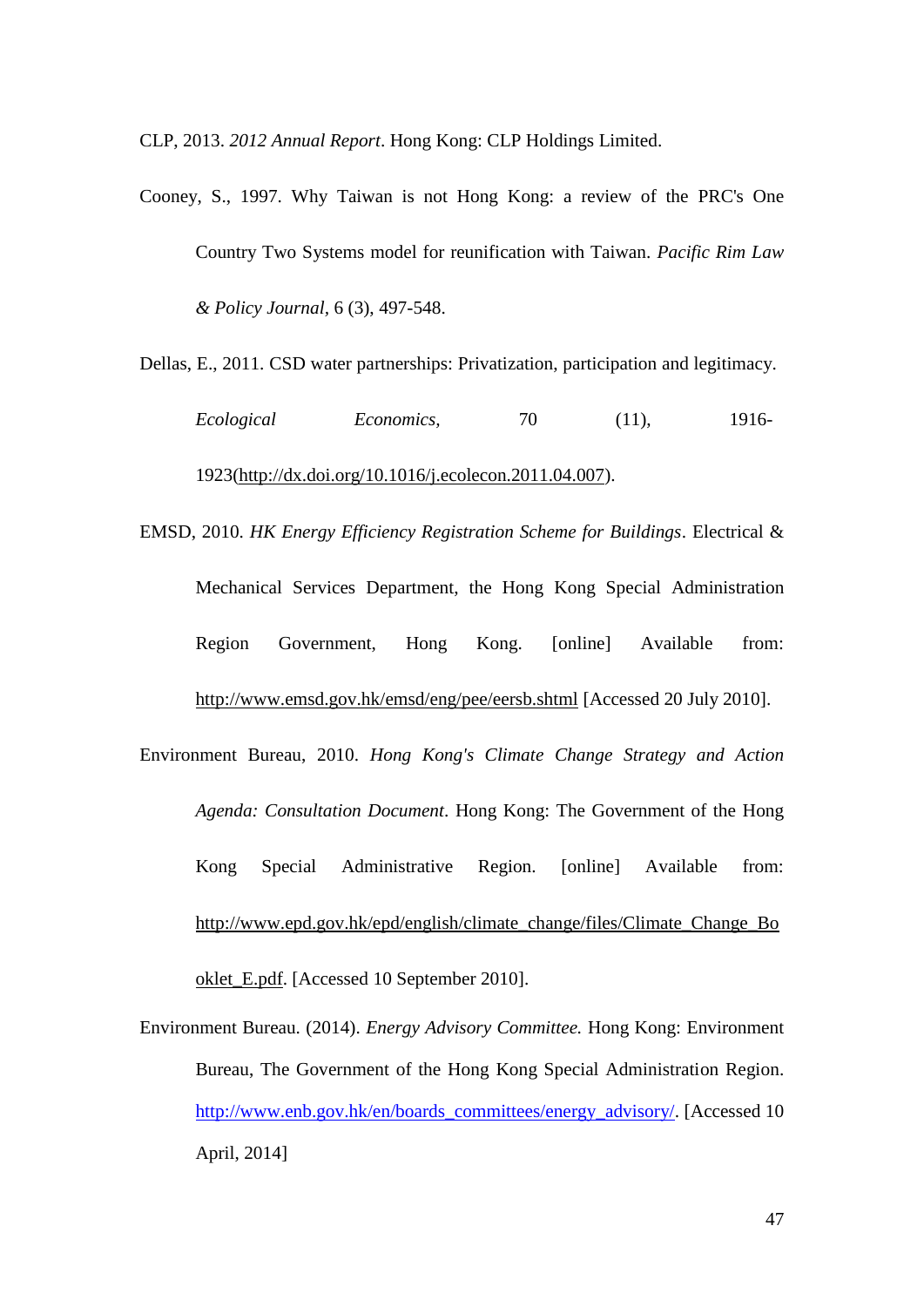- <span id="page-48-0"></span>EPD, 2008. *Government Efforts in Addressing Climate Change (Paper prepared for the Panel on Environmental Affairs, Legislative Council)*. Hong Kong: Environment Protection Department, The Government of the Hong Kong Special Administration Region. [online] Available from: [http://www.epd.gov.hk/epd/english/news\\_events/legco/files/EA\\_Paper\\_Climat](http://www.epd.gov.hk/epd/english/news_events/legco/files/EA_Paper_Climate_Change_eng.pdf) [e\\_Change\\_eng.pdf.](http://www.epd.gov.hk/epd/english/news_events/legco/files/EA_Paper_Climate_Change_eng.pdf) [Accessed 2 September, 2013]
- EPD, (2013, April*). Greenhouse Gas Emissions and Carbon Intensity in Hong Kong.* Hong Kong: Environment Protection Department, The Government of the Hong Kong Special Administration Region. [online] Available from: [http://www.epd.gov.hk/epd/english/climate\\_change/files/HKGHG\\_CarbonIn](http://www.epd.gov.hk/epd/english/climate_change/files/HKGHG_CarbonIntensity_201304.pdf) [tensity\\_201304.pdf](http://www.epd.gov.hk/epd/english/climate_change/files/HKGHG_CarbonIntensity_201304.pdf) [Accessed 2 September 2013]
- EPD. (2014). Advisory Council on the Environment. Hong Kong: Environmental Protection Department, The Government of the Hong Kong Special Administrative Region.

[http://www.epd.gov.hk/epd/english/boards/advisory\\_council/maincontent.ht](http://www.epd.gov.hk/epd/english/boards/advisory_council/maincontent.html)

[ml.](http://www.epd.gov.hk/epd/english/boards/advisory_council/maincontent.html) [Accessed 10 April, 2014]

ERMD, 2012. *State of the Environment Report 2012*. Cape Town: City of Cape Town Environmental Resource Management Department.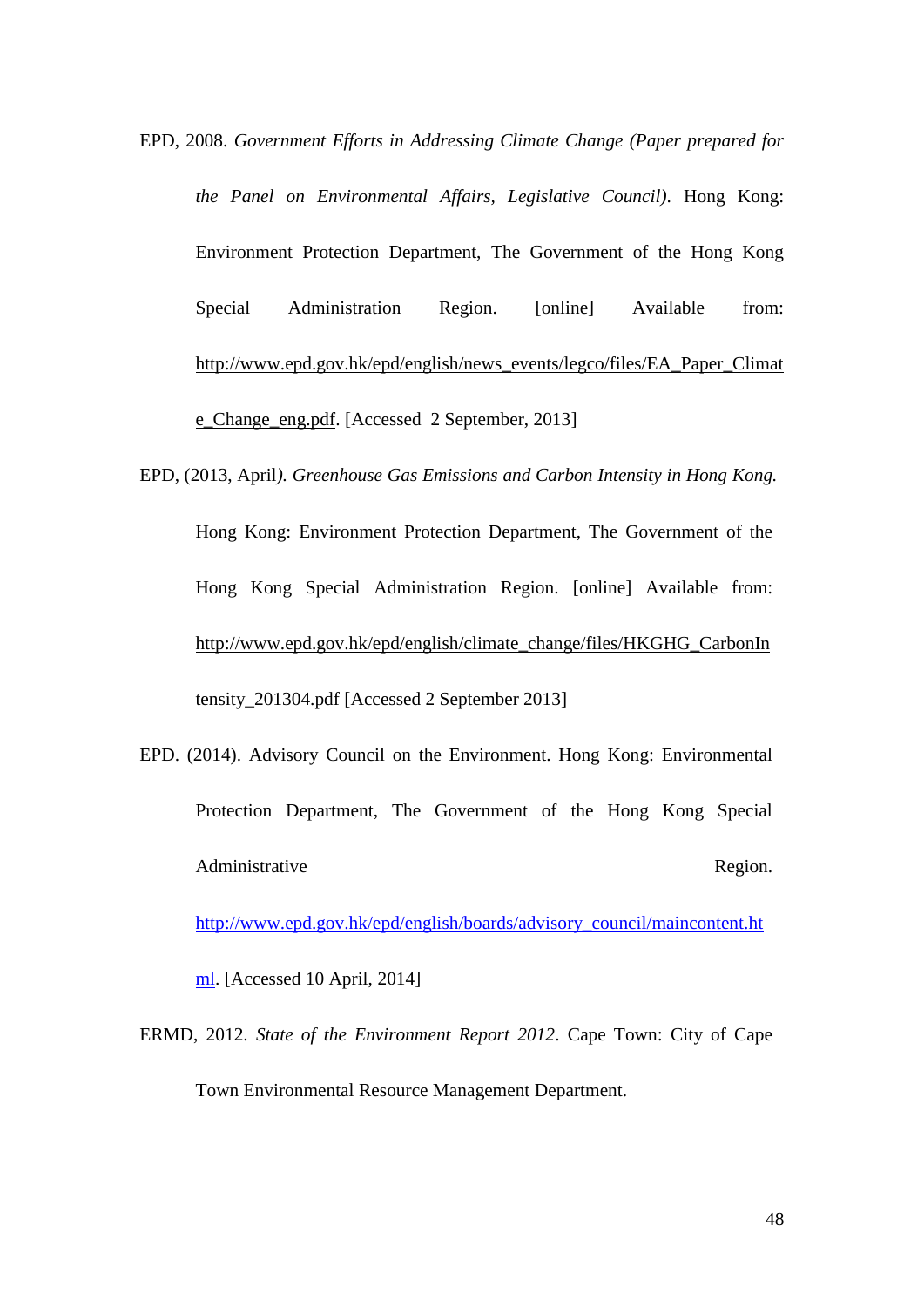- <span id="page-49-0"></span>FCM, 2012. *Green Municipal Fund Annual Report 2011–2012*. Ontario: Federation of Canadian Municipalities.
- Francesch-Huidobro, M., 2012. Institutional deficit and lack of legitimacy: the challenges of climate change governance in Hong Kong, *Environmental Politics*, DOI:10.1080/09644016.09642012.09686221.
- Fung, W.Y., 2004. *Characterizing the Climate Change Impact in Hong Kong (Final Report Submitted to the HKSAR - Environmental Protection Department)*. Environmental Protection Department, The Government of the Hong Kong Special Administration Region: Hong Kong.
- Gouldson, A., Hills, P. and Welford, R., 2008. Ecological modernisation and policy learning in Hong Kong. *Geoforum,* 39 (1), 319-330.
- Greenpeace, 2010. *Greenpeace Response to Hong Kong's Climate Change Strategy and Action Agenda: Policy Suggestions for a Genuine Low-Carbon Hong Kong*. Hong Kong: Greenpeace China.
- Hooghe, L. and Marks, G., 2003. Unraveling the Central State, but How? Types of Multi-level Governance. *American Political Science Review*, 97 (2), 233-243.
- IFRC, 2004. *World Disasters Report*. International Federation of the Red Cross and Red Crescent Societies: Geneva.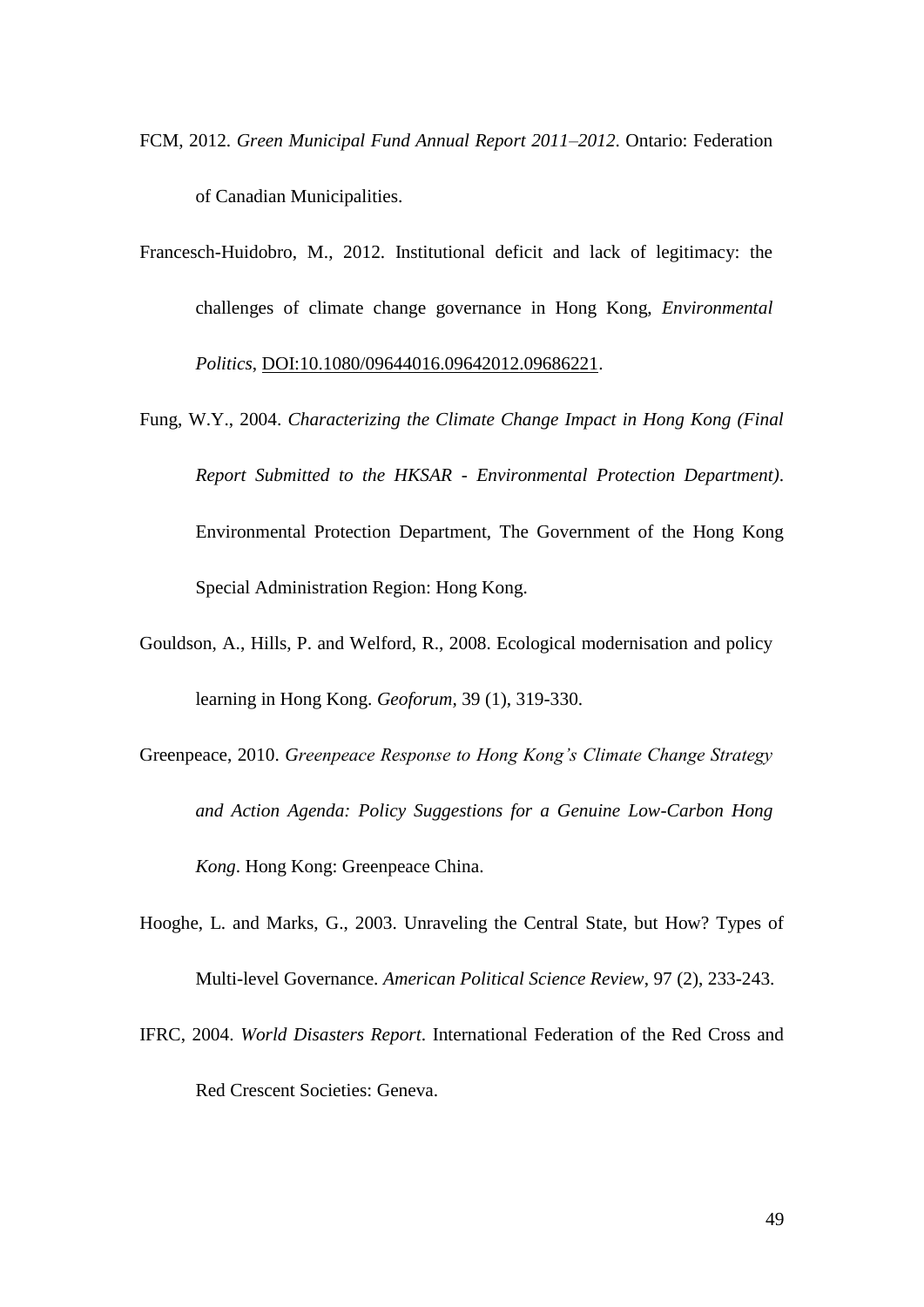- ISD, 2012a. First meeting of Hong Kong/Guangdong Joint Liaison Group on Combating Climate Change held in Guangzhou. Information Services Department, The Government of the Hong Kong Special Administrative Region. [online] Available from: <http://www.info.gov.hk/gia/general/201205/21/P201205210488.htm> [Accessed 14 June 2012].
- ISD, 2012b. *Hong Kong in Brief*. Hong Kong: Information Services Department, Hong Kong Special Administrative Region Government. [online] Available from: [http://www.gov.hk/en/about/abouthk/docs/2011HK\\_in\\_Brief.pdf.](http://www.gov.hk/en/about/abouthk/docs/2011HK_in_Brief.pdf)
- ISD, 2012c (June 25). Press Release: Hong Kong, Guangdong and Macao announce Regional Co-operation Plan on Building a Quality Living Area. Information Services Department, The Government of the Hong Kong Special Administrative Region. [online] Available from: <http://www.info.gov.hk/gia/general/201206/25/P201206250262.htm> [Accessed 26 June 2012].

ISD, (2013,2 July ). Press Release: Second Meeting of Hong Kong/Guangdong Joint Liaison Group on Combating Climate Change held in Hong Kong. [online] Available from: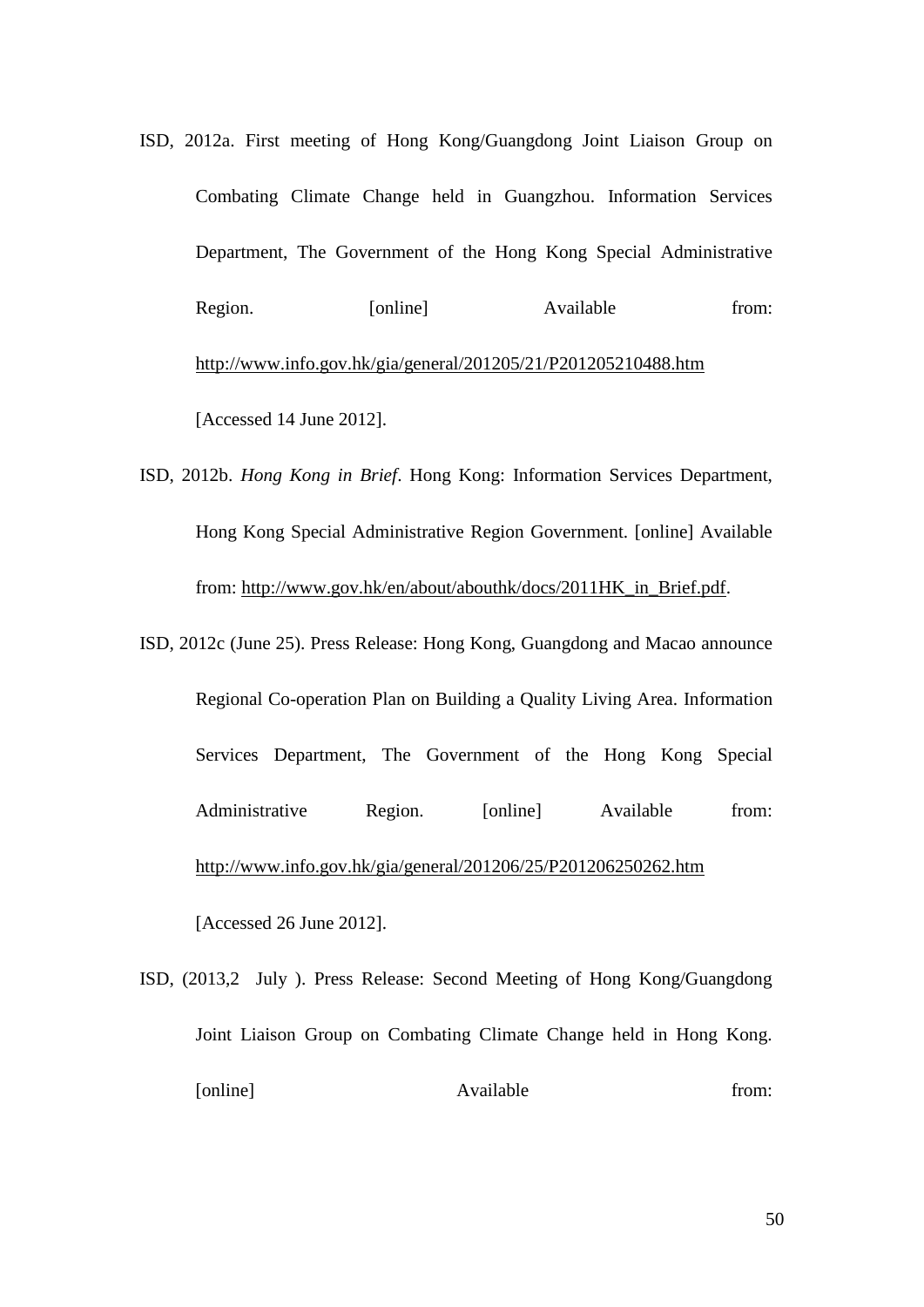# <http://www.info.gov.hk/gia/general/201307/02/P201307020642.htm>

[Accessed 2 September 2013]

Ison, S. and Rye, T., 2005. Implementing road user charging: The lessons learnt from Hong Kong, Cambridge and Central London. *Transport Reviews: A Transnational Transdisciplinary Journal,* 25 (4), 451-465.

JICA, 2012. JICA and the Bangkok Global Warming Mitigation Action Plan 2007-

- 2012. [online] Available from: <http://www.jica.go.jp/thailand/english/office/topics/events120426.html> [Accessed 2 September 2013]
- Jollands, N., 2008. *Cities and energy.* Paper presented at the OECD International Conference: "Competitive Cities and Climate Change". 9-10 October. Milan, Italy. pp. 136-146.
- Jollands, N., Gasc, E. and Pasquier, S.B., 2009. *Innovations in Multi-level Governance for Energy Efficiency: Sharing Experience with Multi-level Governance to Enhance Energy Efficiency*. Paris: International Energy Agency. [online] Available from: [http://www.indiaenvironmentportal.org.in/files/mlg\\_final\\_web.pdf.](http://www.indiaenvironmentportal.org.in/files/mlg_final_web.pdf) [Accessed 5 August 2010].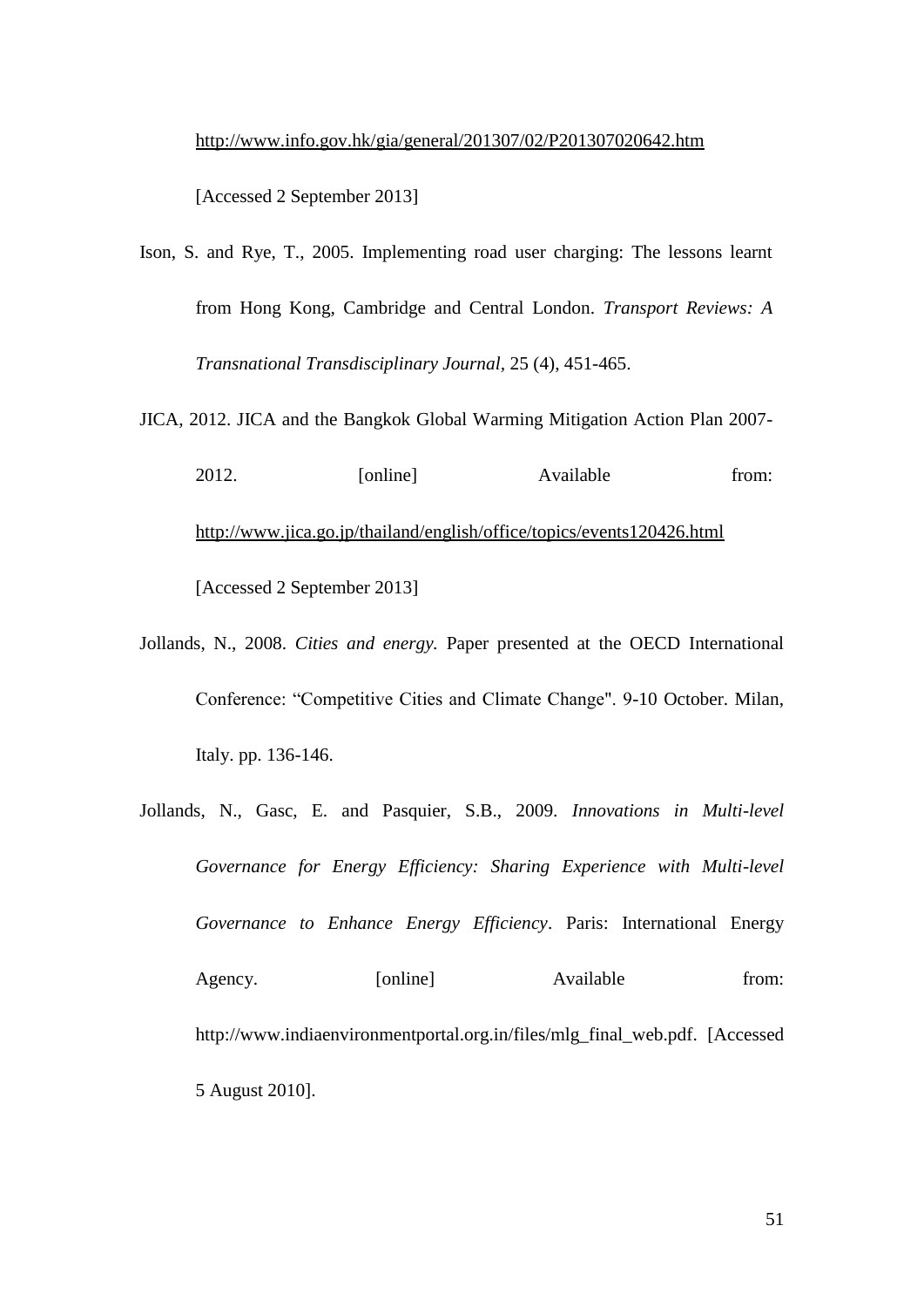- Jordan, A., 2008. The governance of sustainable development: taking stock and looking forwards. *Environment and Planning C: Government and Policy,* 26 (1), 17-33.
- Jungrungrueng, S. (2011, 20 May). *Low Carbon Target and Activity Activity in Bangkok.* Paper presented at the Action towards Resource-efficient and Low Carbon Cities in Asia: Training on "Territorial Climate and Energy Plan (TCEP), Klong Luang.
- Kao, E. (2013, 13 August). Green groups demand CLP agree to HK\$300m subsidy proposal, *South China Morning Post*.
- Keirstead, J. and Schulz, N., 2010, London and beyond: Taking a closer look at urban energy policy. *Energy Policy,* 38 (9), 4870-4879.
- Kern, K. and Alber, G., 2008. *Governing Climate Change in Cities: Modes of Urban Climate Governance in Multi-Level Systems.* Paper presented at the OECD International Conference: "Competitive Cities and Climate Change". 9-10 October. Milan, Italy, pp. 171-196.
- KI, 2012. *Council for Sustainable Develoopment: Report on the Public Engagement Process on "Combating Climate Change: Energy Saving and Carbon Emission Reduction in Buildings"*. Hong Kong: Council for Sustainable Development. [online] Avaliable from: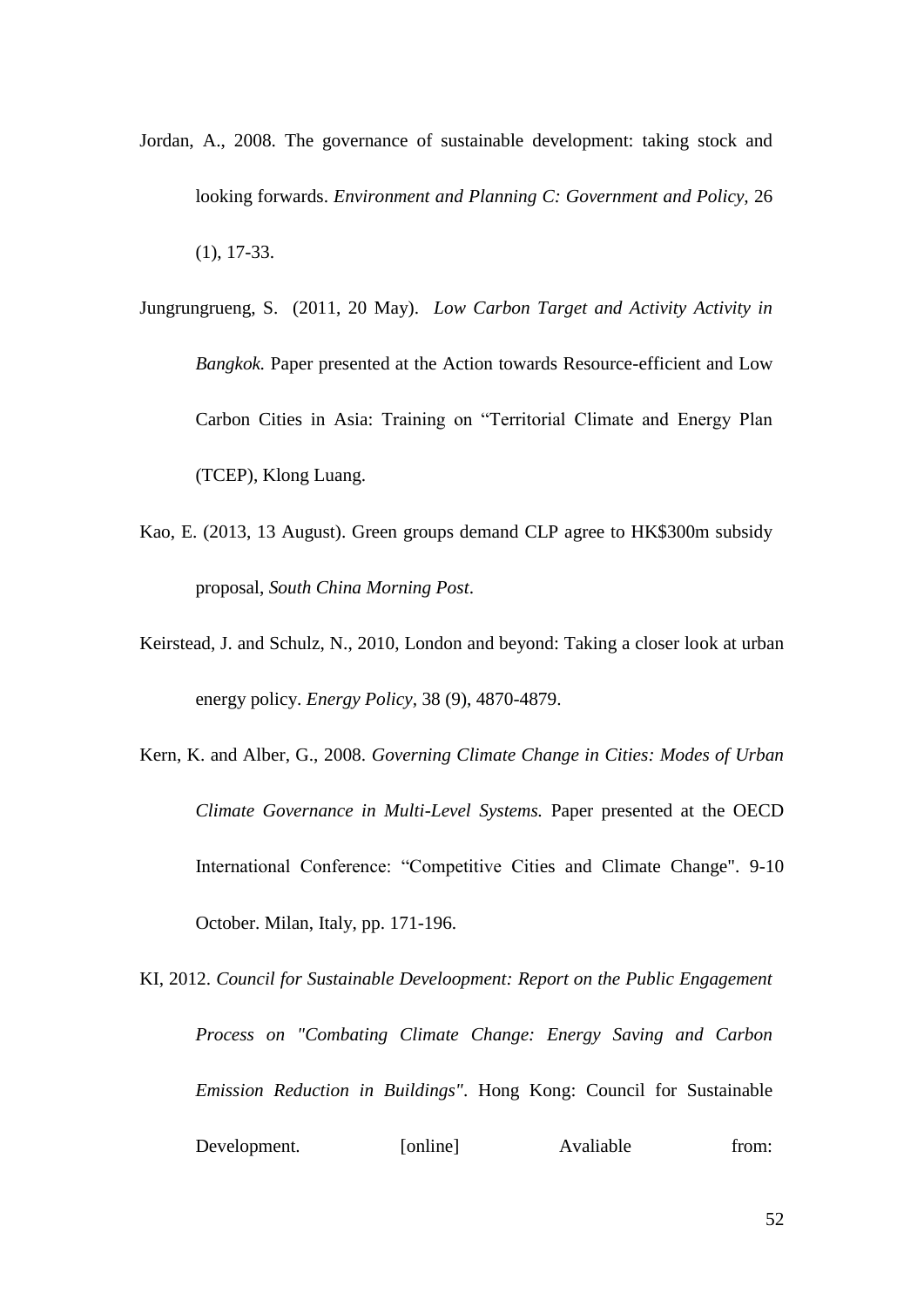[http://www.susdev.org.hk/susdevorg/archive2011/download/councilreport\\_e](http://www.susdev.org.hk/susdevorg/archive2011/download/councilreport_eng.pdf) [ng.pdf.](http://www.susdev.org.hk/susdevorg/archive2011/download/councilreport_eng.pdf) [Accessed 2 September 2013]

- Kooiman, J., 1993.. Governance and governability: using complexity, dynamics and diversity. In J. Kooiman (Ed.), *Modern Governance: New Government-Society Interactions* (pp. 35-50). London; Newbury Park; New Delhi: Sage Publications.
- Lawson, A., Beech, A. and Loh, C., 2010. *COP15 - Segue to C40.* Paper presented at the HKIE Environmental Division Annual Seminar 2010. April  $9<sup>th</sup>$ , Hong Kong Convention and Exhibition Centre, Hong Kong.
- LCCP, 2010. London Climate Change Partnership. [online] Available from: <http://www.london.gov.uk/lccp/index.jsp>[Accessed 20 August 2010]
- LCCP, 2013. Projects London Climate Change Partnership. [online] Available from: <http://climatelondon.org.uk/projects/> [Accessed 8 August 2013]
- Li, W., 2006. Translating regulatory promise into environmental progress: institutional capacity and environmental regulation in China *Environmental Law Reporter News and Analysis*.
- Liphoto, E., 2007. *Climate change programme progress: City of Johannesburg.* Paper presented at the Air Quality Management & Climate Change Multistakeholder Forum. 29 October. Braamfontein, Johannesburg.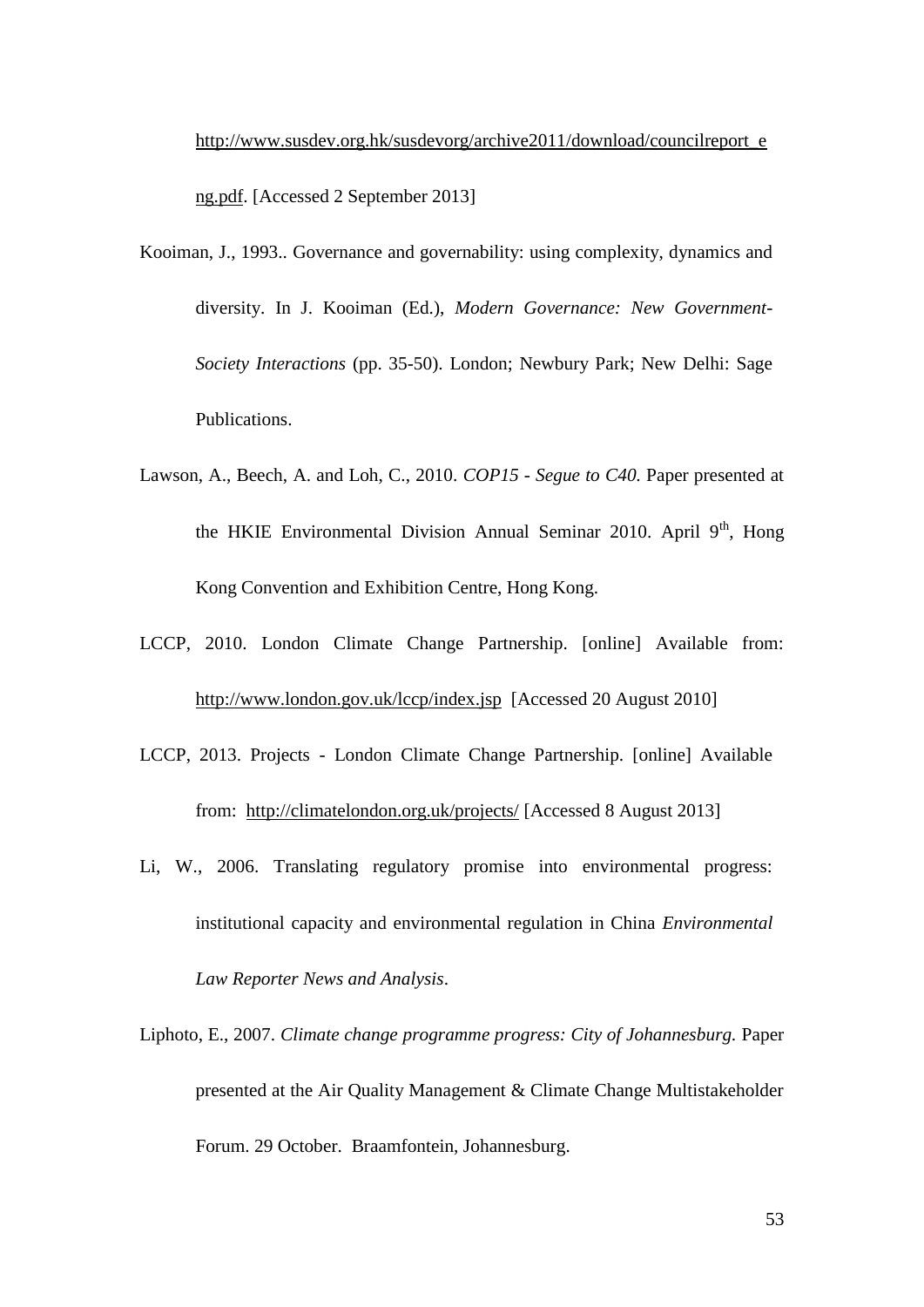- Liu, W., Lund, H., Mathiesen, B. and Zhang, X., 2011. Potential of renewable energy systems in China. *Applied Energy, 88*(2), 518-525.
- Lo, A., 2008. Merging electricity and environment politics of Hong Kong: identifying the barriers from the ways that sustainability is defined. *Energy Policy,* 36(4), 1521-1537.
- Ma, X. and Tao, J., 2010. Cross-border environmental governance in the Greater Pearl River Delta (GPRD). *International Journal of Environmental Studies,* 67 (2), 127-136.
- Ma, W., Xu, X., Peng, L. and Kan, H., 2011. Impact of extreme temperature on hospital admission in Shanghai, China. *Science of The Total Environment,*  409 (19), 3634-3637[\(http://dx.doi.org/10.1016/j.scitotenv.2011.06.042\)](http://dx.doi.org/10.1016/j.scitotenv.2011.06.042).
- Machado, N. and Burns, T., 1998. Complex social organization: multiple organizing modes, structural incongruence, and mechanisms of integration. *Public Administration,* 76 (2), 355-386.
- Mah, D., Van der Vleuten, J. M., Hills, P. and Tao, J., 2012a. *Improving public engagement and public trust for nuclear decision-making: a case study of the UK Approach.* Paper presented at the 18th Annual International Sustainable Development Research Conference. 24-26 June. University of Hull, Hull, the UK.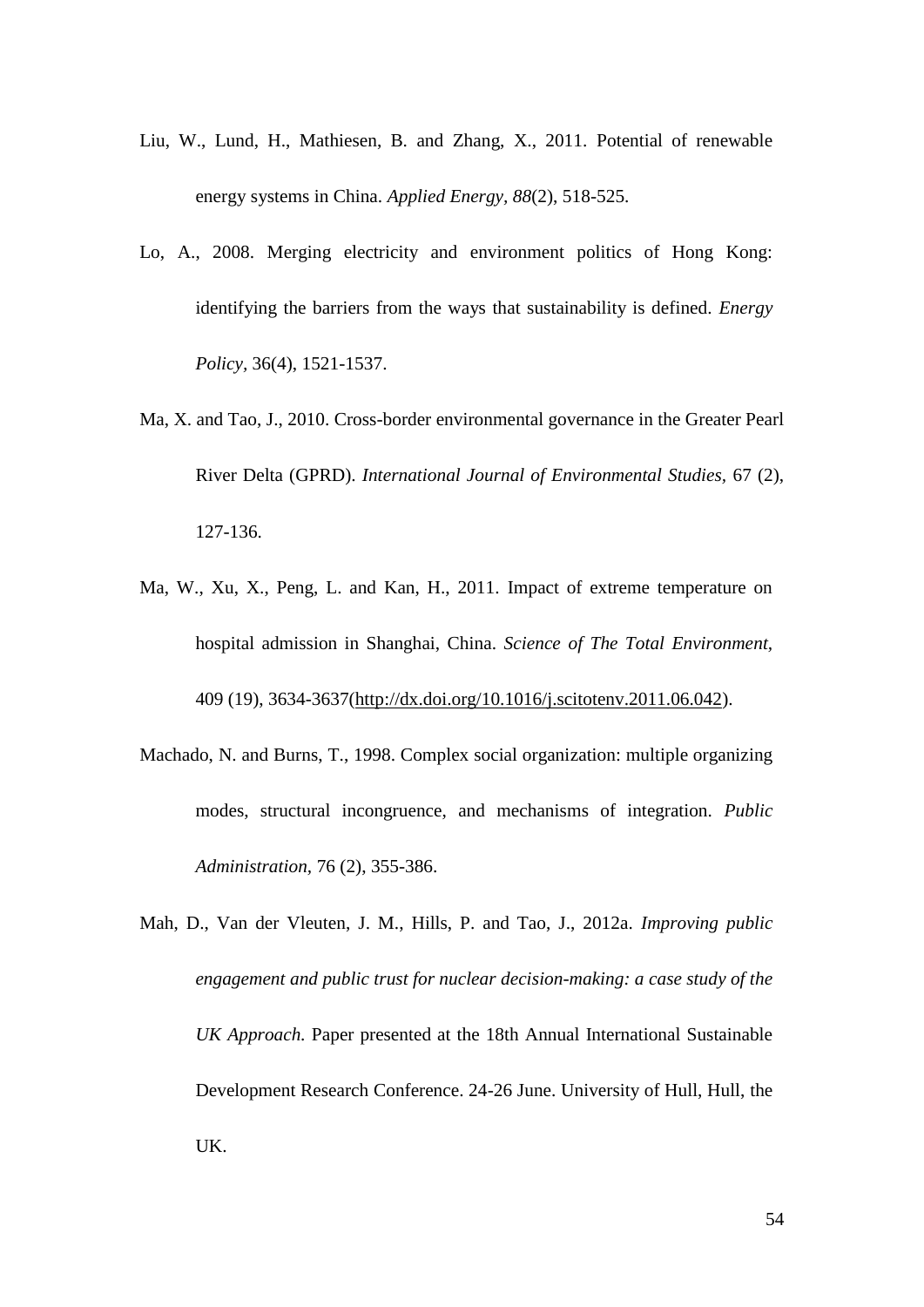- Mah, D., van der Vleuten, J. M., Hills, P., and Tao, J.,2012b. Consumer perceptions of smart grid development: Results of a Hong Kong survey and policy implications. *Energy Policy*[\(http://dx.doi.org/10.1016/j.enpol.2012.05.055\).](http://dx.doi.org/10.1016/j.enpol.2012.05.055))
- Martinsons, M. G., So, S. K. K., Tin, C. and Wong, D., 1997. Hong Kong and China: emerging markets for environmental products and technologies. *Long Range Planning,* 30 (2), 277-156( [http://dx.doi.org/10.1016/S0024-6301\(96\)00119-](http://dx.doi.org/10.1016/S0024-6301(96)00119-7) [7\)](http://dx.doi.org/10.1016/S0024-6301(96)00119-7).
- Mayor of London, 2010. *Delivering London's Energy Future: The Mayor's Draft Climate Change Mitigation and Energy Strategy for Consultation with the London Assembly and Functional Bodies*. Greater London Authority: London.
- Ming Pao. (2011, September 26, 2011). *Experts monitoring nuclear safety are found to have vested interests; Environmental groups call for declaration of interests* (in Chinese).
- Mokgohloa, F., 2010. *City of Johannesburg Climate Change Programme.* Paper presented at the Climate Change and the effect on Municipal Infrastructure, Midrand.
- Ng, J., (2010, 11 September ). Nuclear imports not the answer, green groups say, *South China Morning Post,* p. EDT3.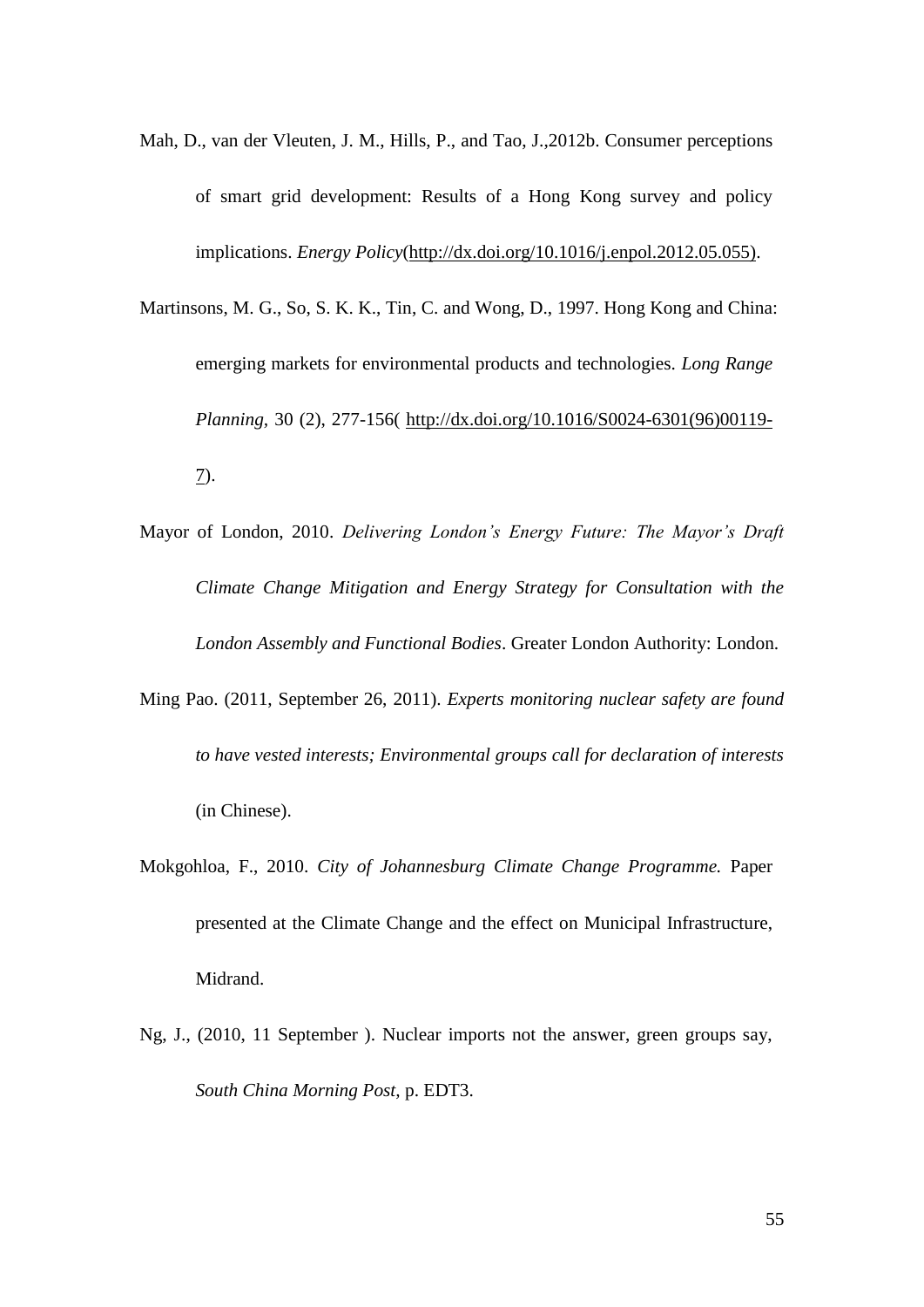- Ng, M. K., 2011. A critical review of Hong Kong's proposed climate change strategy and action agenda. *Cities, 29* (2), 88-98.
- <span id="page-56-1"></span>NPCC2, 2013. Climate Risk Information 2013: Observations, Climate Change Projections, and Maps. In C. Rosenzweig and W. Solecki (Eds.), *Prepared for use by the City of New York Special Initiative on Rebuilding and Resiliancy*. New York: New York City Panel on Climate Change.
- NYC °CoolRoofs, 2013. *NYC °CoolRoofs Annual Review 2012*. New York: NYC Service and Department of Buildings, City of New York.

OECD, 2010. *OECD Territorial Reviews: Guangdong, China 2010*. Paris: OECD

- <span id="page-56-0"></span>OECD, 2012. Principal Elements of Good Governance. [online] Available from <http://www.oecd.org/gov/principalelementsofgoodgovernance.htm> [Accessed 14 September, 2012]
- Oxfam, 2010. *Hong Kong's Vulnerability to Global Climate Change Impacts: An Oxfam Report on a 2010 Public Survey and Policy Recommendations*. Oxfam (Hong Kong): Hong Kong. [online] Available from: [http://www.oxfam.org.hk/content/98/content\\_7858en.pdf.](http://www.oxfam.org.hk/content/98/content_7858en.pdf) [Accessed 18 November 2010].
- Painter, M., 2002. Making Sense of Good Governance. *Public Administration and Policy,* 11 (2), 77-100.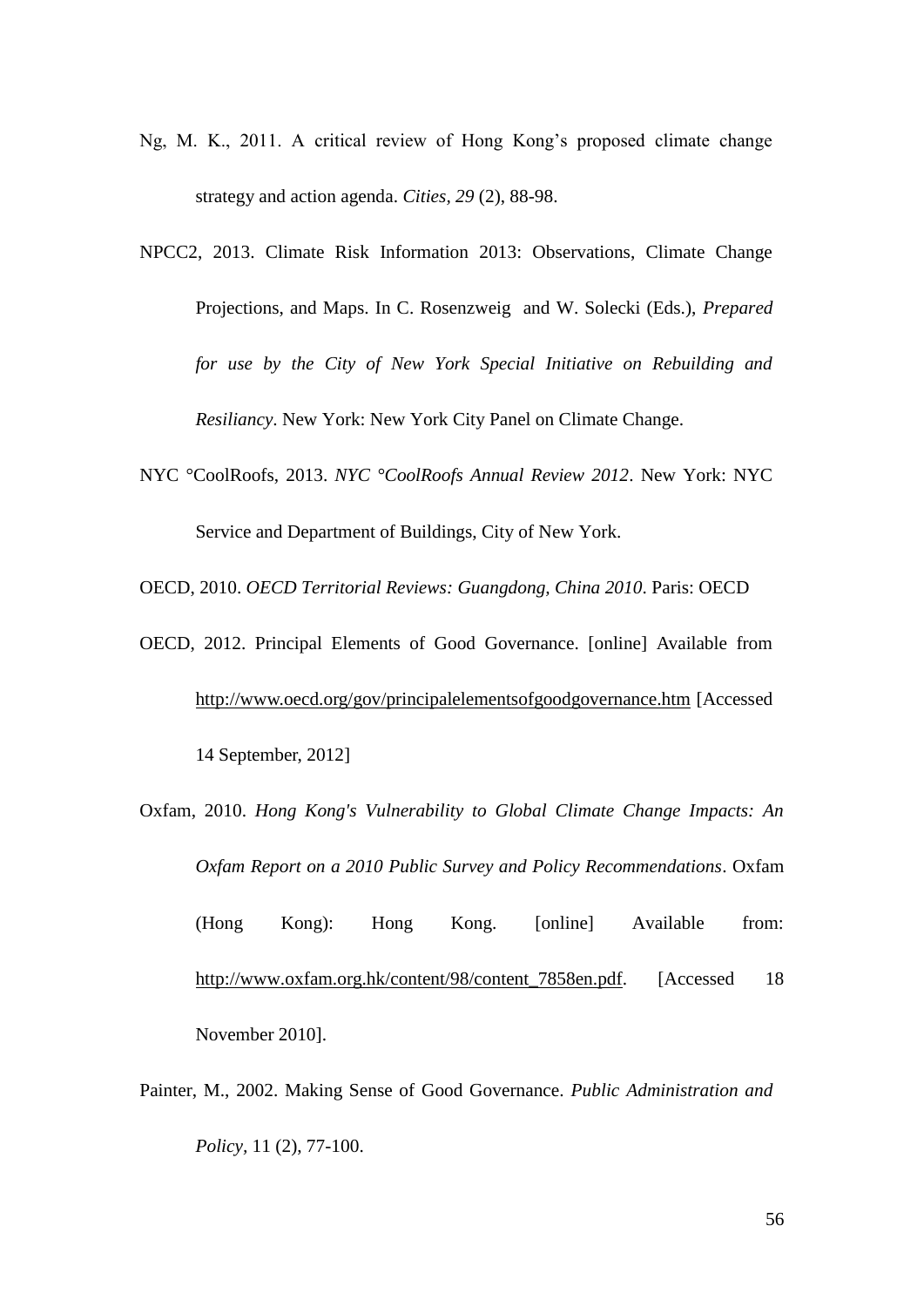- Paquet, G., 1999. *Governance Through Social Learning*. Ottawa: University of Ottawa Press.
- Petts, J., 2001. Evaluating the effectiveness of deliberative processes: waste management case-studies. *Journal of Environmental Planning and Management,* 44 (2), 207-226.
- Peters, G., 1996. *The Future of Governing: Four Emerging Models*. Lawrence: University Press of Kansas.
- Peters, G., 1998. Managing horizontal government: the politics of co-ordination. *Public Administration,* 76 (Summer), 295-311.
- Pierre, J. and Peter, G., 2000. *Governance, Politics and the State*. Basingstoke, Hampshire: Macmillan Press.
- Robbins, P., 2013. Read It and Leak, Third Update: A Review of Austin Water Utility Water Conservation and Clean Energy Programs.
- Runhaar, H., Dieperink, C. and Driessen, P., 2006. Policy analysis for sustainable development: the toolbox for the environmental social scientist. *International Journal of Sustainability,* 7 (1), 34-56.
- Sbragia, A., 2000. Governance, the State, and the Market: What is Going On? *Governance: An International Journal of Policy and Administration, 13 (2),* 243-250.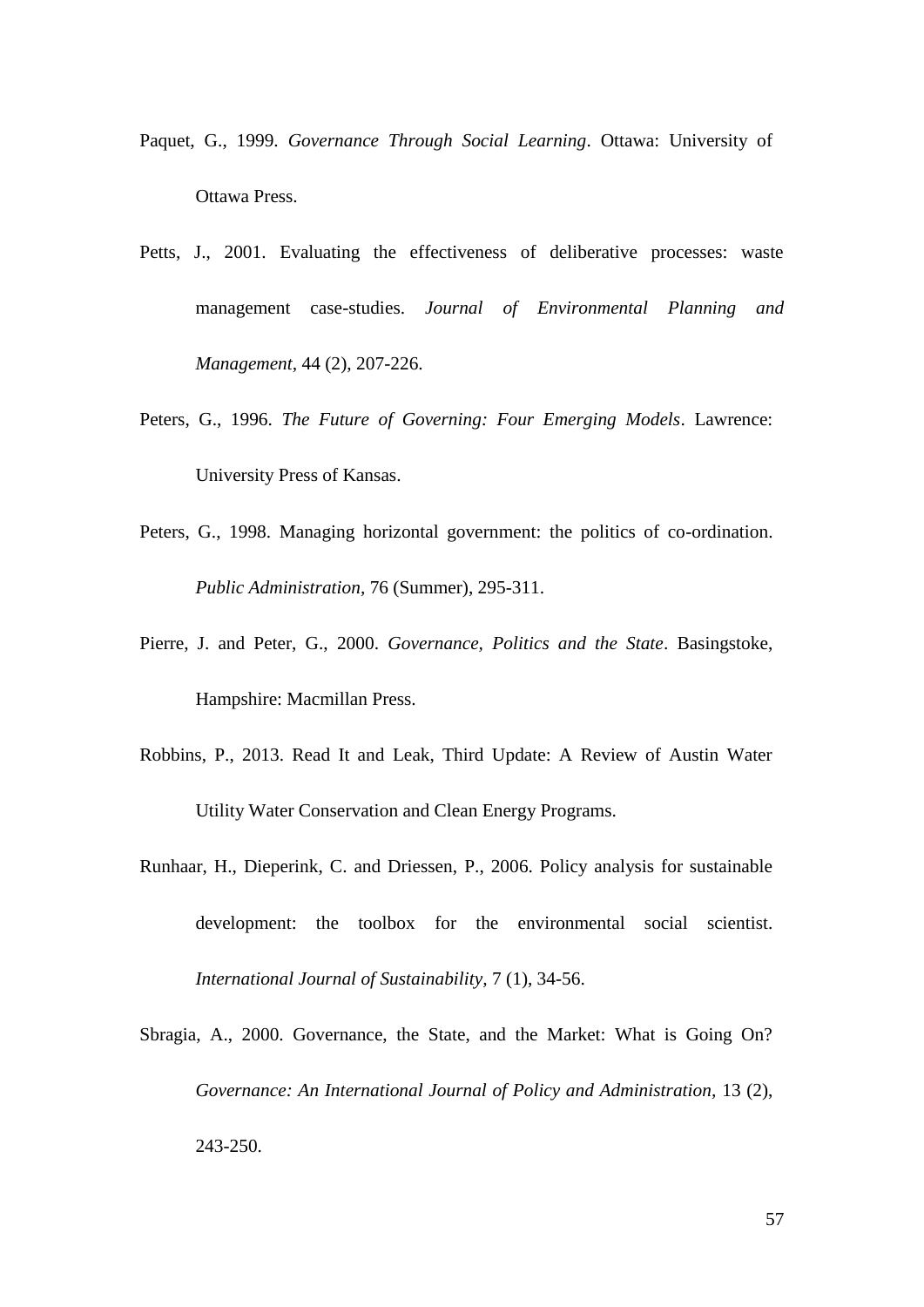- Sippel, M. and Jenssen, T., 2009. *What about local climate governance? A review of promise and problems*. Stuttgart, Germany: Institute of Energy Economics and Rational Energy Use, Department System Analysis and Renewable Energies, University of Stuttgart.
- Stern, N., 2008. The economics of climate change. *American Economic Review: Papers & Proceedings*, 98 (2), 1-37.
- Stone, C., 2001. Civic capacity and urban education. *Urban Affairs Review,* 36, 595- 619.
- Tsang, D., 2011. *The 2011-12 Policy Address: From Strength to Strength.* Hong Kong: The Government of the Hong Kong Special Administrative Region. [online] Available from: [http://www.policyaddress.gov.hk/11-](http://www.policyaddress.gov.hk/11-12/eng/pdf/Policy11-12.pdf) [12/eng/pdf/Policy11-12.pdf.](http://www.policyaddress.gov.hk/11-12/eng/pdf/Policy11-12.pdf) [Accessed 10 July, 2012]
- UNCTAD. (2004). *Incentives*. New York; Geneva: United Nations.
- Underdal, A.,1980. Integrated Marine Policy: What? Why? How? *Marine Policy,* 4 (3), 159-169.
- Weiss, T., 2000. Governance, good governance and global governance: conceptual and actual challenges. *Third World Quarterly*, 21(5), 795–814.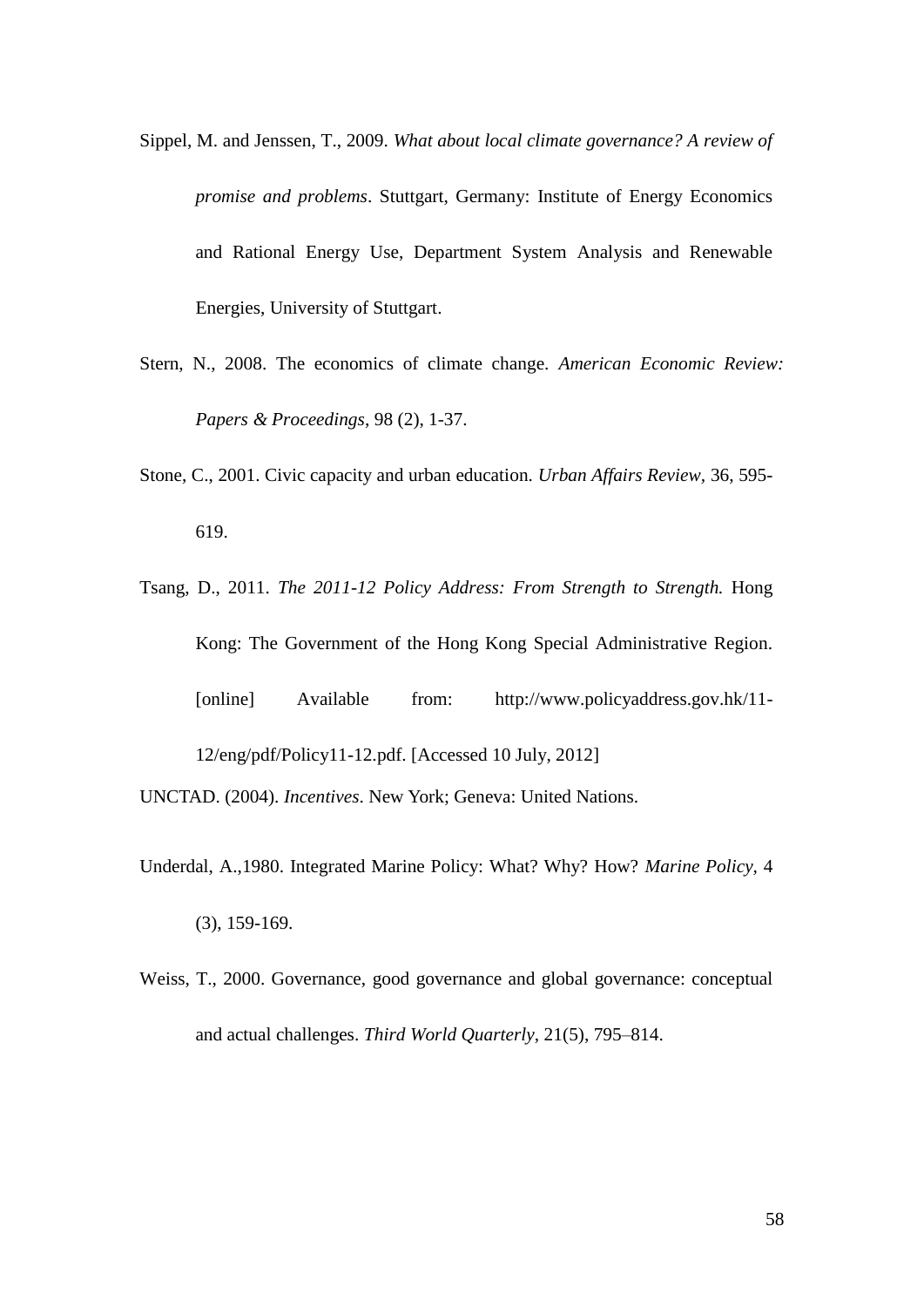| <b>Strategies</b>                                                                                                             | <b>Values</b>  | <b>Indicators</b>                                                                                                                                                                                                                                                                                                                                                                                                            | <b>Outcomes</b>                                                                                              |
|-------------------------------------------------------------------------------------------------------------------------------|----------------|------------------------------------------------------------------------------------------------------------------------------------------------------------------------------------------------------------------------------------------------------------------------------------------------------------------------------------------------------------------------------------------------------------------------------|--------------------------------------------------------------------------------------------------------------|
| Policy integration<br>٠<br>Partnership<br>$\blacksquare$<br>Deliberation<br>$\blacksquare$<br>Participation<br>$\blacksquare$ | Equity         | allocation of costs<br>Fair<br>$\blacksquare$<br>and<br>benefits in the processes and in<br>outcomes                                                                                                                                                                                                                                                                                                                         | Governing capacity to<br>mitigate and adapt to<br>climate change impacts<br>$\blacksquare$<br>Inducement     |
|                                                                                                                               | Legitimacy     | People have trust in the motives,<br>$\blacksquare$<br>transparency and competency of<br>the government<br>Science-based<br>decision-making<br>E<br>that emphasises the need for<br>evidence-based policy,<br>formal<br>policy evaluations, and informed<br>decision-making<br>Serious debate around competing<br>$\blacksquare$<br>views; careful weighing up of<br>reasons in favour of and against<br>some policy actions | capacity<br>Consensus-<br>٠<br>building capacity<br>Institutional<br>٠<br>capacity<br>Enabling capacity<br>٠ |
|                                                                                                                               | Efficiency     | Competitive<br>self-<br>٠<br>forces:<br>interested pursuits are legitimate<br>in market settings                                                                                                                                                                                                                                                                                                                             |                                                                                                              |
|                                                                                                                               | <b>Trust</b>   | long-term relationships<br>$\blacksquare$<br>Willingness of players to respect,<br>Ξ<br>accept<br>different<br>view<br>and<br>cooperate<br>The public is seen as equal<br>п<br>partners                                                                                                                                                                                                                                      |                                                                                                              |
|                                                                                                                               | Coherence      | reinforcing<br>policy<br>$\blacksquare$<br>Mutually<br>towards a defined goal<br>E<br>Various<br>government<br>agencies<br>work together<br>Short-term benefits are consistent<br>٠<br>with long-term goals                                                                                                                                                                                                                  |                                                                                                              |
|                                                                                                                               | Decisiveness   | Systemic thinking<br>٠<br>Strategic vision<br>п<br>A strong sense of what is needed<br>$\blacksquare$<br>to attain a specific goal                                                                                                                                                                                                                                                                                           |                                                                                                              |
|                                                                                                                               | Accountability | Government is able and willing to<br>٠<br>show the extent to which its<br>decisions<br>and<br>actions<br>are<br>with<br>consistent<br>what it<br>has<br>promised                                                                                                                                                                                                                                                             |                                                                                                              |
|                                                                                                                               | Transparency   | Information is accessible<br>٠                                                                                                                                                                                                                                                                                                                                                                                               |                                                                                                              |

## Table 1: A conceptual framework for local climate governance

(Sources: Abelson *et al.,* 2003; [Braithwaite, 1998;](#page-45-1) Bulkeley and Kern, 2006; Chaskin, 2001; Gouldson *et al.,* 2008; Machado and Burns, 1998; OECD, 2012; Painter, 2002; UNCTAD, 2004)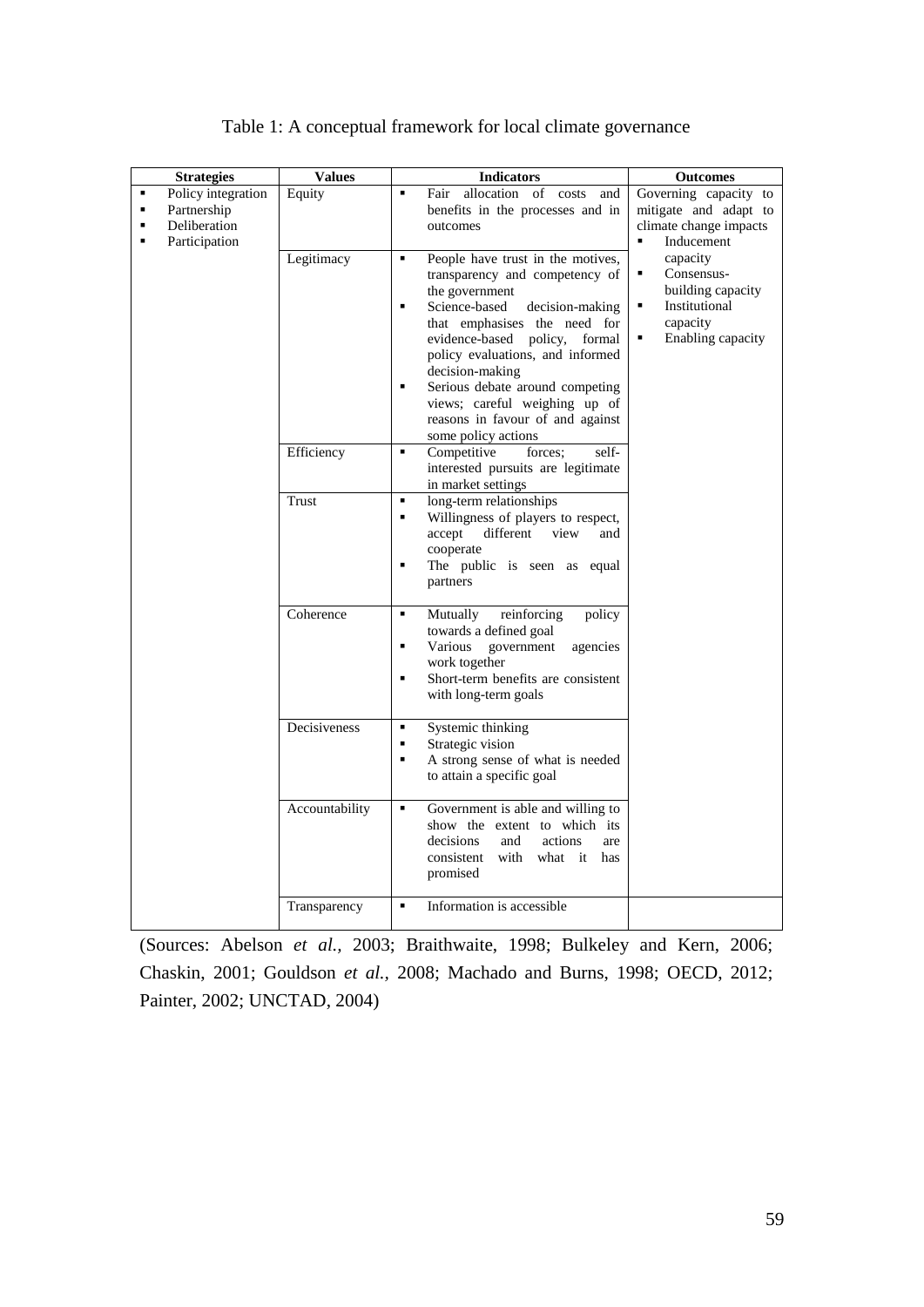|    | <b>Cities</b>    | <b>Climate</b>           | $\sim$ . The step of $\equiv$ 0 change change matrices in choose in Ge , Cross<br><b>Illustrations</b> | <b>Outcomes</b>                                        | <b>Relevance to Local</b>                   |
|----|------------------|--------------------------|--------------------------------------------------------------------------------------------------------|--------------------------------------------------------|---------------------------------------------|
|    |                  | <b>Initiatives (CI)</b>  |                                                                                                        |                                                        | <b>Governance Framework</b>                 |
| 1. | New York, USA    | PlaNYC                   | Under the high-level direction of Mayor Bloomberg, New York                                            | GHG emissions reduced by 16 % during                   | Strategies: policy integration              |
|    |                  |                          | formulated PlaNYC in 2007. The PlaNYC laid out a long-term vision                                      | 2005-2010.<br>Emission intensity of                    | Values: decisiveness, coherence             |
|    |                  |                          | and has set clear objectives and goals in the areas of climate change                                  | electricity and energy use per capita also             |                                             |
|    |                  |                          | and sustainability for New York (City of New York, 2010).                                              | decreased (City of New York, 2013).                    |                                             |
| 2. | Los Angeles, USA | Green LA                 | The mayor formulated the Green LA as an action plan in 2007 to lead                                    | Estimated at least 7% CO <sub>2</sub> emission         | Strategies: policy integration              |
|    |                  |                          | the nation in fighting global warming (City of Los Angeles, 2007).                                     | reduction by 2012. More than 30                        | Values: decisiveness, coherence             |
|    |                  |                          |                                                                                                        | measures to be implemented via the                     |                                             |
|    |                  |                          |                                                                                                        | ClimateLA action plan (City of Los                     |                                             |
|    |                  |                          |                                                                                                        | Angeles, 2008).                                        |                                             |
| 3. | Phoenix, USA     | A virtual reality        | A virtual reality "decision-theatre" was pioneered in Phoenix to                                       | N.A.                                                   | Strategies: participation; deliberation     |
|    |                  | "decision-theatre"       | support stakeholder engagement (Dawson, 2007).                                                         |                                                        | Values: legitimacy, equity, consent         |
| 4. | Canada           | Green municipal fund     | The Federation of Canadian Municipalities' (FCM) Green Municipal                                       | Annually, 339,000 tons of CO <sub>2</sub> emissions    | Strategies: partnership                     |
|    |                  | (CAD 550 million)        | Fund (GMF) is a long-term, source of grants and below-market loans                                     | reduction, 138,000 tons of waste                       | Values: trust                               |
|    |                  |                          | for municipal governments and their partners (Jollands et al., 2009).                                  | diverted from landfill, and 136 million m <sup>3</sup> |                                             |
|    |                  |                          |                                                                                                        | of water treated since 2000 (FCM, 2012).               |                                             |
| 5. | Espaces Info     | Provision of free and    | The <i>Espaces Info Energie</i> offer independent and free energy efficiency                           | N.A.                                                   | Strategies: partnership                     |
|    | Energie, France  | independent technical    | advice to individuals and small companies. It promotes information                                     |                                                        | Values: trust, transparency                 |
|    |                  | advice                   | dissemination on energy efficiency (Jollands et al., 2009).                                            |                                                        |                                             |
| 6. | Austin, USA      | Reinforcing policies for | Austin uses a combination of rebates, education and regulation to                                      | Reclaimed water use has decreased since                | Strategies: policy integration              |
|    |                  | water saving             | reduce water usage (C40, 2009).                                                                        | 2008. But the conservation program is                  | Values: coherence                           |
|    |                  |                          |                                                                                                        | criticised for its unjustified cost and                |                                             |
|    |                  |                          |                                                                                                        | savings and lack of saving monitoring                  |                                             |
|    |                  |                          |                                                                                                        | and documentation (Robbins, 2013).                     |                                             |
| 7. | New York, USA    | New York City Panel on   | The NPCC was convened by Mayor Michael Bloomberg, and funded by                                        | The second NPCC published the updated                  | Strategies: participation, deliberation     |
|    |                  | Climate Change (NPCC)    | the Rockefeller Foundation. The NPCC is a panel of experts in climate                                  | data on risk and projections related to                | Values: equity, legitimacy, decisiveness,   |
|    |                  |                          | science, social sciences, economics, risk management and law to                                        | climate change and recommendations on                  | accountability                              |
|    |                  |                          | advise on issues related to climate change and adaptation. The NPCC                                    | improving<br>risk<br>monitoring<br>and                 |                                             |
|    |                  |                          | has prepared a set of climate change projections for New York City,                                    | assessment mechanisms (NPCC2, 2013).                   |                                             |
|    |                  |                          | examined how climate change has the potential to affect the city, and                                  |                                                        |                                             |
|    |                  |                          | offered suggestions on approaches to create an effective adaptation                                    |                                                        |                                             |
|    |                  |                          | program (City of New York, 2010).                                                                      |                                                        |                                             |
| 8. | London, UK       | London Climate Change    | London Climate Change Partnership is a platform that allows                                            | LCCP has produced a number of reports                  | Strategies: partnership, deliberation       |
|    |                  | Partnership              | stakeholders to work together in preparing London for climate change                                   | on climate change adaption strategies in               | Values:<br>equity,<br>legitimacy,<br>trust, |
|    |                  |                          | impacts. Being coordinated by the Greater London Authority, it                                         | certain regions and<br>consultation                    | accountability                              |
|    |                  |                          | comprises over 30 organisations with representation from climate                                       | responses to Defra's environmental                     |                                             |

Table 2: A review of 20 climate change initiatives in cities in developed economies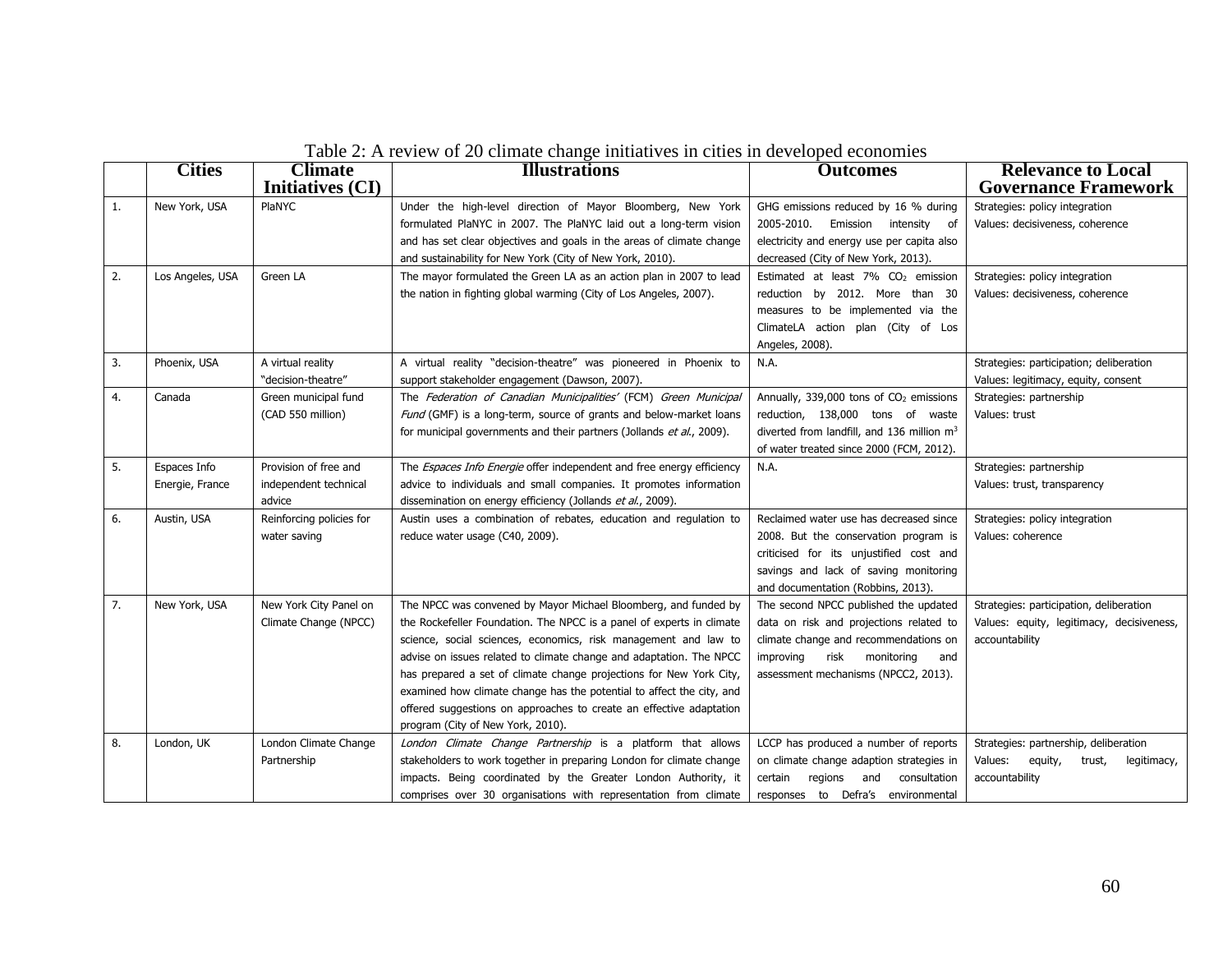|     |                   |                         | scientists, government, environment, developers, finance and health         | policies (LCCP, 2013).                           |                                |
|-----|-------------------|-------------------------|-----------------------------------------------------------------------------|--------------------------------------------------|--------------------------------|
|     |                   |                         | sectors. This Partnership aims to help London understand and prepare        |                                                  |                                |
|     |                   |                         | for climate change impacts. It assists in the development of London's       |                                                  |                                |
|     |                   |                         | climate change adaptation strategy and other policies. It also              |                                                  |                                |
|     |                   |                         | responds to key consultation undertaken by the government. It helps         |                                                  |                                |
|     |                   |                         | stakeholders in London to be aware of climate change impacts and            |                                                  |                                |
|     |                   |                         | help them develop appropriate adaptation measures (LCCP, 2010).             |                                                  |                                |
| 9.  | New York, USA     | NYC°Cool Roofs          | In 2009, Mayor Michael Bloomberg and former Vice President Al Gore          | About 3,671,032 ft <sup>2</sup> of roof has been | Strategies: partnership        |
|     |                   | programme               | launched NYC <sup>o</sup> Cool Roofs programme. This initiative mobilises   | coated during 2010-2012, which is                | Values: efficiency, trust      |
|     |                   |                         | volunteers to coat New York City's existing roofs which are typically       | equivalent to a reduction of over 3,671          |                                |
|     |                   |                         | dark in color with reflective white coatings. Nearly 250 volunteers         | tons of CO <sub>2</sub> (NYC °CoolRoofs, 2013).  |                                |
|     |                   |                         | came together in 2009 to coat 100,000 square feet of roofs in Long          |                                                  |                                |
|     |                   |                         | Island city. Participating buildings include businesses and government      |                                                  |                                |
|     |                   |                         | departments (City of New York, 2010).                                       |                                                  |                                |
| 10. | Australia         | Transnational municipal | Transnational municipal networks such as ICLEI CCP or the Climate           | N.A.                                             | Strategies: partnership        |
|     |                   | networks                | Alliance have provided opportunities for municipalities to lead $-$ for     |                                                  | Values: decisiveness           |
|     |                   |                         | example, to be the first to complete a particular performance               |                                                  |                                |
|     |                   |                         | measure, or to develop particular projects - and have also developed        |                                                  |                                |
|     |                   |                         | means of recognizing and rewarding leadership $-$ including the             |                                                  |                                |
|     |                   |                         | Climate Alliance Climate Star award and CCP Australia's `outstanding        |                                                  |                                |
|     |                   |                         | council initiative' award (Bulkeley et al., 2009).                          |                                                  |                                |
| 11. | Newcastle,        | <b>ClimateCam</b>       | ClimateCam was created by Newcastle City Council in 2001 to                 | N.A.                                             | Strategies: participation      |
|     | Australia         |                         | measure greenhouse gas emissions in the Newcastle local government          |                                                  | Values: transparency           |
|     |                   |                         | area, and report the data online and on the ClimateCam Billboard            |                                                  |                                |
|     |                   |                         | (Bulkeley et al., 2009).                                                    |                                                  |                                |
| 12. | Philadelphia, USA | Philadelphia's Heatwave | It was estimated that Philadelphia's Hot Weather Health Watch               | N.A.                                             | Strategies: partnership        |
|     |                   | Preparedness Plan       | Warning System saved 117 people during heatwaves from 1995 to               |                                                  | Values: trust, transparency    |
|     |                   |                         | 1998. The System comprises a number of integral elements including:         |                                                  |                                |
|     |                   |                         | using mass media to encourage friends and neighbors to visit elderly        |                                                  |                                |
|     |                   |                         | people daily; activating a telephone hotline to provide information and     |                                                  |                                |
|     |                   |                         | counseling; and informing care homes of a high-risk heat situation          |                                                  |                                |
|     |                   |                         | (IFRC, 2004).                                                               |                                                  |                                |
| 13. | Seoul, Korea      | Competence in using     | Congestion fees was introduced in Seoul and resulted in a 10-20%            | N.A.                                             | Strategies: policy integration |
|     |                   | economic instruments    | CO <sub>2</sub> emissions reductions (Jollands, 2008).                      |                                                  | Values: coherence              |
| 14. | Oslo, Norway;     | Government              | The use of public procurement to create markets for LEDs which are          | N.A.                                             | Strategies: policy integration |
|     | Vaxjo, Sweden     | procurement             | used for traffic signals and public lighting. It resulted in a reduction of |                                                  | Values: coherence              |
|     |                   |                         | 50-70% of street lighting CO <sub>2</sub> emissions (Jollands, 2008).       |                                                  |                                |
| 15. | Tokyo, Japan      | Competence in using     | A city ordinance requires that all households meet certain building         | N.A.                                             | Strategies: policy integration |